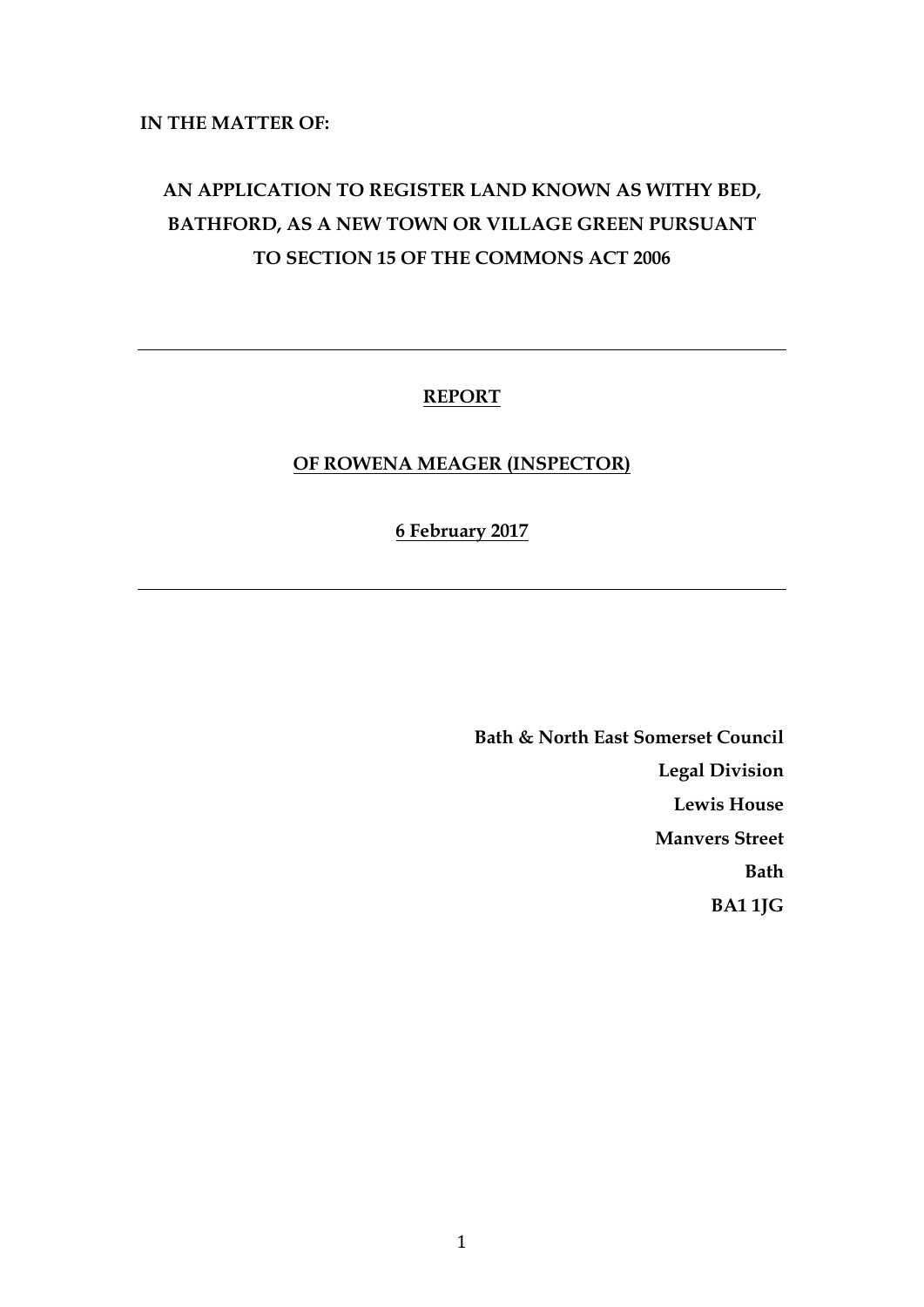- 1. I have prepared this report following an application ("the Application") by Bathford Parish Council ("the Applicant"), received by Bath and North East Somerset Council ("the Council") as Commons Registration Authority, on 26 November 2015, to register land known as Withy Bed, Bathford, ("the Application Land") as a new town or village green pursuant to section 15(3) of the Commons Act 2006 ("the 2006 Act"). The period relied upon by the Applicant, according to the Application Form, is the twenty year period ending in March 2015 ("the Application Period").
- 2. Notice of the Application was displayed and published / advertised in accordance with the procedure laid down by regulation 5 of the Commons (Registration of Town or Village Greens) (Interim Arrangements) (England) Regulations 2007 ("the 2007 Regulations") by a notice dated 10 December 2015. The Application was advertised in the public notices section of the Bath Chronicle on 10 December 2015.
- 3. The Application was the subject of a public inquiry ("the Inquiry") over which I presided from Monday 12 September 2016 to Thursday 15 September 2016, held at The Village Club, 58 High Street, Bathford, Bath. One objection was received dated 4 February 2016 on behalf of the owners of part of the Application Land, Mr Malcolm Waterman and Mrs Margaret Waterman (together, "the Objector"), whose land is registered at HM Land Registry under Title No ST140194.
- 4. At the Inquiry the Applicant was represented by Mr Peter Martin, a member of Bathford Parish Council. The Objector, Mr Waterman, represented himself. Owners of other parts of the Application Land (for detail of which, see below) did not appear at or participate in the Inquiry. However, correspondence was received from some of the other owners; Network Rail (dated 1 February 2016 indicating that no opposition would be advanced to registration), Wales & West Utilities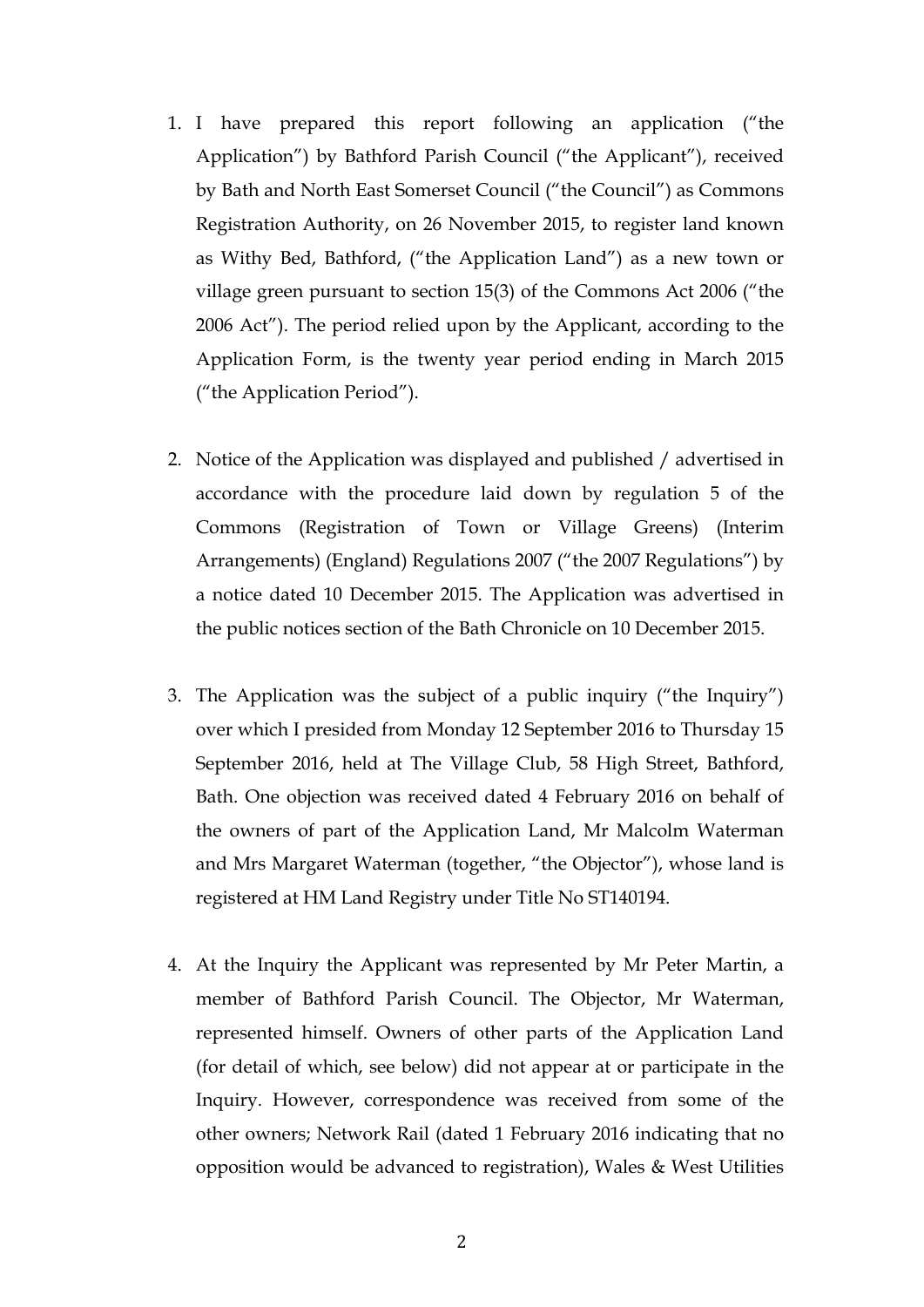Ltd (dated 2 February 2016 referring to its easement), the Environment Agency (dated 27 January 2016 explaining that its land has been securely fenced, subsequently accepted by the Applicant) and the Highway Authority (dated 15 December 2015 explaining that any highway land is incapable of being registered). Further, one part of the Application Land is unregistered land and the identity of the owner is unknown. Attached to this Report at **Appendix A** is a plan that identifies, by reference to different coloured sections, the extent of the land under different ownership.

# **THE APPLICATION LAND**

- 5. As is clear from the foregoing paragraph the Application Land is not in sole ownership. Parts of the Application Land that formed part of the original Application were accepted by the Applicant to be incapable of registration as a new town or village green ("TVG"). In particular, that part of the land owned by the Environment Agency under Registered Title No ST236202, because it has been securely fenced and signs displayed identifying that part of the land as the Bathford Flow Measuring Station and telling people to keep out.
- 6. The Applicant has also accepted that the highway land (including the car park) is not capable of being registered as a new TVG because the public have the right to use such land in any event and their use of it cannot, therefore, be 'as of right' which is necessary for the statutory test for TVG registration to be met. There is attached to this report, at **Appendix B**, a plan depicting the extent of the land the Applicant seeks to have registered coloured green and the land that the Applicant accepts is incapable of registration coloured red. Whilst the Applicant has made no application to amend the Application to reduce the land the subject of it, such an application would be unnecessary given that it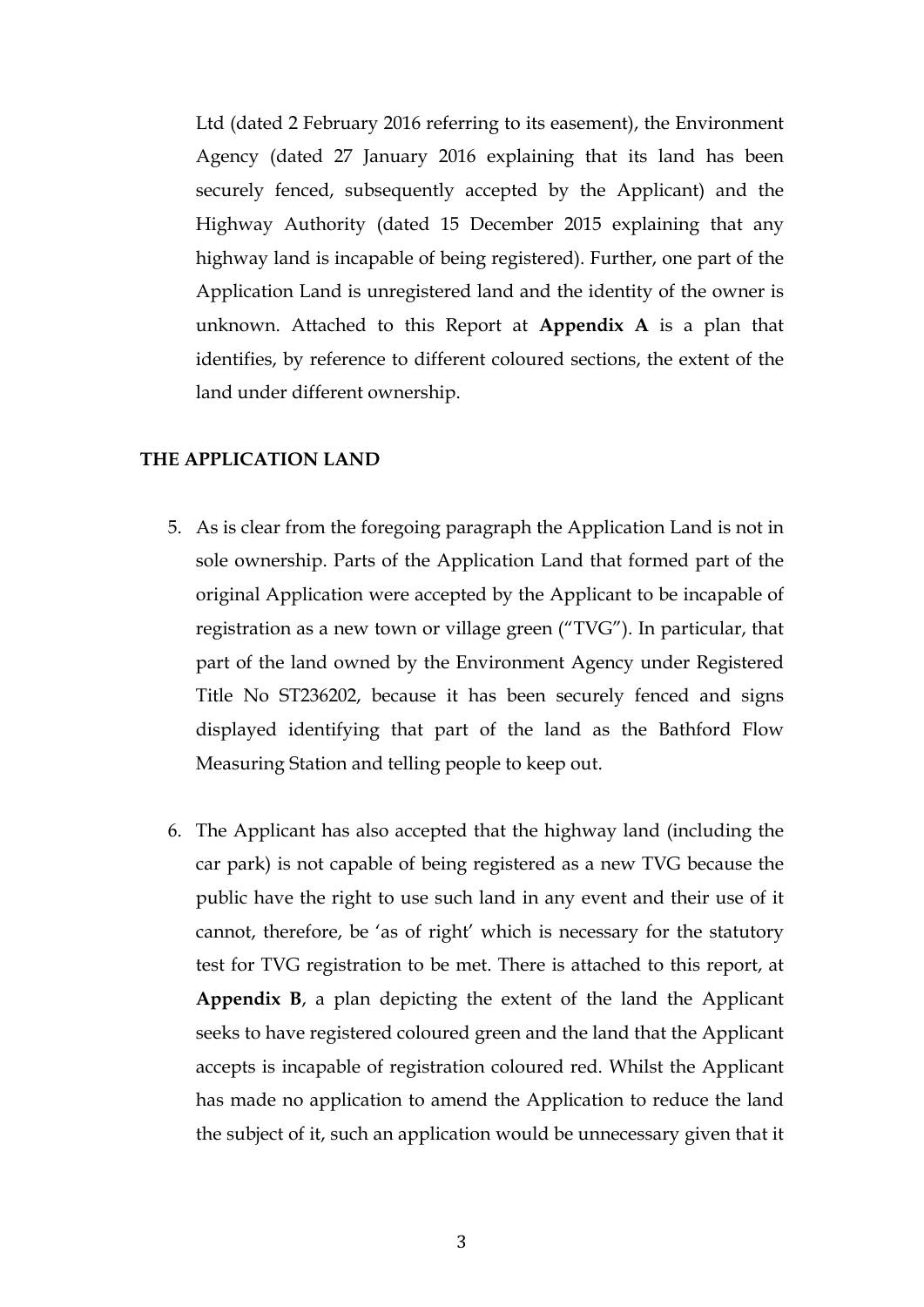is open to me to recommend registration of a smaller part of the land than was the subject of the original application in any event.

- 7. To all intents and purposes the land with which I am concerned is owned in three parts. Wales & West Utilities Ltd do have the benefit of an easement over the land owned by the Objector for the purposes of running and maintaining a gas pipe below the surface of the land. However, the three owners of the freehold title to the various parcels of land that make up the Application Land with which this Inquiry was concerned are the Objector, Network Rail and land in unknown ownership.
- 8. I will describe the physical features of the Application Land in more detail in the section of my report that records the detail of my site visit. For present purposes it suffices for me to record that the Application Land is very irregular in shape. It has the Great Western Mainline Railway along its Northern boundary, Bradford Road to the Eastern Boundary, its Southern Boundary is marked by the line of the bank of the By Brook and its Western boundary by the bank of the River Avon.
- 9. There is a well worn footpath across the land owned by Network Rail. It runs from Bradford Road to the path that continues alongside the railway line and continues thereafter in the direction of Bathampton. It is not a path that is recorded as a public right of way ("PROW") on the Definitive Map and Statement ("DMS") held by the Council. However, the Council recognises that it is an extension of a recorded PROW that likely carries with it public rights that have simply not been the subject of any determination. Attached to this report at **Appendix C** is a copy of the DMS together with better quality plans that identify the path to which I have referred above as an unrecorded path. For the purposes of this report I will refer to that path as the unrecorded PROW.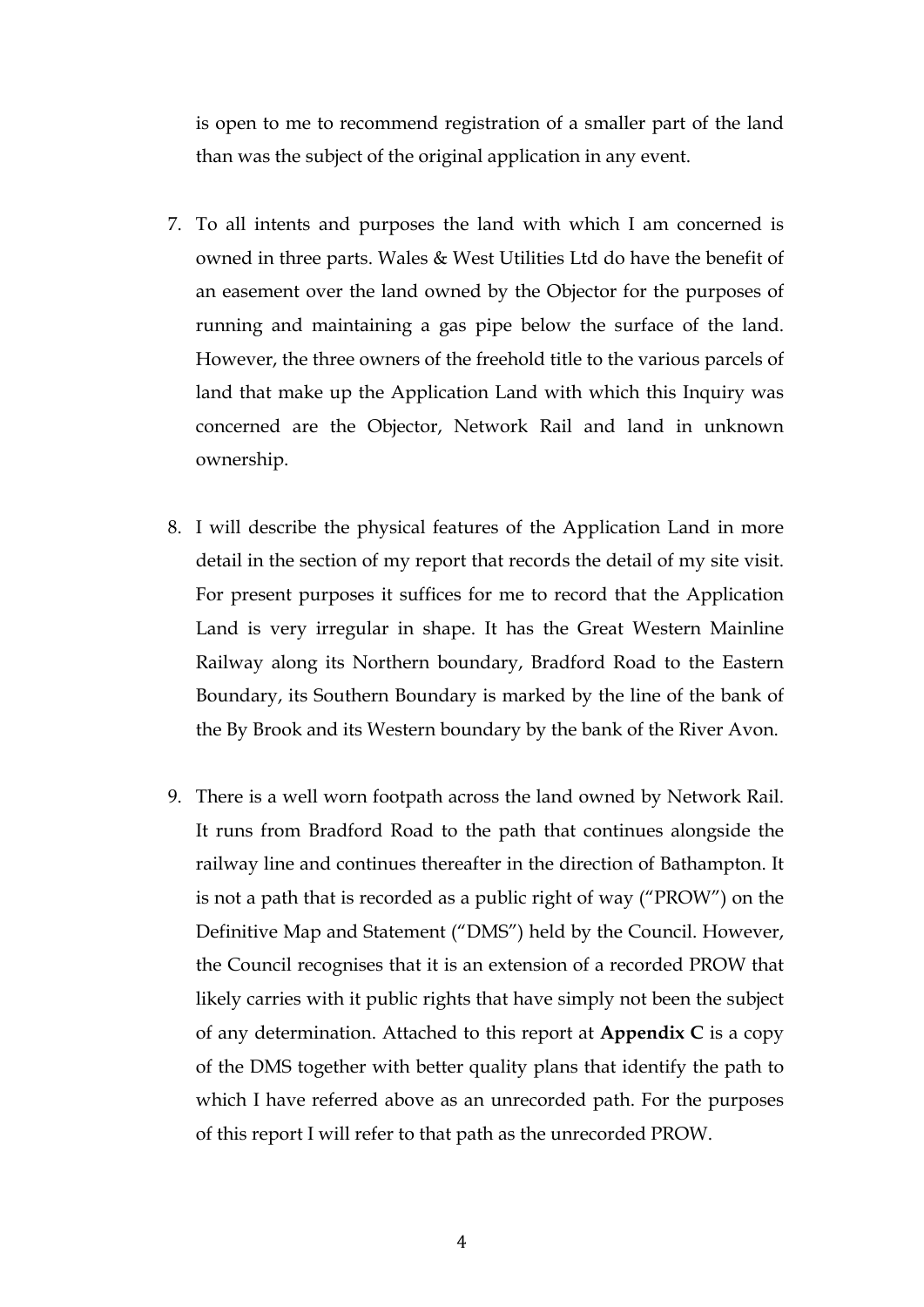- 10. The main 'entrances' to the Application Land are at either end of the unrecorded PROW. However, the Bradford Road boundary is open and access can be gained at any point along that boundary save for a short stretch where there is a low wall and vegetation. The car park is also unfenced so access directly from the car park onto the Application Land is freely available. Similarly, the boundaries with the By Brook and the River Avon are unfenced and to the extent that it is physically possible to gain access to and from those watercourses those boundaries, too, are open. There is a particular point, however, at which access to and from the River Avon has been obtained (although not any longer) and that is at a point on the western extremity of the Application Land where there was a sloping section of land (quite possibly man made) that gave easy and safe access into the water.
- 11. Other than the recreational use to which I will refer in this report, together with very occasional rave parties that will also be referred to below, the Application Land has been unused for any formal purpose throughout the Application Period (ie it has not, by way of example, been used as agricultural land).
- 12. Topographically, the land to the North, by the railway, is much higher, and it slopes southward towards the banks of the By Brook and River Avon, flattening out as it reaches the Objector's land and that in unknown ownership. It does, of course, then slope into the water, quite steeply in places, along the banks of both the By Brook and the River Avon.

# **THE APPLICATION TO REGISTER A TVG**

13. As noted in the foregoing the Application is made pursuant to section 15(3) of the 2006 Act. The substance of the statutory provision, in so far as it applies to this Application, is as follows: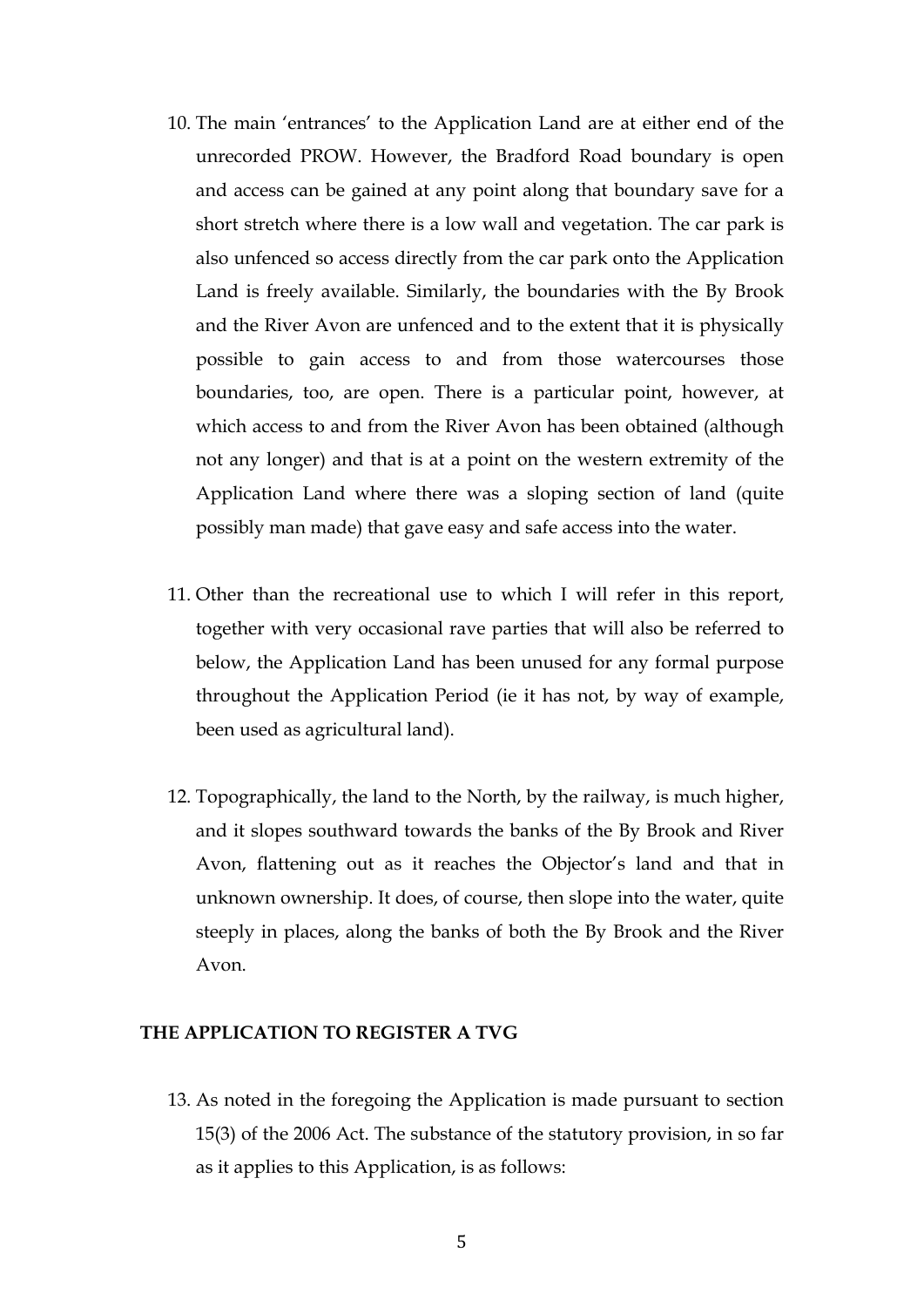# *"15 Registration of greens*

*(1) Any person may apply to the commons registration authority to register*  land to which this Part applies as a town or village green in a case where *subsection (2), (3) or (4) applies.*

*(2) …*

- *(3) This subsection applies where –*
	- *(a) a significant number of the inhabitants of any locality, or of any neighbourhood within a locality, have indulged as of right in lawful sports and pastimes on the land for a period of at least 20 years; and*
	- *(b) they ceased to do so before the time of the application but after the commencement of this section; and*
	- *(c) the application is made within the relevant period.*
	- *(3A) In subsection (3), 'the relevant period' means—*
	- *(a) in the case of an application relating to land in England, the period of one year beginning with the cessation mentioned in (3)(b);*
	- *(b) …*
- *(4) …"*.
- 14. In order for an applicant to succeed in an application to have land registered as a new TVG the Council must be satisfied that each and every part of the foregoing statutory test is met.

# **THE STATUTORY TEST**

- **… a significant number …**
	- 15. "Significant" does not mean that a considerable or substantial number of people must have made TVG type use of the land. It simply means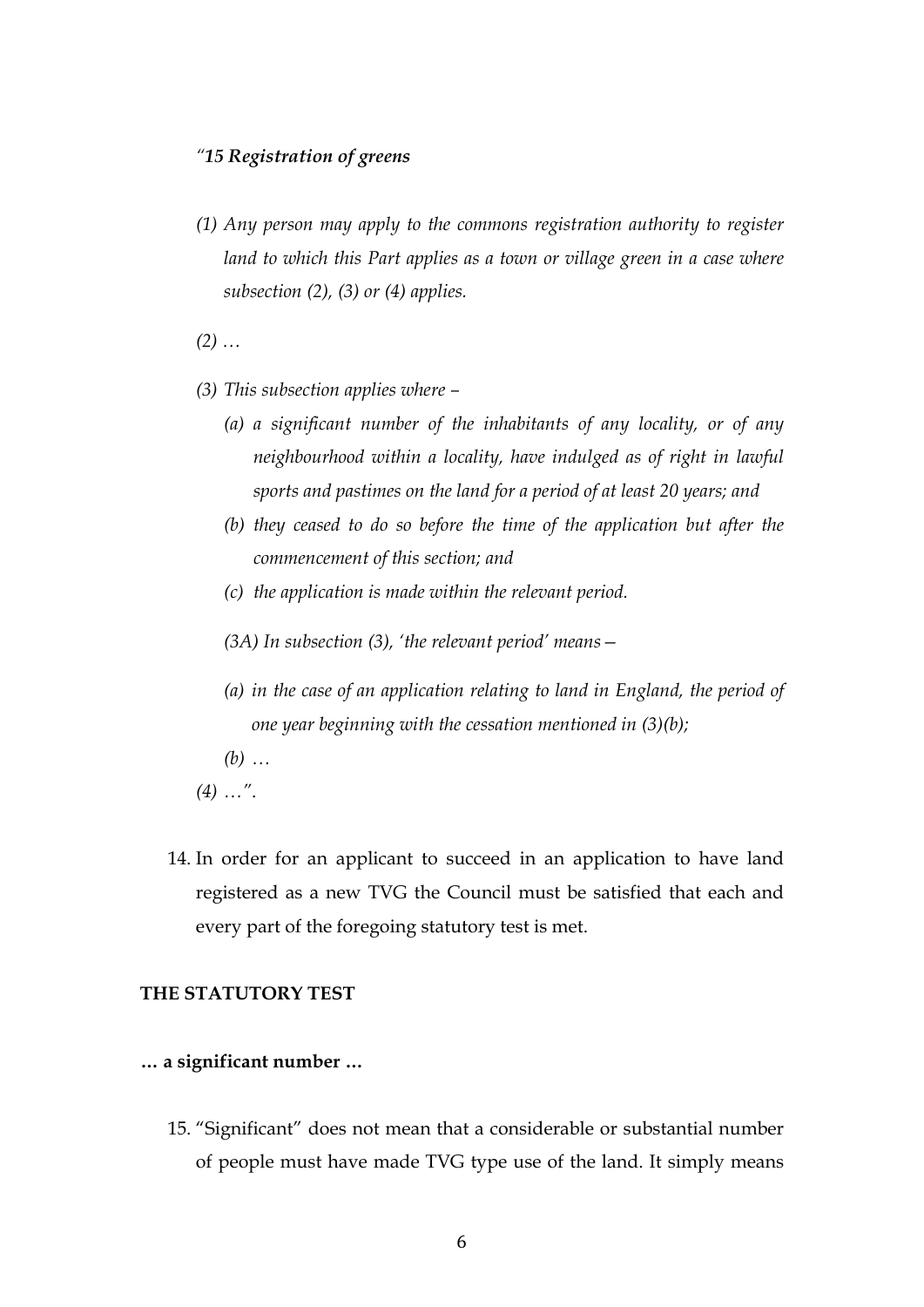that the number of people using the land in question in a qualifying manner has to have been sufficient to indicate to the landowner that the land has been in general use by the local community for informal recreation as distinct from occasional use by individuals as trespassers1. Whether or not the significant number test is satisfied is a matter of impression for an Inspector at an inquiry. It does not involve any kind of mathematical exercise.

- 16. It is not necessary for the recreational users to come predominantly from the relevant locality or neighbourhood2. Nor is it necessary for there to be a spread of users coming from across the entirety of the claimed locality or neighbourhood. Vos J in *Paddico (267) Limited v Kirklees Metropolitan Council & Others <sup>3</sup>* was unimpressed by, and rejected, a contention that an inadequate spread of users throughout a claimed locality would be fatal to an application for registration.
- 17. However, only recreational use by members of the public from the relevant locality or neighbourhood will contribute to the "significant number" test. In other words, use by people that do not come from within the claimed locality or neighbourhood does not support an application for registration of a new TVG and should be discounted to the extent that evidence of such use is adduced. The statutory test is clear that use must be by "a significant number of the inhabitants of any locality or of any neighbourhood within a locality". Those components of the test must be read together.

<sup>1</sup> *R (McAlpine) v Staffordshire County Council* [2002] EWHC 76 (Admin), para [77].

<sup>2</sup> *R (on the application of Oxfordshire and Buckinghamshire Mental Health NHS Foundation Trust) v Oxford County Council* [2010] EWHC 530.

<sup>3</sup> [2011] EWHC 1606 (Ch), para [106(i)].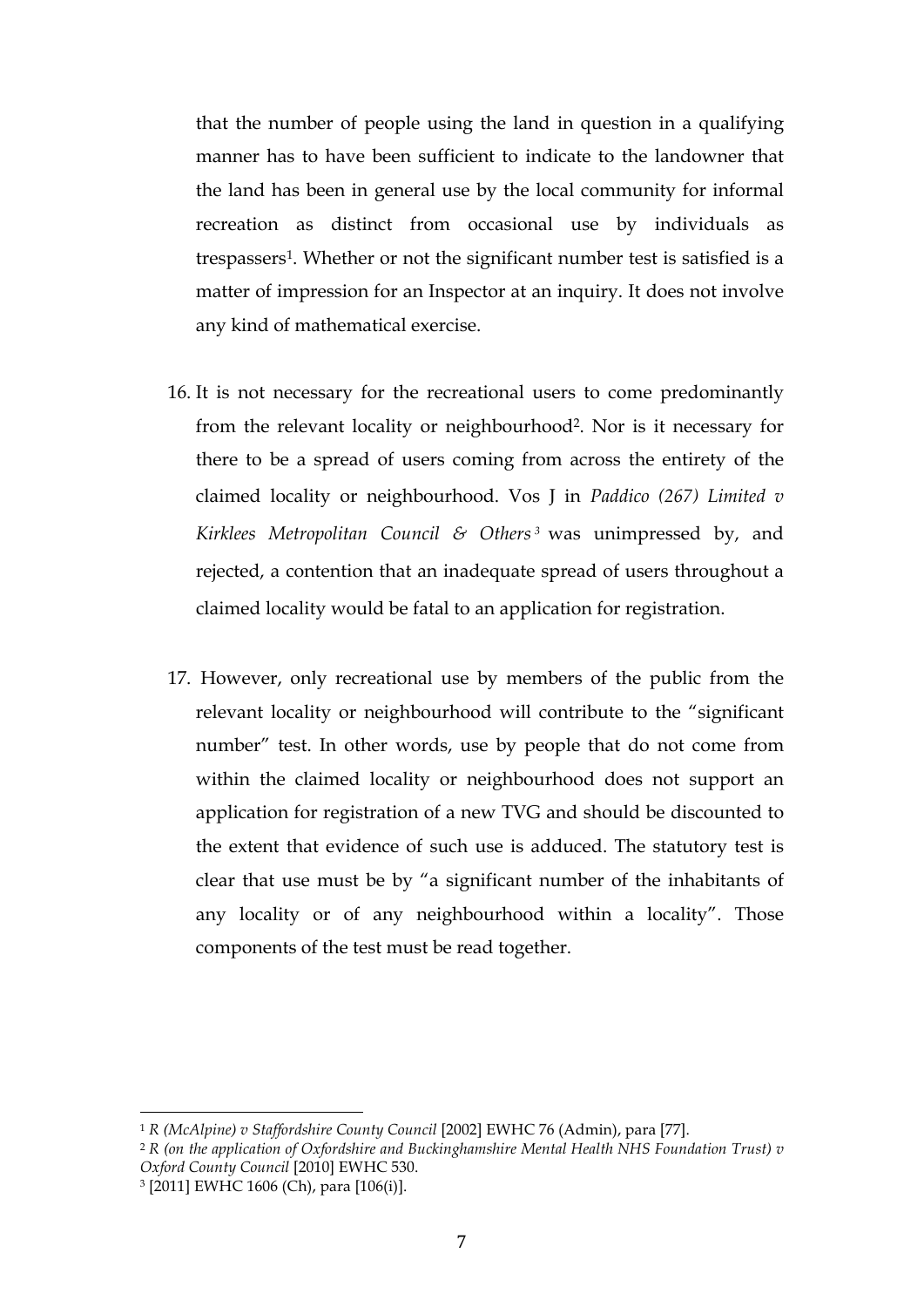# **… of the inhabitants of any locality …**

18. A "locality" must be an area known to the law such as a borough, parish or manor4. It is established that a parish, civil or ecclesiastical, is a qualifying locality5. In this case the Applicant relies upon the Parish of Bathford.

# **… or of any neighbourhood within a locality …**

19. A "neighbourhood" need not be a recognised administrative unit or an area that is known to the law (in other words it does not have to meet the same stringent criteria that applies to establishing a locality). A housing estate can be a neighbourhood<sup>6</sup>, as can a single road<sup>7</sup>. However, a neighbourhood cannot be just any area drawn on a map. It has generally been accepted that it must have some degree of cohesiveness<sup>8</sup>. However, the "neighbourhood" test is not applicable in this case because the Applicant relies upon a locality.

# **… have indulged as of right …**

20. User "as of right" means user that has been without force, without secrecy and without permission (traditionally referred to by lawyers as *nec vi, nec clam, nec precario*). The basis for the creation of rights through such user is that the landowner has acquiesced in the exercise of the right claimed (in the case of applications to register a new TVG the period of user required is twenty years)9 and the user can rely upon their long use to support a claim to the right enjoyed.

<sup>4</sup> *Ministry of Defence v Wiltshire County Council* [1995] 4 All ER 931, 937.

<sup>5</sup> *Paddico Ltd v Kirklees MBC & Others* [2012] EWCA Civ 250.

<sup>6</sup> *R (McAlpine) v Staffordshire County Council* [2002] EWHC 76 (Admin).

<sup>7</sup> *R (on the application of Oxfordshire and Buckinghamshire Mental Health NHS Foundation Trust) v Oxford County Council* [2010] EWHC 530 (*Warneford Meadow*).

<sup>8</sup> *R (McAlpine) v Staffordshire County Council* [2002] EWHC 76 (Admin).

<sup>9</sup> *Dalton v Angus & Co* (1881) 6 App Cas 740, 773.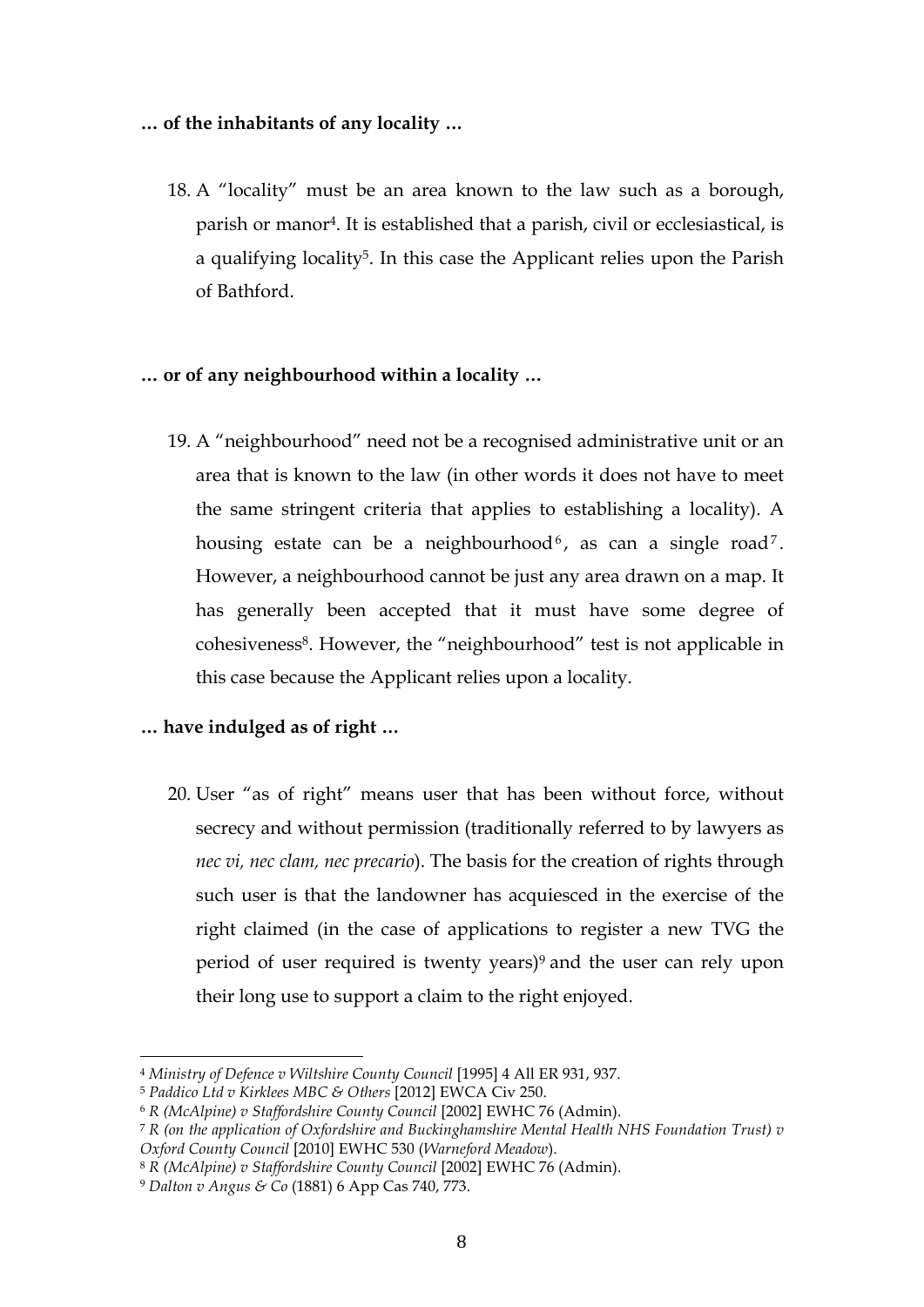21. The landowner cannot, of course, be regarded as having acquiesced in user unless that user would appear to the reasonable landowner to be an assertion of the right claimed<sup>10</sup>. If the user is by force, is secret, or is by permission, (ie *vi, clam*, or *precario*) it will not have the appearance to the reasonable landowner of the assertion of a legal right to use the land.

# *Force*

22. Force is not limited to physical force. User is by force not only if it involves the breaking down of fences or gates but also if it is user that is contentious or persisted in under protest (including in the face of prohibitory signage) from the landowner<sup>11</sup>. However, 'perpetual warfare' between landowner and users is not necessary<sup>12</sup> to prove contentiousness. More recently the court has asked itself the question whether the landowner has done enough, having regard to the extent of the problem of trespass, to bring it to the attention of the users that such use is not acquiesced in<sup>13</sup>

# *Stealth*

23. User that is secret or by stealth will not constitute user as of right because such use would not come to the attention of the landowner and he could not, therefore, be said to have acquiesced in such use.

# *Permission*

24. Use that is permissive is 'by right' and is, therefore, not capable of being 'as of right', a point reinforced by the recent decision of the Supreme Court in *R (on the application of Barkas) v North Yorkshire County Council and Another* [2014] UKSC 31. In *Barkas* lengthy

<sup>10</sup> *R (Lewis) v Redcar & Cleveland Borough Council* [2009] 1 WLR 1461.

<sup>11</sup> *Smith v Brudenell-Bruce* [2002] 2 P & CR 4.

<sup>12</sup> *Cheltenham Builders,* at para [71].

<sup>13</sup> *Betterment Properties (Weymouth) Ltd v Dorset County Council* [2012] EWCA Civ 250.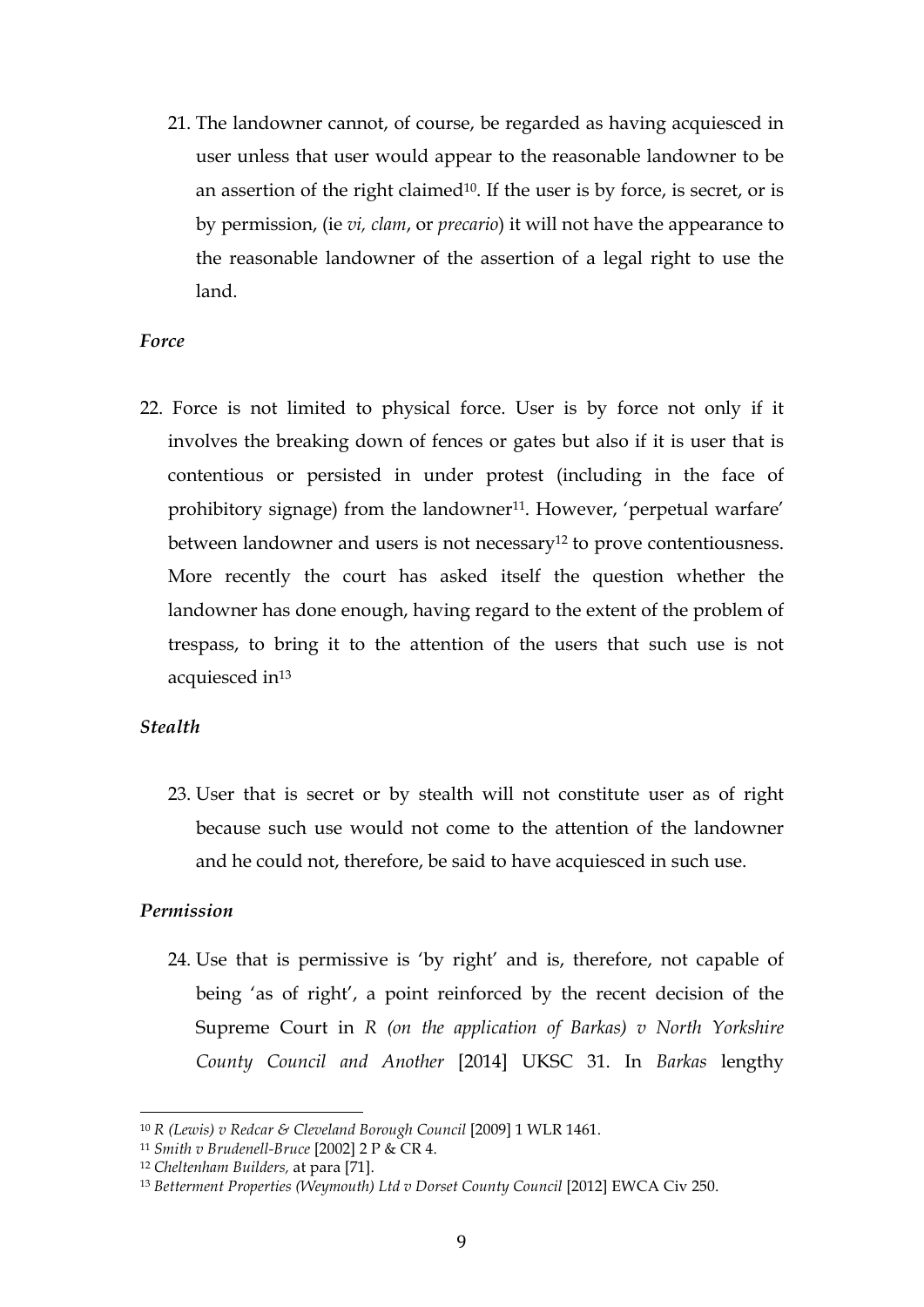consideration was given to the earlier decision of the House of Lords in *R (Beresford) v Sunderland City Council* [2004] 1 AC 889 that appeared to accept that possibility that even use that on the face of it might appear to be permissive was also capable of constituting use 'as of right'.

### *Concurrent use by landowner*

25. In circumstances where there has been concurrent use by the landowner it is well established that use by the landowner alongside use by recreational users will not automatically prevent land qualifying for registration as a new TVG if the co-existing uses are not incompatible with each other<sup>14</sup>. It is accepted, for example, that low level agricultural use of application land is not *necessarily* inconsistent with use of the land for lawful sports and pastimes<sup>15</sup>.

# **… in lawful sports and pastimes …**

26. The term "lawful sports and pastimes" is a composite phrase that includes informal recreation such as walking, with or without dogs, and children playing16 and, indeed, any activity that can properly be called a sport or pastime. Lord Hoffmann in *Sunningwell* expressly agreed with what had been said in *R (Steed) v Suffolk County Council* (1995) 70 P & CR 487 about dog walking and playing with children being in modern life the kind of informal recreation which may be the main function of a village green. However, in Warneford Meadow the court interpreted the word lawful as meaning to exclude any activity that would constitute a criminal offence.

<sup>14</sup> *R (Lewis) v Redcar & Cleveland Borough Council* [2010] 2 AC 70.

<sup>15</sup> *Oxfordshire, per* Lord Hoffmann at para 57; *Redcar, per Lord Walker* at para 28.

<sup>16</sup> *R v Oxfordshire County Council, ex parte Sunningwell Parish Council* [2000] 1 AC 335, 356F-357E.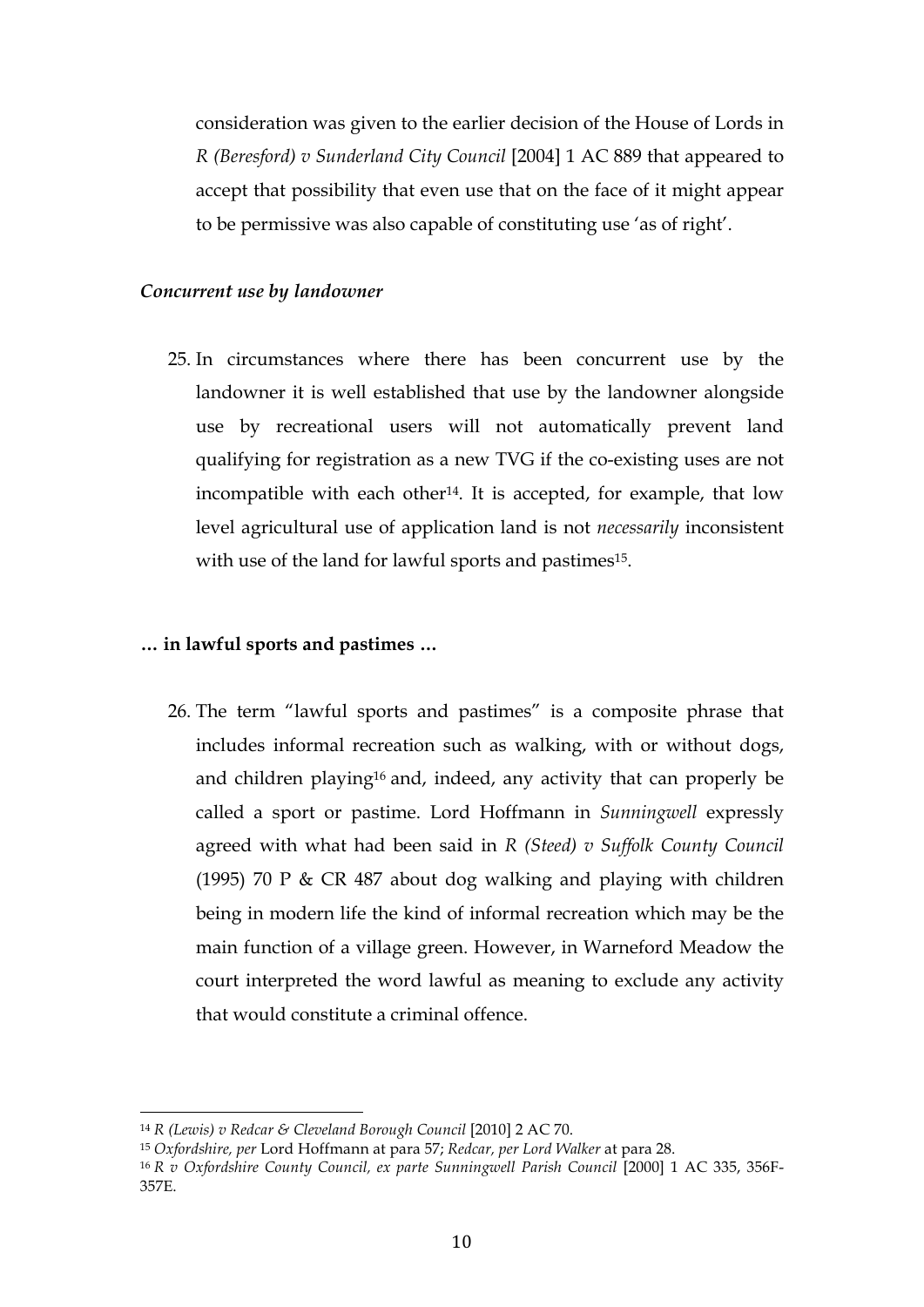#### **…on the land …**

27. It is not necessary for the whole of the land to have been used for lawful sports and pastimes but only that the land has been used in the appropriate manner. There may be land, for example, that has a pond on it or, as in *Oxfordshire*, that is not wholly accessible for recreational use. The fact that some of the application land might have been inaccessible for use for lawful sports and pastimes does not preclude registration. It is not necessary for a registration authority to be satisfied that every square foot of a piece of land the subject of an application has been used.

#### **… for a period of at least twenty years …**

28. In the case of an application under section 15(3) of the 2006 Act the relevant period is the twenty year period immediately preceding the date upon which the claimed qualifying use ceased. Use must be continuous throughout the whole of the twenty year period<sup>17</sup>. It is possible that works on the land the subject of any application might cause sufficient interruption to qualifying use such that the use could not be said to have been continuous throughout the whole of the relevant period<sup>18</sup>.

#### **PROCEDURAL MATTERS**

29. The burden of proof that the Application Land meets the statutory criteria for registration as a new TVG lies firmly with the Applicant. It is no trivial matter for a landowner to have land registered as a TVG and all the elements required to establish a new green must be

<sup>17</sup> *Hollins v Verney* (1884) 13 QBD 304.

<sup>18</sup> *Betterment Properties (Weymouth) Ltd v Dorset County Council* [2012] EWCA Civ 250; *Naylor v Essex County Council* [2014] EWHC 2560 (Admin).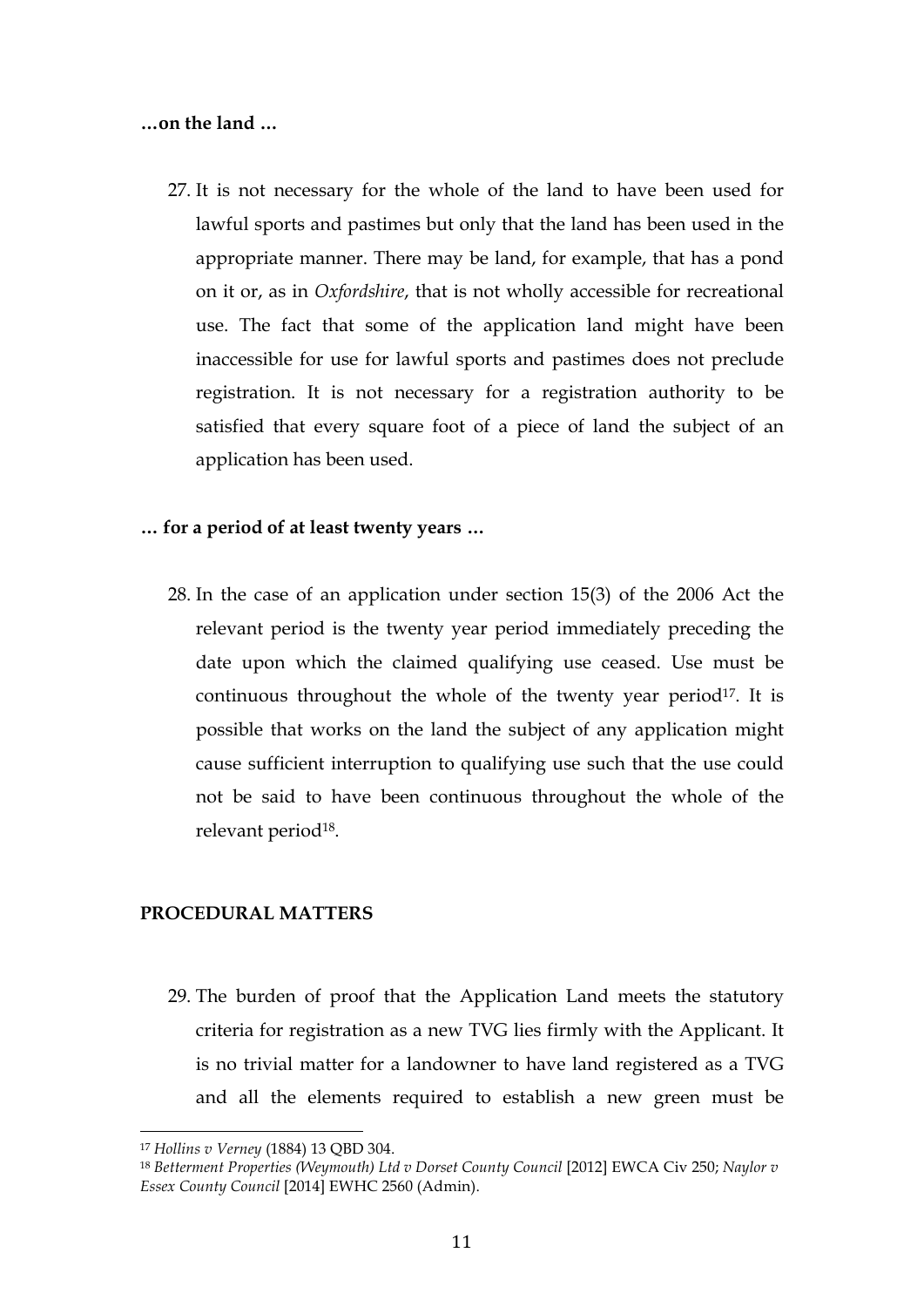"*properly and strictly proved*"19. That means that if any part of the statutory test is not satisfied, an application must fail as a matter of law. The standard of proof is the usual civil standard of proof of the balance of probabilities.

- 30. For completeness, in this case it makes no difference that some of the landowners have not participated in the Inquiry process or, in the case of Network Rail, has indicated that it does not intend to oppose the Application. In order to be registered as a new TVG the statutory test must be met in respect of those parts of the Application Land too.
- 31. An application will not be defeated by drafting errors or defects in the application form20. It is the substance of an application, supported by evidence, that dictates whether an application is successful or not. The issue for the Commons Registration Authority is whether or not the Application Land has become a new TVG by virtue of all the components of the statutory test being met

# **EVIDENCE FOR THE APPLICANT GIVEN ORALLY**

32. Having set out briefly the generality of the substance of the law as it relates to the test for registration of a new TVG I now turn to consider the witness evidence produced on behalf of the Applicant. I will deal first with the witness evidence given orally to the public inquiry and which was subjected to cross examination by the Objector. I will summarise the evidence that I heard in the order in which the Applicant's witnesses gave their evidence. However, what follows is not intended to be a *verbatim* account, or even necessarily a complete account of the evidence given to the Inquiry. It is simply a précis of some of the more salient issues dealt with in evidence, particularly

<sup>19</sup> *R v Suffolk County Council, ex parte Steed* (1996) 75 P & CR 102, 111, *per* Pill LJ, approved by Lord Bingham in *R (Beresford) v Sunderland City Council*, para [2].

<sup>&</sup>lt;sup>20</sup> *Oxfordshire County Council v Oxford City Council & Another* [2006] 2 AC 674.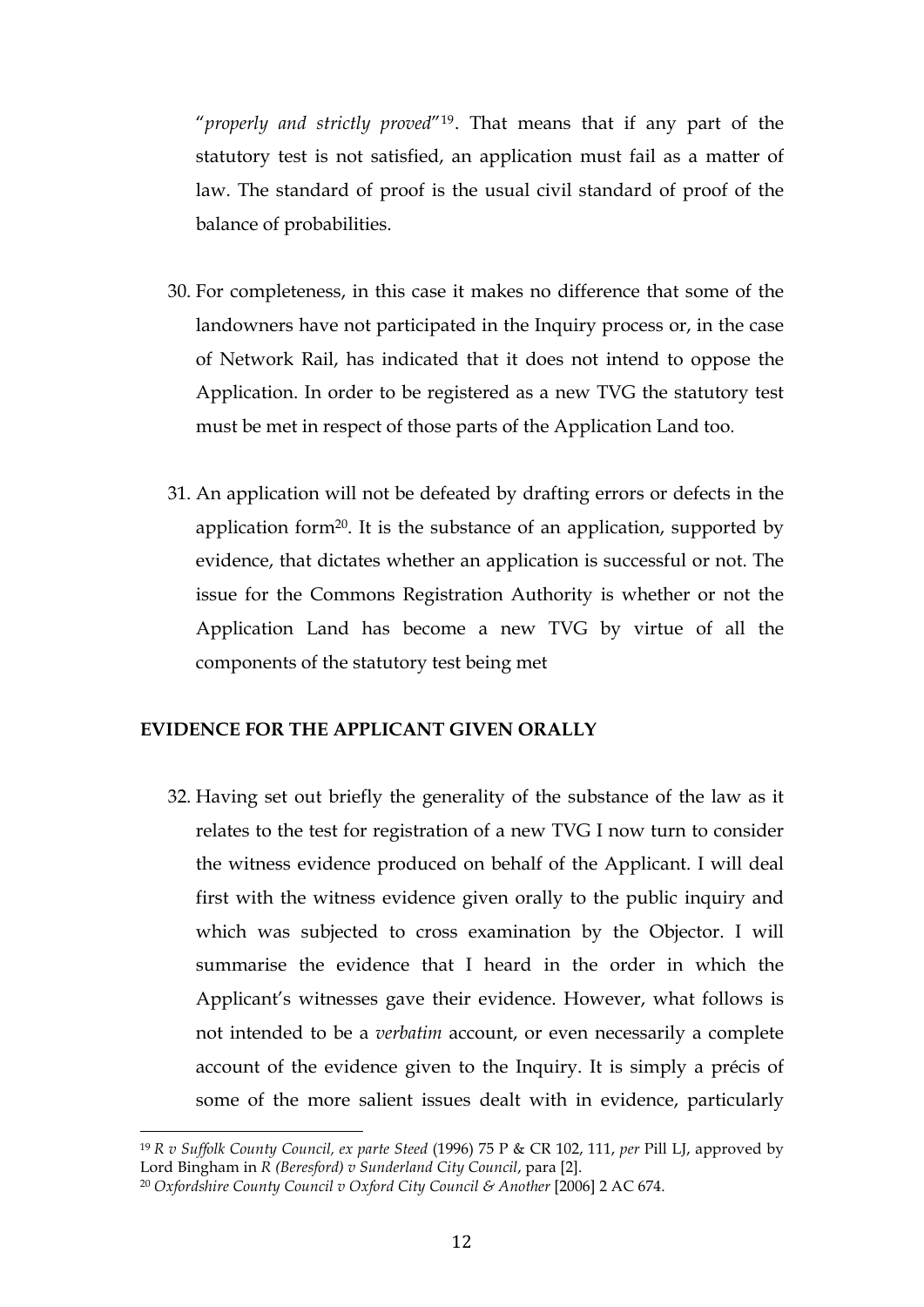those that form the basis of my findings of fact. The précis is simply intended to be a sufficient account of the evidence for the Council to understand the reasons and reasoning behind my conclusions.

#### **Martin Veal**

- 33. Mr Veal has been a ward councillor for Bathavon North since 2000. He lives in Batheaston where he has lived all his life. He told the Inquiry that he has spent a lot of time in Bathford, however, as that is where his cousins live. He produced a letter to the Clerk to Bathford Parish Council (the Applicant) dated 13 November 2015. In that letter he talked mainly about his use of the Application Land in his youth, along with friends from Bathford.
- 34. He expanded on his use in his oral evidence and described larking about, climbing trees and later fishing and swimming in the brook. It was clear that much of his use of the Application Land occurred during his childhood and teenage years. However, he did give evidence of more recent use, during the Application Period, which he described as occasional, not often. That use has been for walking, strolling and reminiscing. Mr Veal told the Inquiry that he had been on the Application Land about 5 or 6 times over the last 20 years.
- 35. I asked Mr Veal to indicate on a plan where he went on the Application Land when he used it during the Application Period. He indicated a route that emerged onto the Application Land by the route of the unrecorded PROW in the direction of and to the Bradford Road entrance, then along the road frontage and across the car park, crossing the grassy area behind the car park and down to the brook.
- 36. A number of points are worthy of note in respect of Mr Veal's evidence. The unrecorded PROW crosses the land owned by Network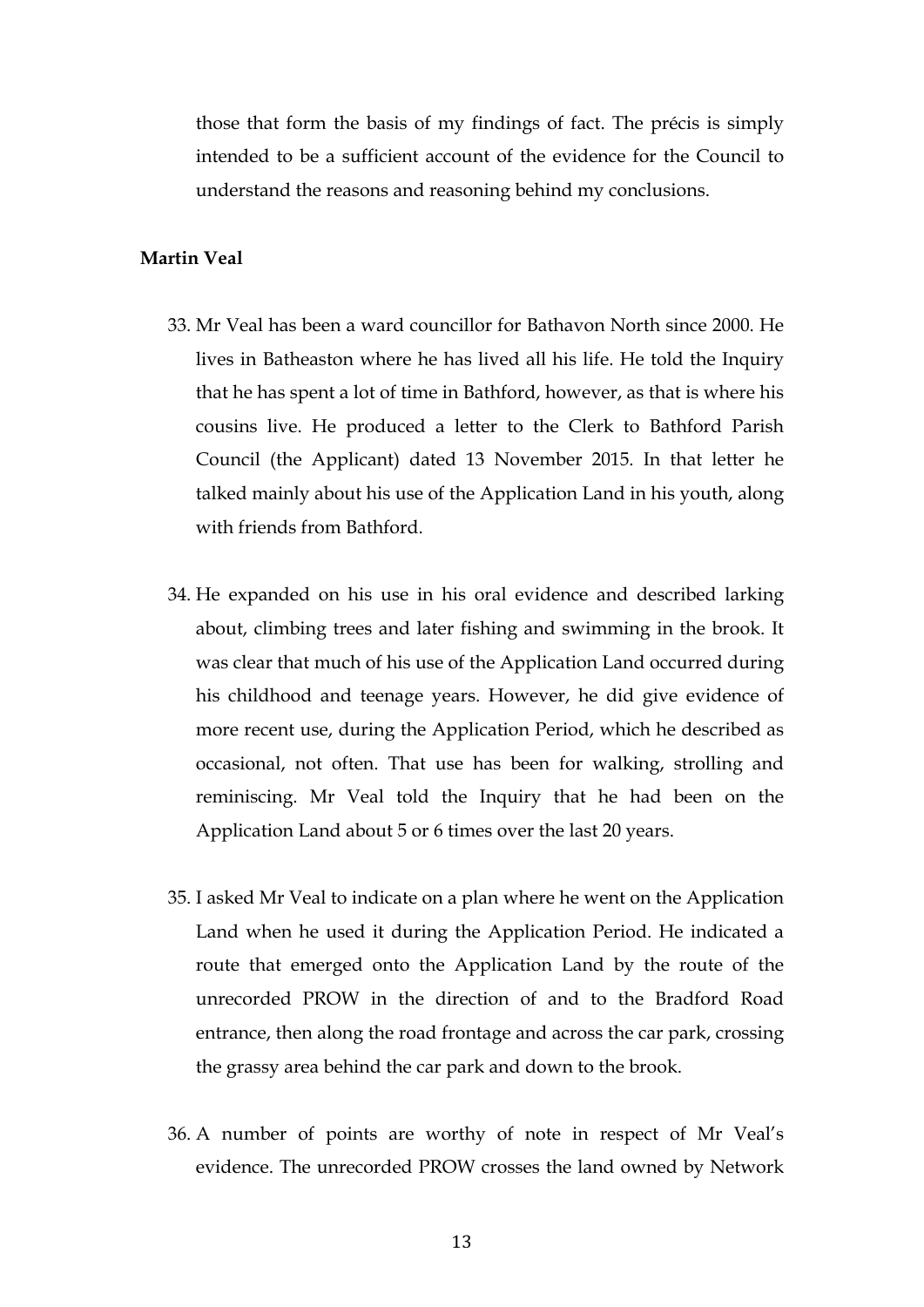Rail and the land surrounding the car park is the land in respect of which ownership is unknown. However, as a non-resident of Bathford his personal use must be disregarded for the purposes of assessing whether the statutory test is met.

### **Simon Tapscott**

- 37. Mr Tapscott lives at 69 Dovers Park, Bathford. His written evidence says he moved there in 2001 but in his oral evidence he said 2002. Mr Tapscott produced an evidence questionnaire ("EQ") dated 16 June 2016 and a letter addressed to the Clerk to Bathford Parish Council, but which internally refers to itself as a witness statement ("WS"), of the same date.
- 38. Mr Tapscott's written evidence says that he has used the Application Land since 2001 for fishing, kayaking and family pastimes. In his oral evidence he first said he had used the Application Land since he moved to Bathford in 2002 but later, when I asked him how long after he first moved to Bathford did he start to use the Application Land, he said he discovered it in 2004 when he found that he could walk into town along the PROW by the railway. He said he then walked in once a week on a Friday.
- 39. Mr Tapscott's children were born in 2004 and 2006 and he first took his children to the Application Land when the eldest was about 3 years old (around 2007). He said that he had increasingly used the Application Land for recreational activity, particularly over the last 5 or 6 years. On average (bearing in mind that summer use is more regular than winter use) he said he used the Application Land around 10 to 12 times per year. Mr Tapscott also said that he walked his dog along the PROW over the railway bridge.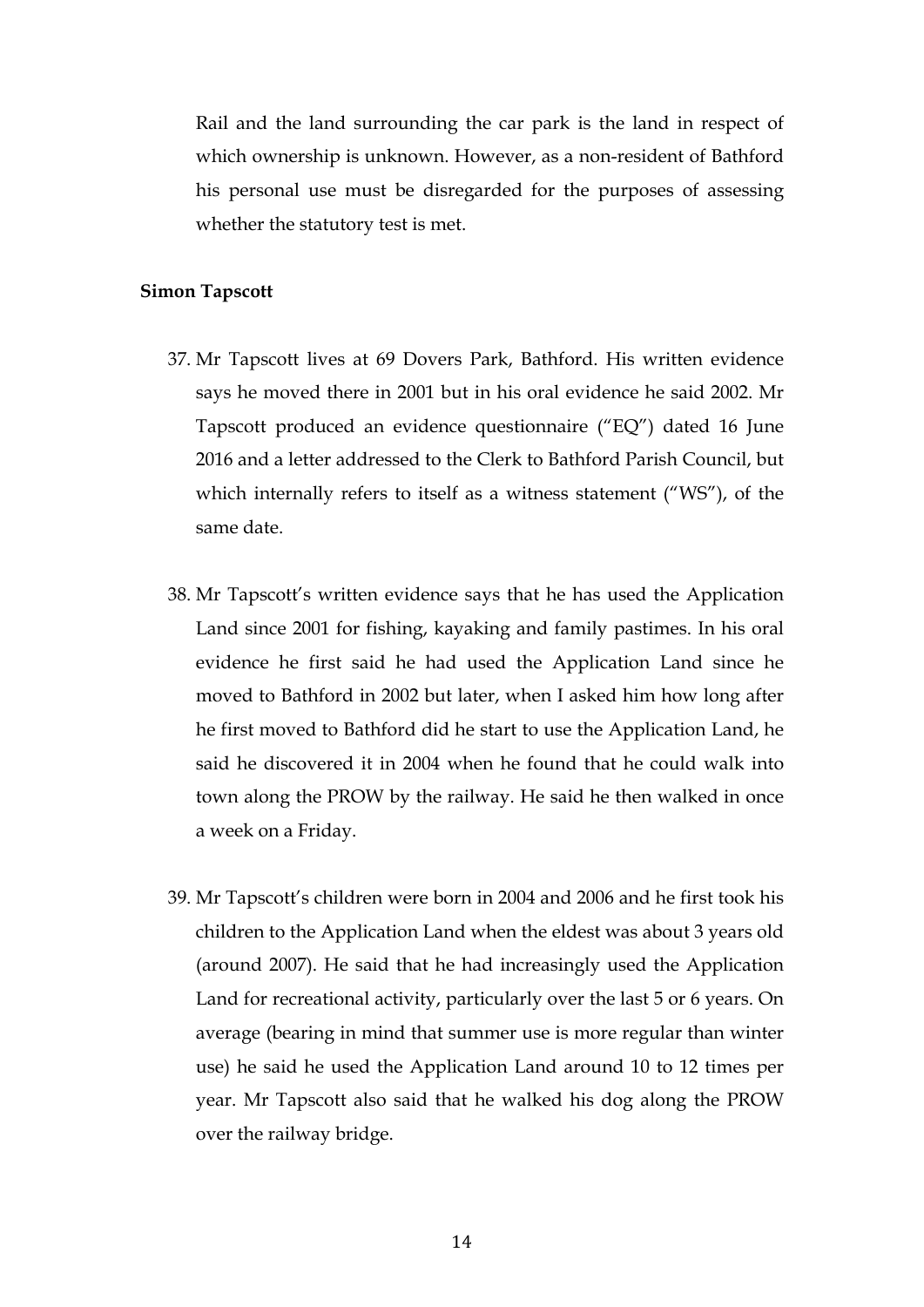- 40. Of other people's use Mr Tapscott said that he had seen other people on the Application Land undertaking such activities as fishing or using it as a safe means of entry for canoes and kayaks. He referred to the keen canoeing community in and around Bathford that would congregate at the local pub, The Crown, and launch their canoes and kayaks from the Application Land and he specifically mentioned the nearby communities of Warleigh, Kingsdown and Batheaston. He said that he probably recognised 75% of the people he saw using the Application Land and of those he thought around 50% came from Bathford.
- 41. It was suggested to Mr Tapscott that when he went to the Application Land for the purposes of canoeing he would simply cross the land carrying his canoe until he reached the water. He agreed with that but said that he went there at other times to watch wildlife or sit and have picnics. He thought that about 75% of his more recent use was for canoeing. He explained that when describing his use (for canoeing and with family) he was trying to give a "blended average" picture of his and his family's use. Mr Tapscott was taken to a map that subdivides parts of the Application Land by reference to numbers (attached to this Report at **Appendix D**) and he said that he had used areas 5, 2 and 9 and he said he was not sure about 8. He agreed that number 9 relates to the PROW. When I asked him if he stayed on the path to the river or deviated from it, he said he always stayed on it. Area 2 was the section of the Application Land he used most as it is from that part of the Application Land that he would launch and recover his canoe where there was a man made slope designed for just such a purpose. He would park his car in the car park and take his canoe directly to that launch point.
- 42. Mr Tapscott was asked about signage and when he first became aware of the fencing of part of the Application Land. He recalled having seen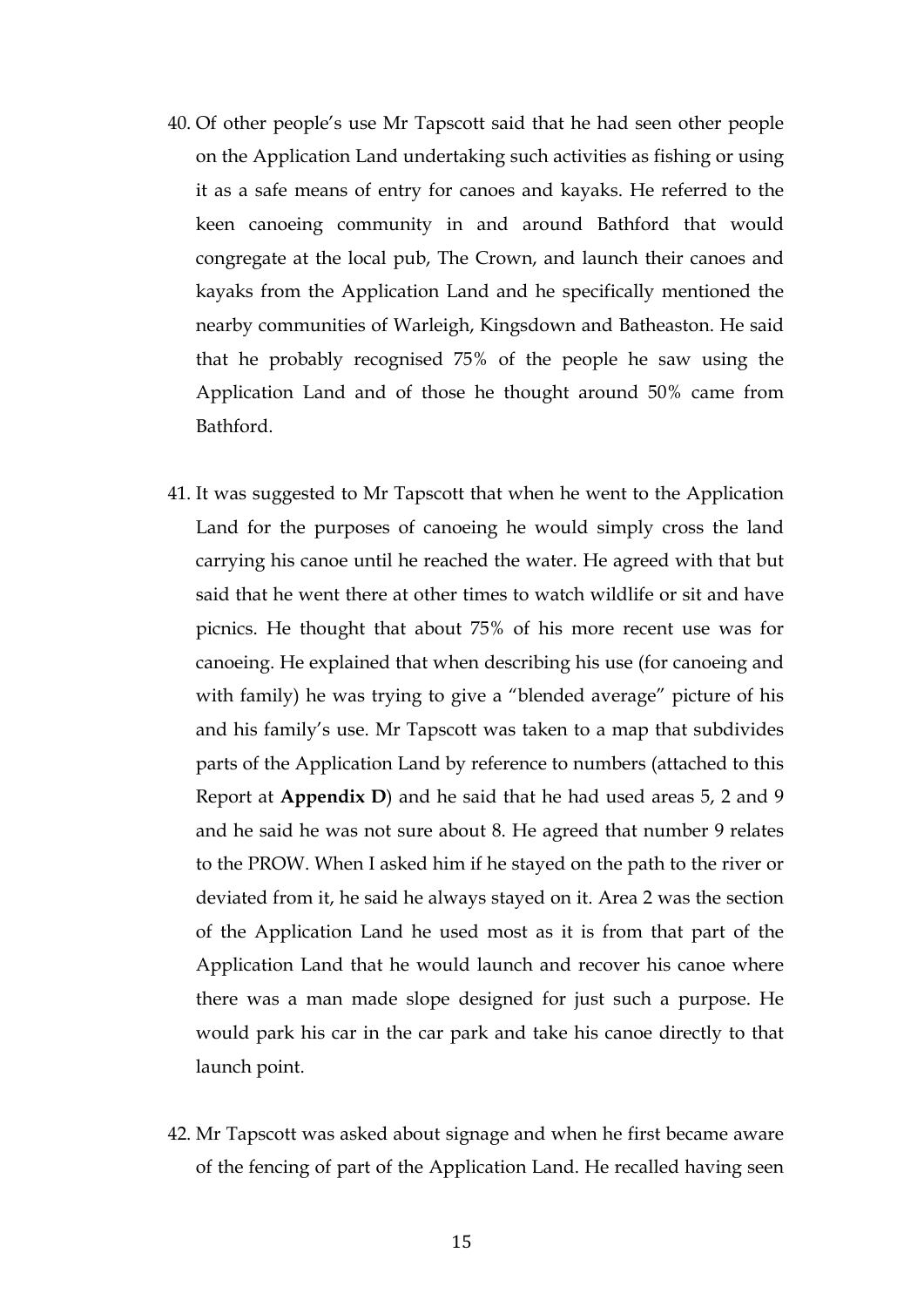white paint marks on trees and he was aware of the fencing being erected on the land at quite an early stage. He said there is a 'private land' sign there now but I am not sure when he first saw that sign on the Application Land. He thought the activity that eventually resulted in the erection of the fence had probably started about 12 to 24 months before.

- 43. Mr Tapscott's approach to his evidence, particularly his attempts to provide a précis of his use that constituted what he described as a "blended average", made it difficult to get any clear and detailed picture of exactly what use he had in fact made of the Application Land or over exactly what period given that he said he had used the land variously from 2001, 2002 and 2004.
- 44. When walking his dog Mr Tapscott said he kept to the PROW so I am simply discounting that use as being use that does not contribute to the qualifying use necessary to satisfy the statutory criteria. About 75% of his more recent use (until access was prevented following the erection a fence) has been for the purpose of launching his canoe from the Application Land (he acquired his canoe in around 2009). That use took the form of taking his canoe from his car, walking a direct route from the car park and along a path to the launch point, and then returning by the same route.
- 45. From about 2007 he took his young children to the Application Land so for a couple of years until he bought a canoe he would only go there with his children. I got no clear impression of exactly where Mr Tapscott went on the land with his children as he said he would enter by the PROW by the stone wall and when I asked what he would do with his children there he said they would sit and marvel at the wonders of the world. He did then say he would stay on the path until he reached the river and that he had caught crayfish and even 3 eels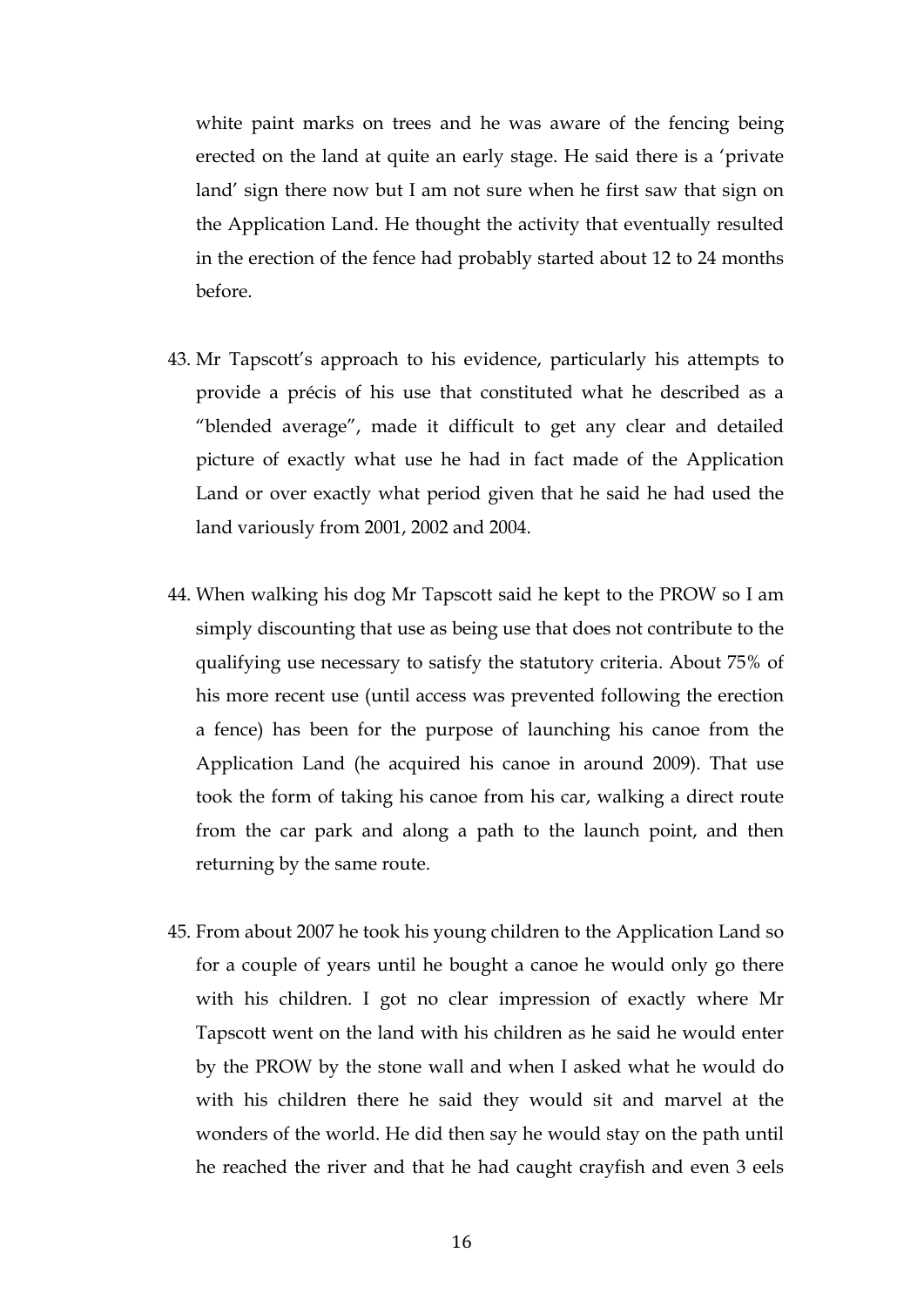there. However, it was not clear to me whether that was with or without his children or when it was.

46. What is clear is that Mr Tapscott's answer to question 38 of his EQ is not accurate. His pattern of use of the Application Land has not remained the same, as he said it had, because he did not use it with his children until around 2007 and since 2009 he has used it predominantly for launching his canoe which he did not own during the earlier years of his residence in Bathford or his earlier period of use of the Application Land.

# **John Lloyd**

- 47. Mr Lloyd is a member of Bathford Parish Council and has held that position since the mid to late 1990s. He lives at 55 Dovers Park, Bathford, and has lived in the Parish since 1965. Mr Lloyd produced an EQ dated 19 November 2015 and a letter to the Clerk of Bathford Parish Council dated 10 June 2016. Save for the observations I shall make below, he described his use as being from 1966 to 1974, during his childhood years, when he would go to the Application Land with friends to fish, launch canoes, build dens and play.
- 48. During his oral evidence Mr Lloyd was asked if he had used the Application Land in the last 20 years. He replied not at all. He said that between 1978 and 1999 he had rented part of Bath Demolition Yard and during that period when there had been heavy rain he would very occasionally go to the Application Land to see if it had flooded because that provided him with a fair indication as to whether his business premises would flood which it had a tendency to do. That was his only purpose for visiting the Application Land during that period.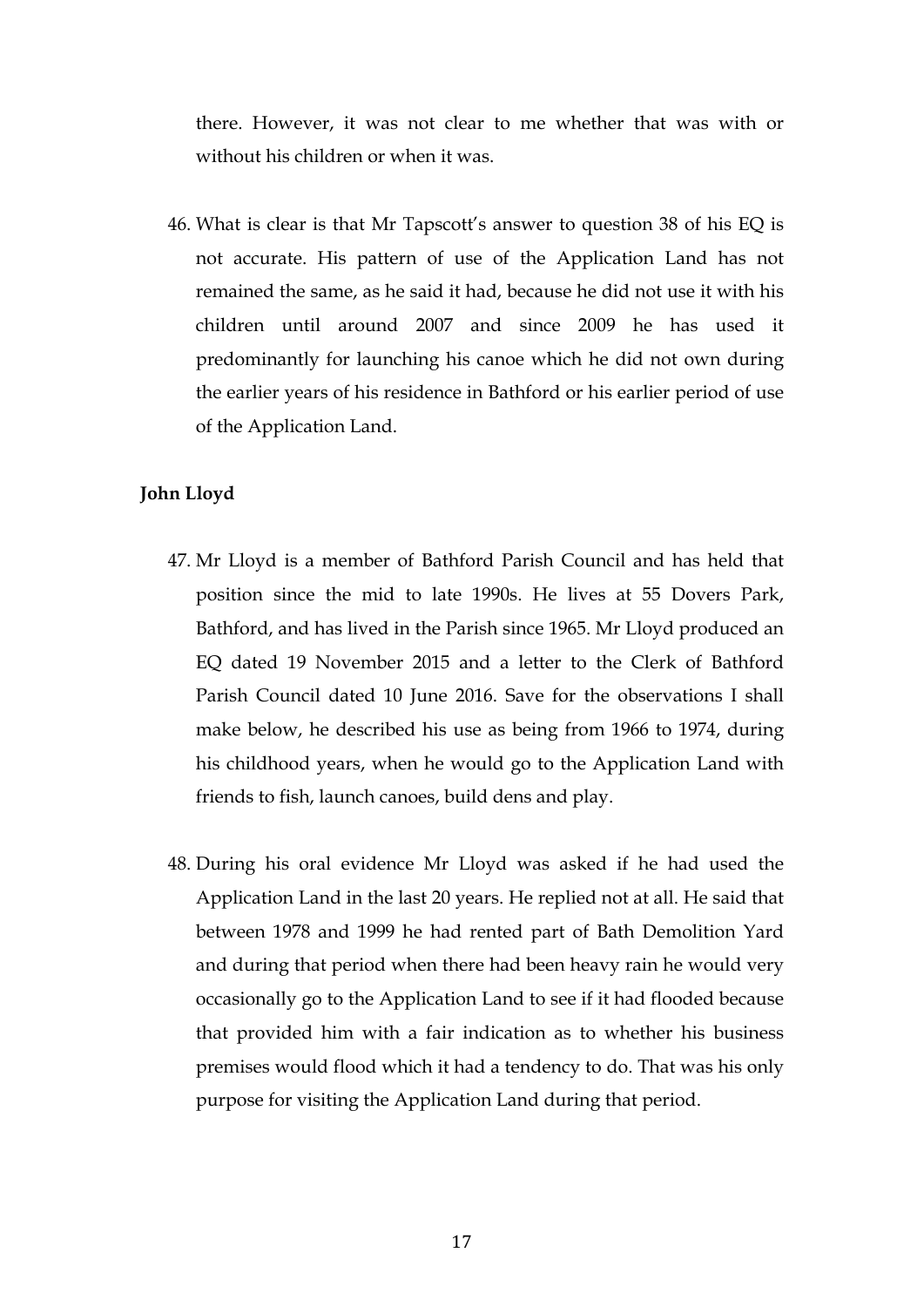- 49. Mr Lloyd was asked if he saw works to install a gas pipe taking place on the Application Land in 2010 and he replied that he had not. He was also asked if he had seen signs on the Application Land and he said not until the ones that are there now. Mr Lloyd was asked if he was aware of any raves having occurred on the Application Land and he said that he recalled two. He was on the Parish Council and he remembered there being issues about noise pollution.
- 50. I was concerned about Mr Lloyd's evidence because in his EQ he had answered "yes" to question 38 which asked if his pattern of use of the land had remained the same, having previously said in answer to question 35 that he had used the land from 1966 to present (ie 2015 when he completed the EQ). In light of the evidence he gave to the Inquiry, that he had not used the Application Land for the preceding 20 years or indeed, it seems, since 1974, those answers are clearly inaccurate. I asked Mr Lloyd why he had answered question 38 as he had and he said that he probably did not read the question properly. Nevertheless, Mr Lloyd offered no evidence of personal use throughout the Application Period in any event.

#### **Vanessa Letort**

51. Ms Letort lives at and is the proprietor of The Crown Inn, 2 Bathford Hill, Bathford, which is situated in very close proximity to the Application Land (approximately 100 metres away). She moved there in 2010. She produced an EQ dated 6 June 2016 and a letter to the Clerk to Bathford Parish Council dated 13 June 2016. In her written evidence Ms Letort described her use of the Application Land as daily, to walk dogs, swim and kayak. She also produced information and a photograph as evidence of a canoe store at The Crown Inn where anyone is welcome to store their canoe subject to it being made available for others in the community to borrow.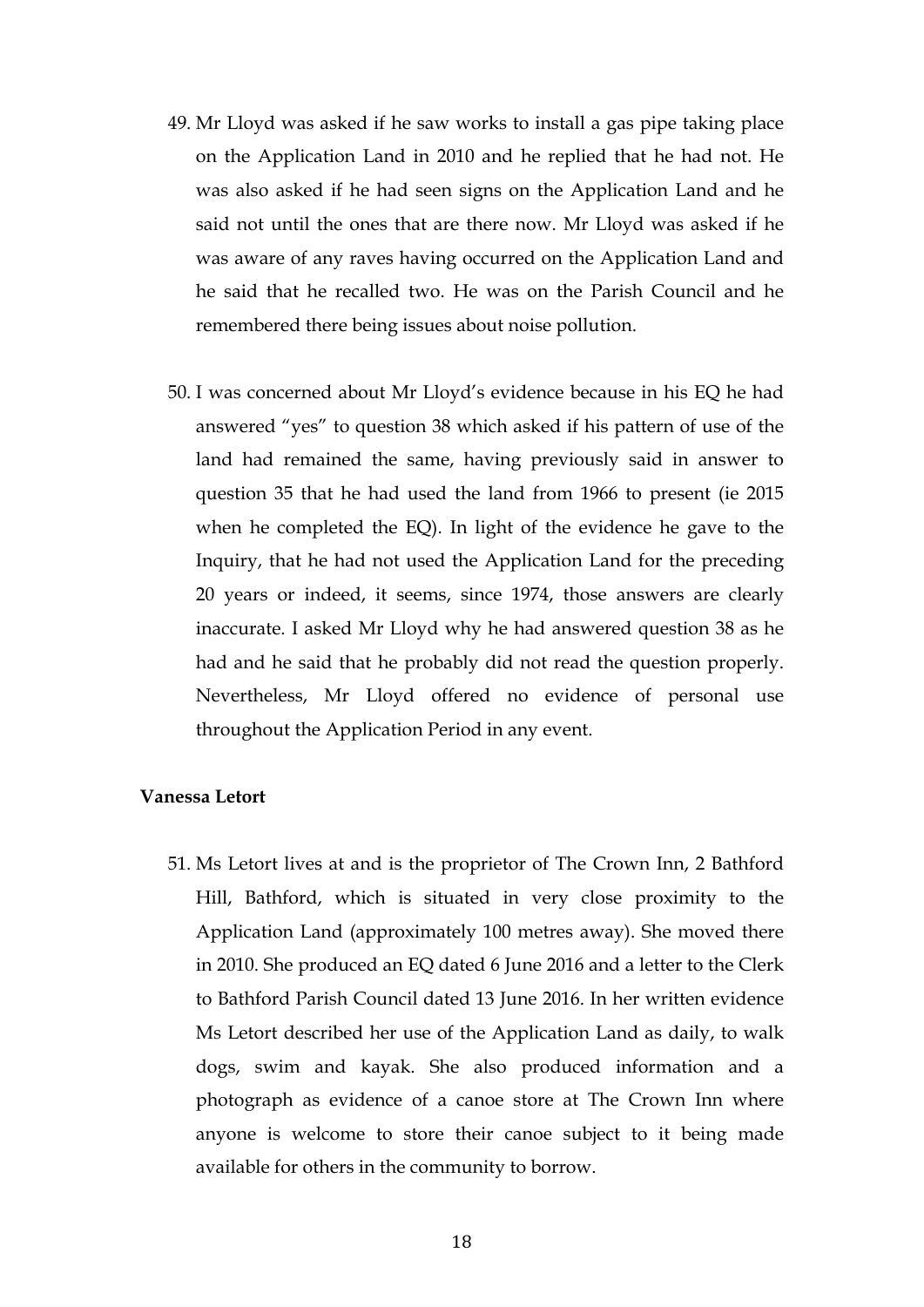- 52. In her oral evidence Ms Letort expanded upon her use of the Application Land. She said that she went onto the Application Land 2 or 3 times per day for the purposes described in her written evidence. When questioned further, however, she did name other places where she also walks her dogs. She also said that she launched and landed canoes on the Application Land at least once a week during the summer months (usually from May to October unless the weather was unusually kind outside that period), but not in the winter. Sometimes it would be her and her partner and at other times it might be a big group of people. The Application Land was used by people from the local area, which she regarded as being more expansive than just Bathford. Ms Letort said she thought around 70% of the people she saw came from Bathford.
- 53. Having stated during cross examination that there were parts of the Application Land that she did not use Ms Letort did identify those parts that she did use on a plan provided to her by me. She either entered the land from the PROW or from the car park, along a route following, but set back from, the line of the river and she identified two places where she would launch or land canoes. The first was the man made slope into the River Avon which Mr Tapscott had also identified as a launching place, and the second was from the bank into the By Brook but relatively close to the point where the By Brook runs into the River Avon. There is a point between the car park and the second launch area where Ms Letort said her dogs would go into the By Brook to swim.
- 54. She did not recall seeing any signs prohibiting use and had thought the Application Land was common land. There was some confusion over Ms Letort's understanding of the extent of the Application Land and it transpired that she did not regard the part of the Application Land to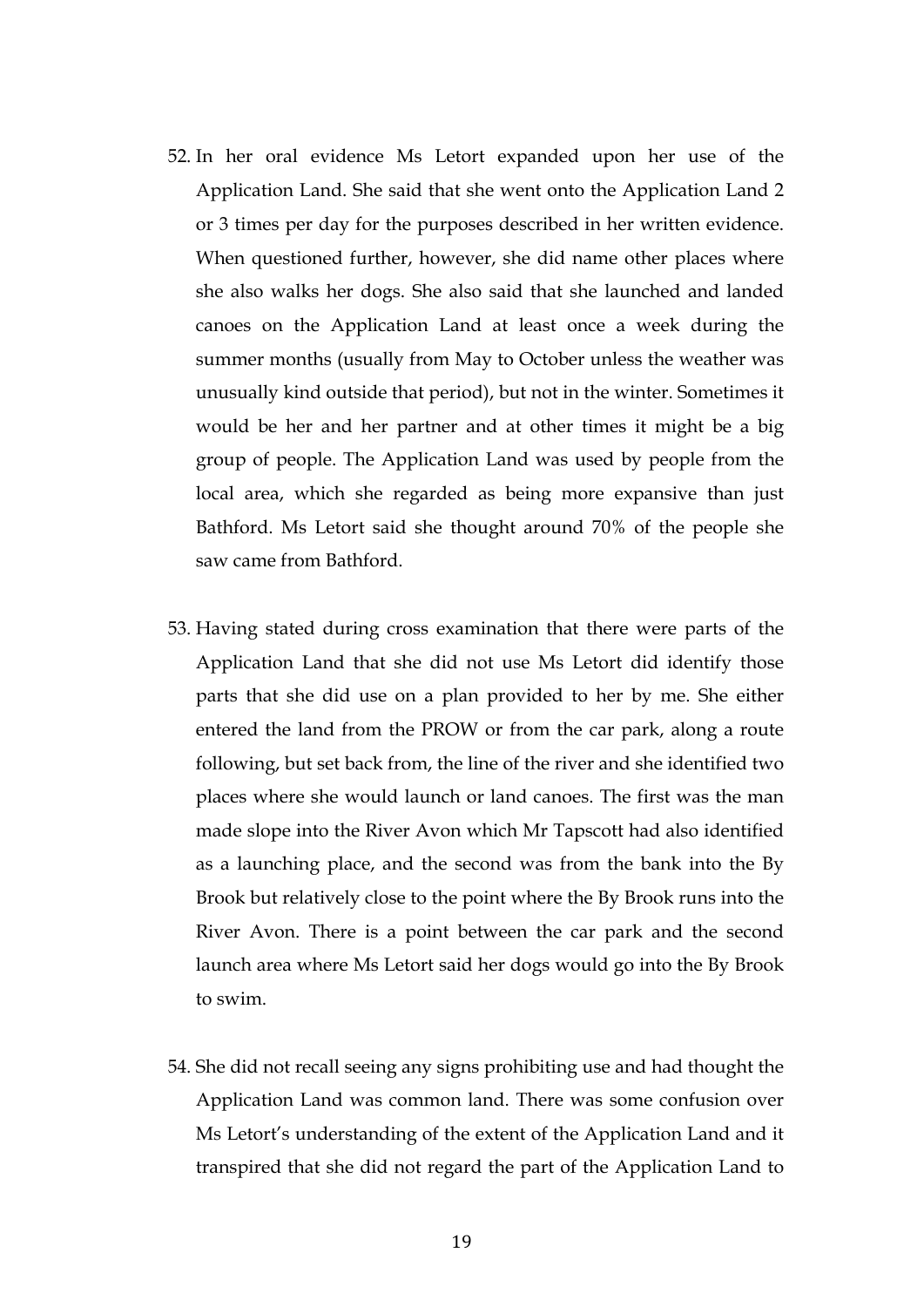the south west and south east of the car park as being part of the Withy Bed (that being the land in unknown ownership). She also accepted that not the whole of the area she knows as the Withy Bed has been fenced off.

### **Geoff Ward**

- 55. Mr Ward has been the Ward Councillor for Bathavon North, within which the Application Land is situated, since 2011. He lives at Elmhurst, Upper Swainswick, Bath, and has done so since 1990 (since before the beginning of the Application Period). He therefore lives outside the locality being relied upon for the purposes of this Application. He produced a letter to the Environmental Services Department at Bath and North East Somerset Council dated 19 November 2015 together with some copy photographs taken in 2004 and 2014.
- 56. In his written evidence Mr Ward gave details of his use of the Application Land. Most particularly he owned and ran a business which operated out of premises in Batheaston (not Bathford) from 1992 and which was close to the Application Land. Whilst he still owns those premises it is apparently let to commercial tenants now. Mr Ward wrote of his use of the Application Land, at least a few times a month and possibly more often in the summer, he would go there to fish and to walk his dog, which he took to work with him. He also stated that on a few occasions he found other local people fishing on his usual fishing spot and on a couple of occasions he saw canoeists launch from or land on the Application Land from the River Avon.
- 57. In his oral evidence Mr Ward expanded upon the period and nature of his use. He sold his business in 2007 and his old company moved out of the premises in 2008. Thereafter the premises were let to tenants but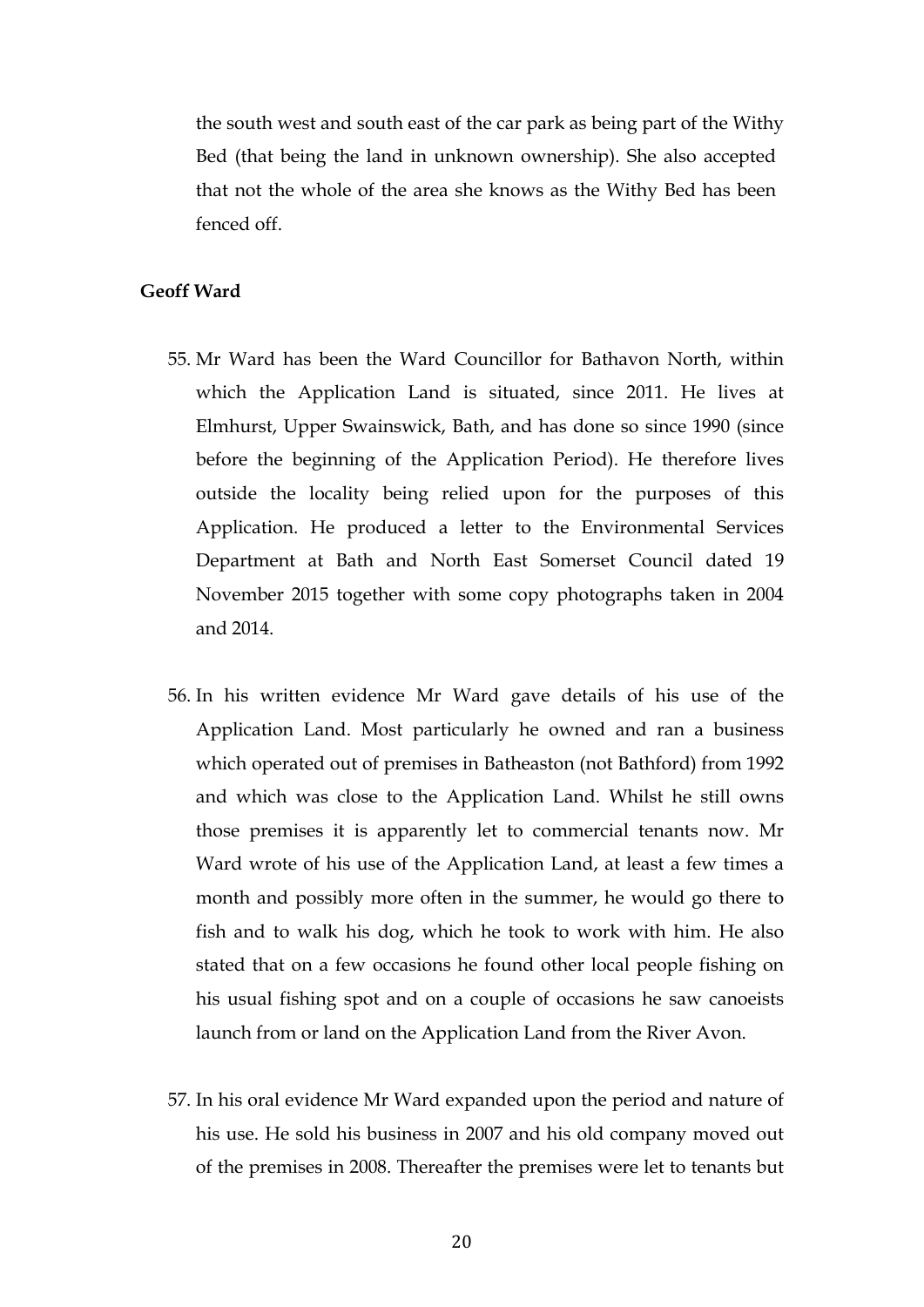Mr Ward continues to manage the property and attends regularly. He also continued to use the Application Land. He walked his dog there on most days until 2010 when it passed away, although he has two dogs now. As a keen angler he used the Application Land for fishing. He would pre-bait the river 3 or 4 nights before he intended to fish. When he fished there he would sometimes see others doing the same, or launching a canoe or occasionally walking a dog. He said he did not know who they were so could not say if they were from Bathford or not.

58. Mr Ward said he did not recall seeing any signs on the Application Land or any string demarcating certain areas or paint marks on trees. He did not recall the laying of a gas pipe in 2010. Nor did he know of any raves held on the Application Land although he did make reference to the remains of some sort of hut back in the early to mid 00's and someone then apparently told him of the activities on the Application Land later on.

# **Philip Harris**

59. Mr Harris is the Clerk to Bathford Parish Council (he had served as a member from 1976 to 2003). He lives at 50 Church Street, Bathford, and has lived in Bathford for 60 years. He produced a letter dated 16 November 2015 in which he referred to his own use of the Application Land (or possibly the 'area' more generally) and use he had witnessed by other members of the public. His use was described as walking along the footpath over the River Avon adjacent to the railway and onto the meadows beyond. He also wrote about an adjoining area known as "Withyford", which includes the old Parish Pound, that has been maintained by the Parish Council since the 1980's, such maintenance having involved the laying of paths and grass cutting along side the road.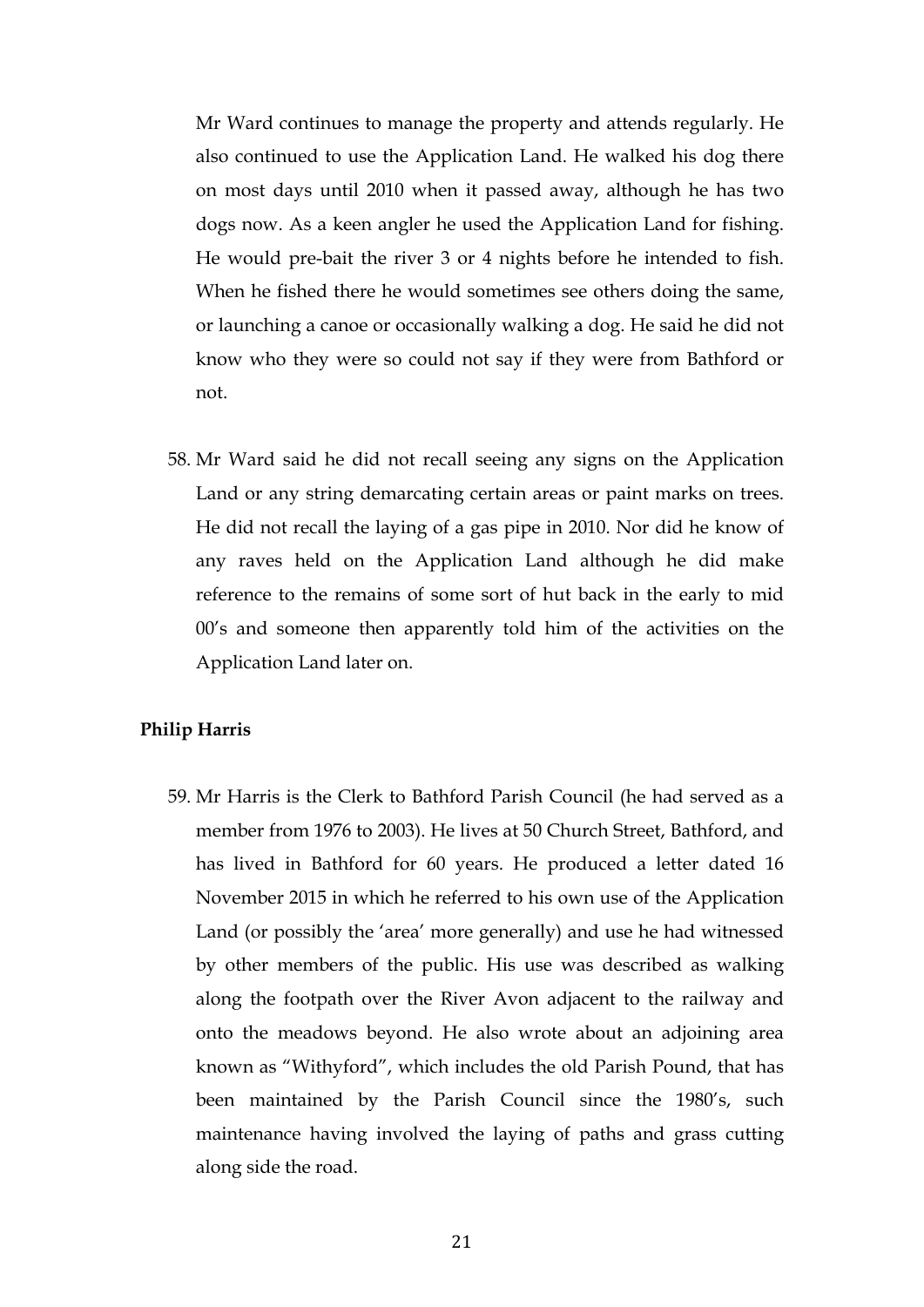- 60. In his oral evidence little clarity was elicited about Mr Harris' use of the Application Land save that his use (during the Application Period at least) was largely related to dog walking between 1995 and 2003. Later in his evidence he said that excepting a visit he made to the site 3 weeks prior to the Inquiry to look at it, he had not used the Application Land since 2003. His normal route appears to have been through the gap from the road frontage (which I took to mean the entry point of the unrecorded PROW) and then up the slope towards the railway line. Consistent with what Mr Harris had written in his letter I formed the view that his use of the Application Land was largely use of the PROW. He said that he generally went to the Application Land once a fortnight to walk his dog.
- 61. Of other people's use Mr Harris said that there have been other people there; it is not deserted. He said he saw people in the summer time occasionally enjoying the spot, having a picnic or maybe a swim. Despite having said that he saw people occasionally in the summer time, when he was asked how often he met someone he knew he said most times that he went there. Rather inconsistently, however, he later accepted that the majority of people he saw were ones that he did not know. What I do not know is whether those people that he knew were residents of Bathford or from elsewhere. I also do not know where on the Application Land he saw them or, indeed, those that he did not know.
- 62. Mr Harris said he had not seen signs on the Application Land, nor had he seen works associated with the installation of the gas pipe in 2010. He was asked about raves and said he recalled two in particular. He thought they were probably in around 2000 or 2002. He said there was a great deal of upset regarding the noise.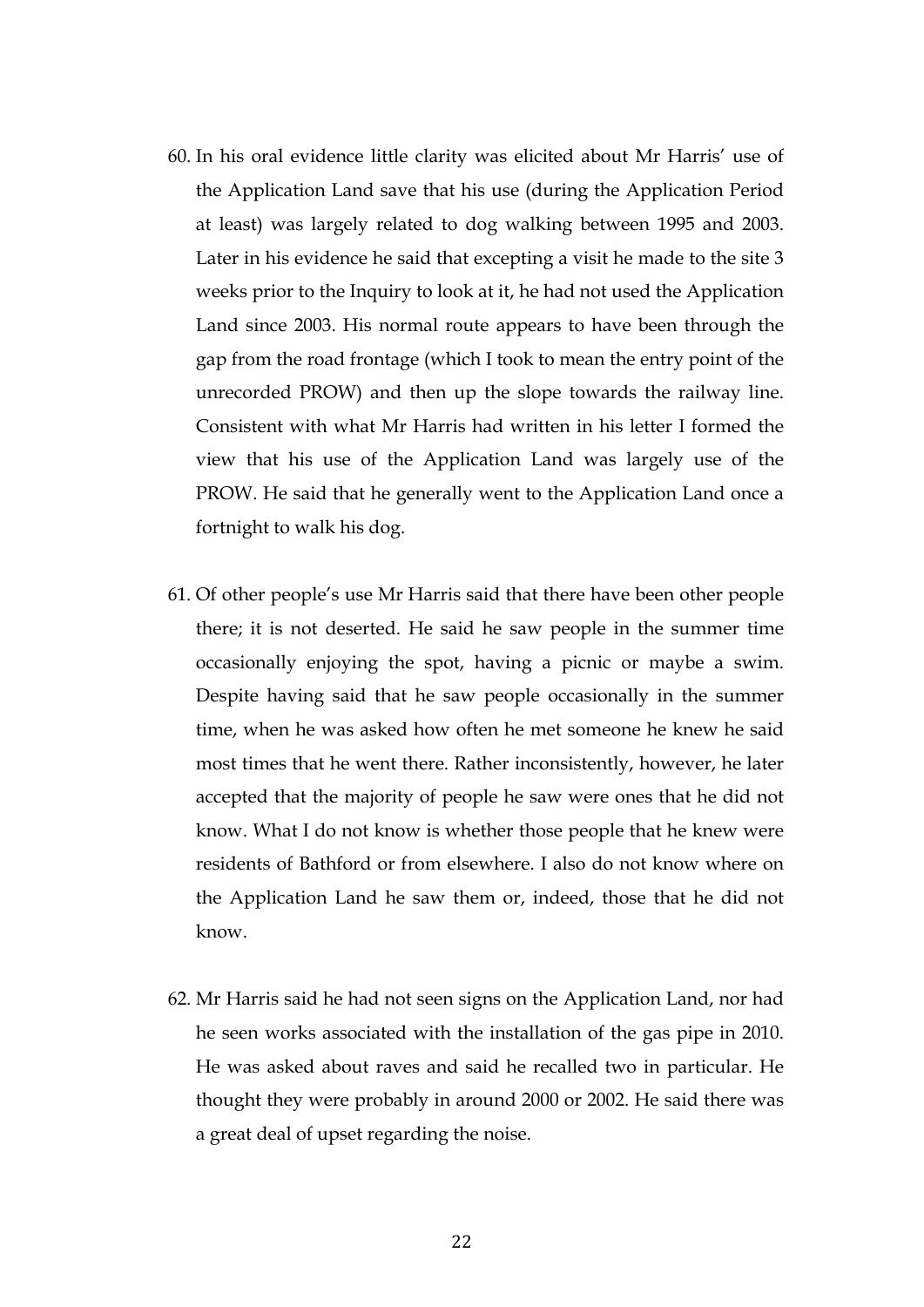63. Despite having referred in his letter to the Parish Council's maintenance activities associated with the Application Land Mr Harris was taken, during cross examination, to a document produced by the Applicant; the Bathford Village Design Statement, December 2005 ("VDS"). In particular his attention was drawn to an extract that referred to outdoor raves and the fact that the area is overgrown, suffers from debris and litter and has an air of neglect. It was put to Mr Harris that the area to which the VDS referred was not one that had been maintained by the Parish Council. He accepted that appeared to be the case although expressed the view that the matter ought to be addressed by a member of the Parish Council.

#### **Brian Anger**

- 64. Mr Anger lives at 42 Box Road, Bathford. He has lived in Bathford continuously since 1969 although he had previously lived in Bathford until 1961. He produced an EQ dated 12 November 2015 and a letter to the Clerk to Bathford Parish Council dated June 2016. In his written evidence Mr Anger said that he used the Application Land for access to the river, for fishing, bird watching and cycling. He also said that in the 1970s to 1980s he cut some of the dead elms for firewood. He also said that his use of the Application Land was weekly until access was prevented in early 2015 due to the erection of a fence. In answer to question 35 of the EQ Mr Anger said he had used the Application Land from 1960 to 2015. In answer to question 38 which asks if during the time a witness has used the land their pattern of use has remained the same, Mr Anger wrote 'yes'.
- 65. During his oral evidence it became apparent that the activities Mr Anger referred to in his written evidence were not ones that he had engaged in on the Application Land during the Application Period and his answer to question 38 was therefore inaccurate. I asked him what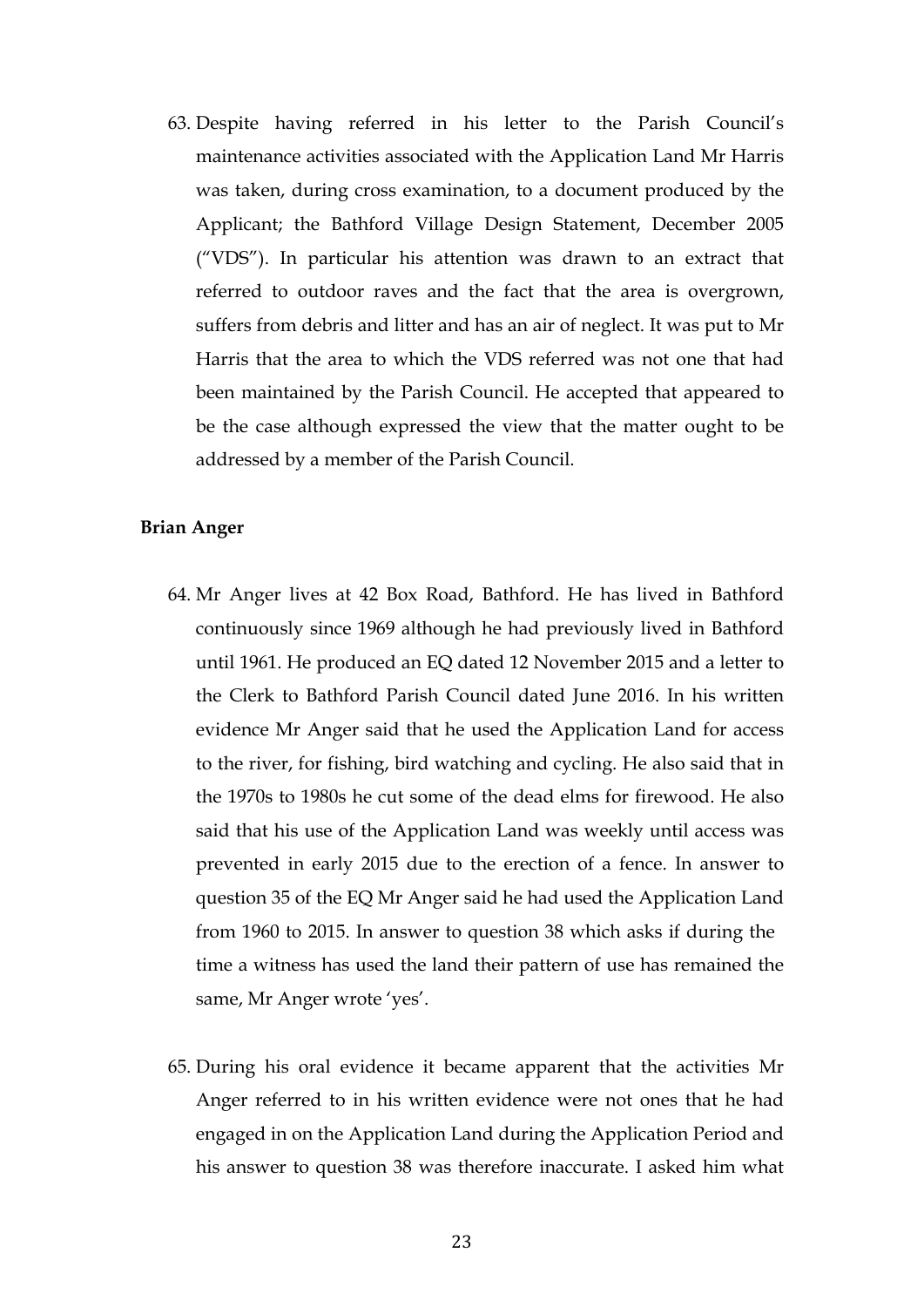he would have done on the Application Land during the relevant period. He said he had not fished there in the last 20 years; he had fished there during the summer holidays when he was at school. More recently it was a place to go and look around. He showed the Inquiry on a map where he would go on the Application Land and he indicated a route that entered the Application Land from the highway and then followed a line along the curve of the By Brook to the corner where the By Brook meets the River Avon, the spot from which he said he used to fish. He said there was a proper path.

66. Mr Anger was asked about the raves the Inquiry had heard about. He said he had attended the first one and stayed for about an hour and a half. He said there were a lot of people there, maybe 50 or 100, and he described it as a racket. He did not say when that rave took place and he did not say whether he knew the other people that were in attendance. Mr Anger said he had not seen any signs on the Application Land and he recalled little of the gas pipe being installed save that as a result of those works he said part of the wall was demolished. I interpreted this as being reference to the old Pound Wall.

#### **Emma Jackson**

- 67. Mrs Jackson lives at 65 Dovers Park, Bathford. She moved to Bathford in 2001 where her husband had lived since 1996 (at 7 Prospect Place). She has known the Application Land since 1999 but used it since 2001. She produced an EQ (jointly with her husband, Jason) dated 24 November 2015 and a joint letter to the Clerk to Bathford Parish Council dated 7 June 2016.
- 68. Of hers and her family's use Mrs Jackson's written evidence says that they have walked on it to admire the stream and river, cycled at the side of the railway to get to the fields to access the Bathampton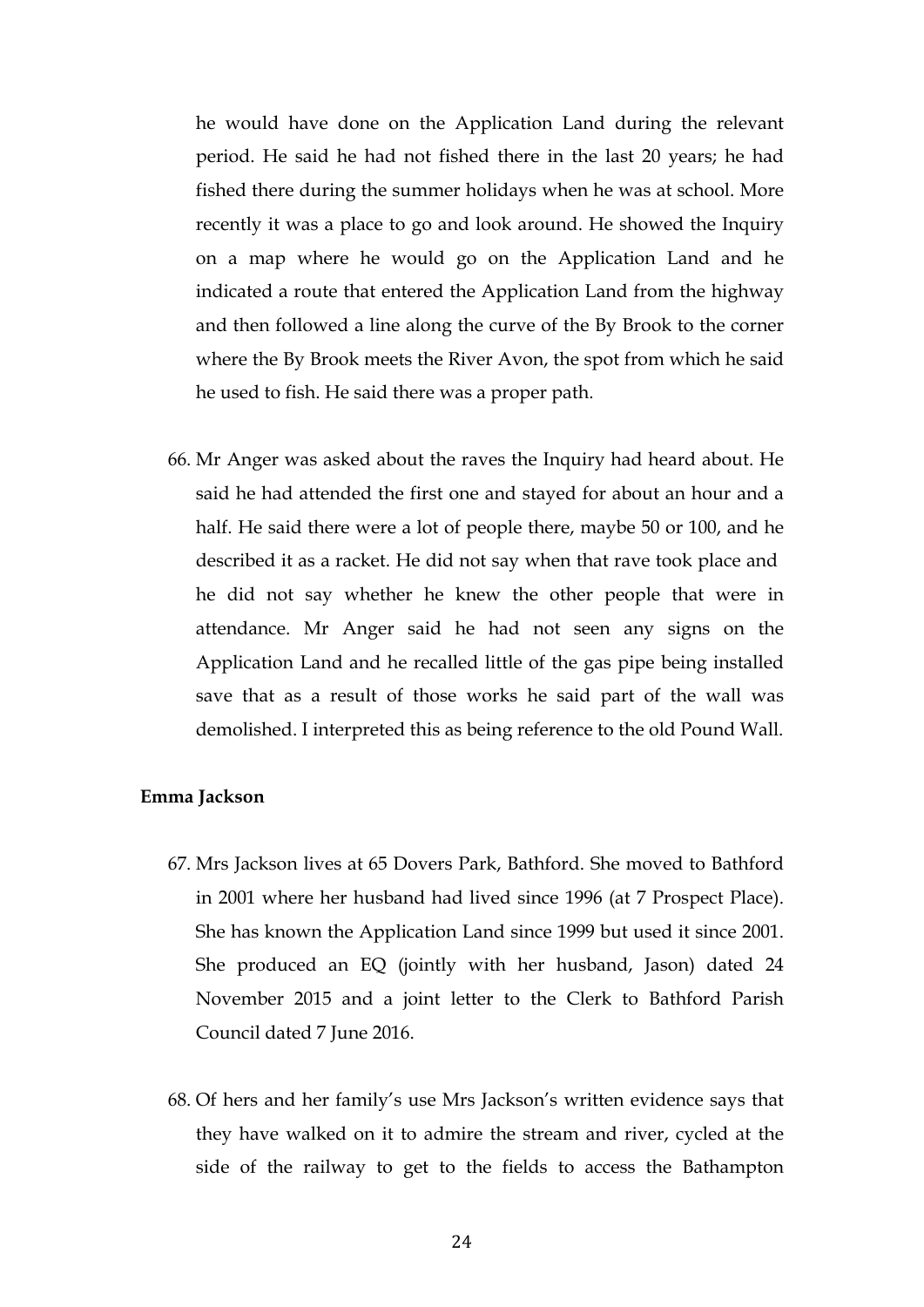towpath and, since 2001, have used the area to launch a canoe. Frequency of use she said was about 10 times per year. Mrs Jackson made reference to others using the Application Land for the purposes of launching canoes into the river and in answer to question 10 on the EQ Mrs Jackson said other users come from Bathford and other places.

- 69. In her oral evidence Mrs Jackson expanded on her written evidence. The majority of her use (and that of her family) has been in the summer months. She repeated the purposes for which they have used the Application Land but added that it was principally for canoeing. When Mrs Jackson was asked during cross examination whether she had been there frequently between June 2013 and January 2015 she said they went there 2 to 3 times per year to canoe. Given that she had told the Inquiry that their principal use of the Application Land was for canoeing, that answer does not sit very happily with Mrs Jackson's evidence that she and her family have used the Application Land about 10 times per year.
- 70. Mrs Jackson was asked about use of the Application Land by other people. She said that she had seen people having picnics on the opposite bank (outside the Application Land) and she said that she knew people from Bath and Batheaston that used the Application Land to launch and land canoes, as well as local people from Bathford. She referred to having seen a fisherman but said she did not know who he was. The route she and her family would take when launching a canoe from the Application Land was from the car park and directly along a path to the man made slope into the River Avon that other witnesses had referred to. Mrs Jackson did say that she had gone all over the Application Land but I got no sense of where exactly, or when, or how often. She said she collected other people's litter occasionally but later added that such activity tended to be around the car park area. She had made reference to gaining access to the towpath via the Application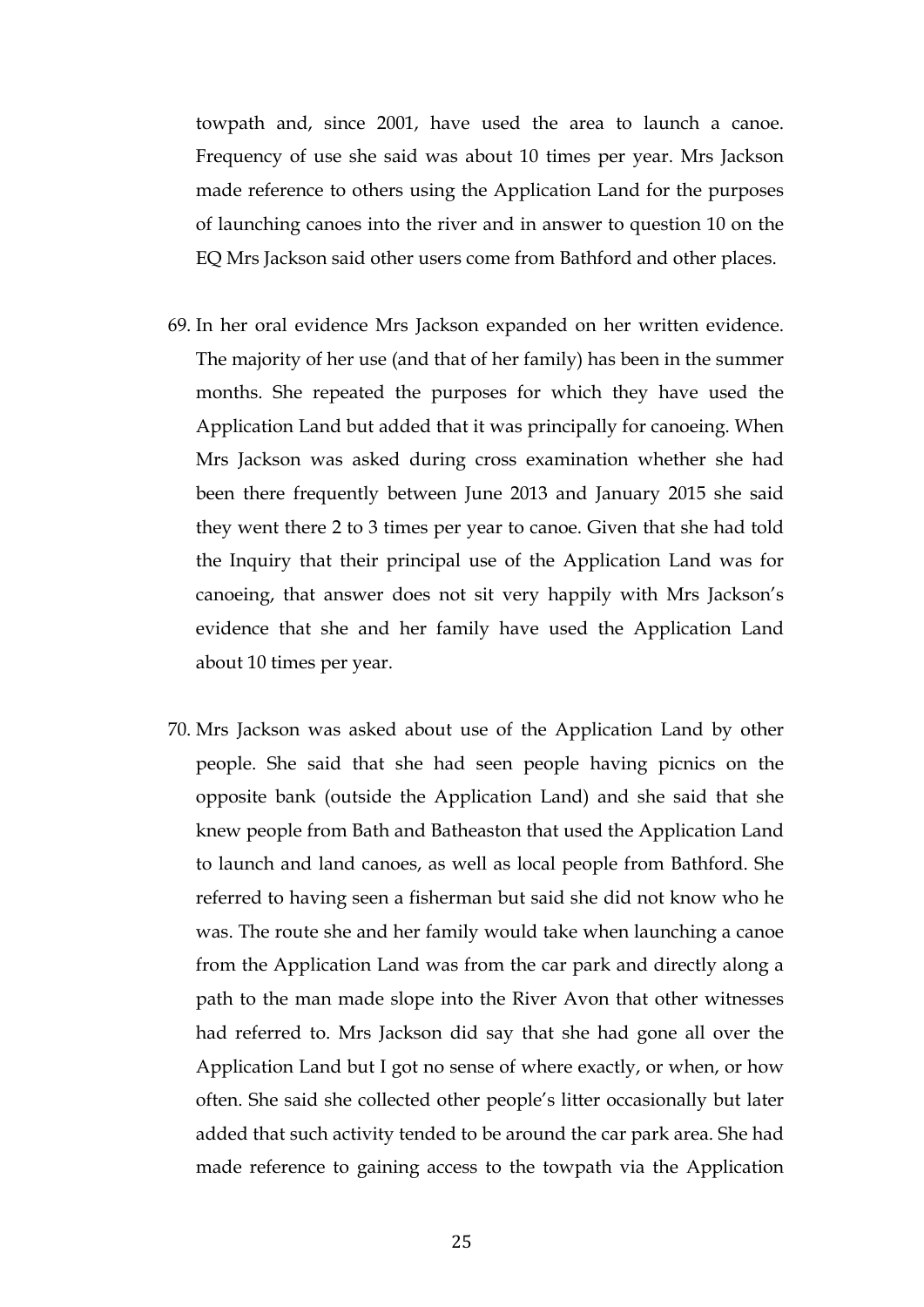Land which she said meant that people would go through the Application Land on their way to Bathampton where the towpath is. That appears to me to be reference to use of the unrecorded PROW.

71. Mrs Jackson has no recollection of any signs until the fence was erected. She did remember the installation of the gas pipe. She said there was a bit of a mess but did not think that people were excluded from the Application Land during the works. She recalled what she thinks were the raves. She said they were able to hear them at night and they believed they were on the Application Land. She also referred to there having been structures in the trees and mattresses on the land at some point but that was possibly after the raves she thought.

# **Malcolm Austin**

- 72. Mr Austin lives at Fieldgate, Box Road, Bathford and has lived in Bathford since 1946, for seventy years. He produced an EQ dated 14 November 2015 and a letter dated 13 June 2016. His written evidence state that as a schoolboy he used the land to play with his friends and as he got older to meet them in the evenings with their motorbikes. He said that he would occasionally fish there or go canoeing on the River Avon. In answer to question 38 of the EQ Mr Austin said that his use of the land had remained the same during the time he had used the land.
- 73. However, and in contrast to his answer to question 38, in his oral evidence Mr Austin said that as a teenager he would use the Application Land 2 to 3 times per week but less today. He said that he has been to the Application Land maybe 3 or 4 times a year for the last 40 years. Mr Austin was asked if there has been any change in his pattern of use over the last forty years and he said that he had retired 4 years ago and so he and his wife have walked into Bath more often and would go and have a look on the Application Land.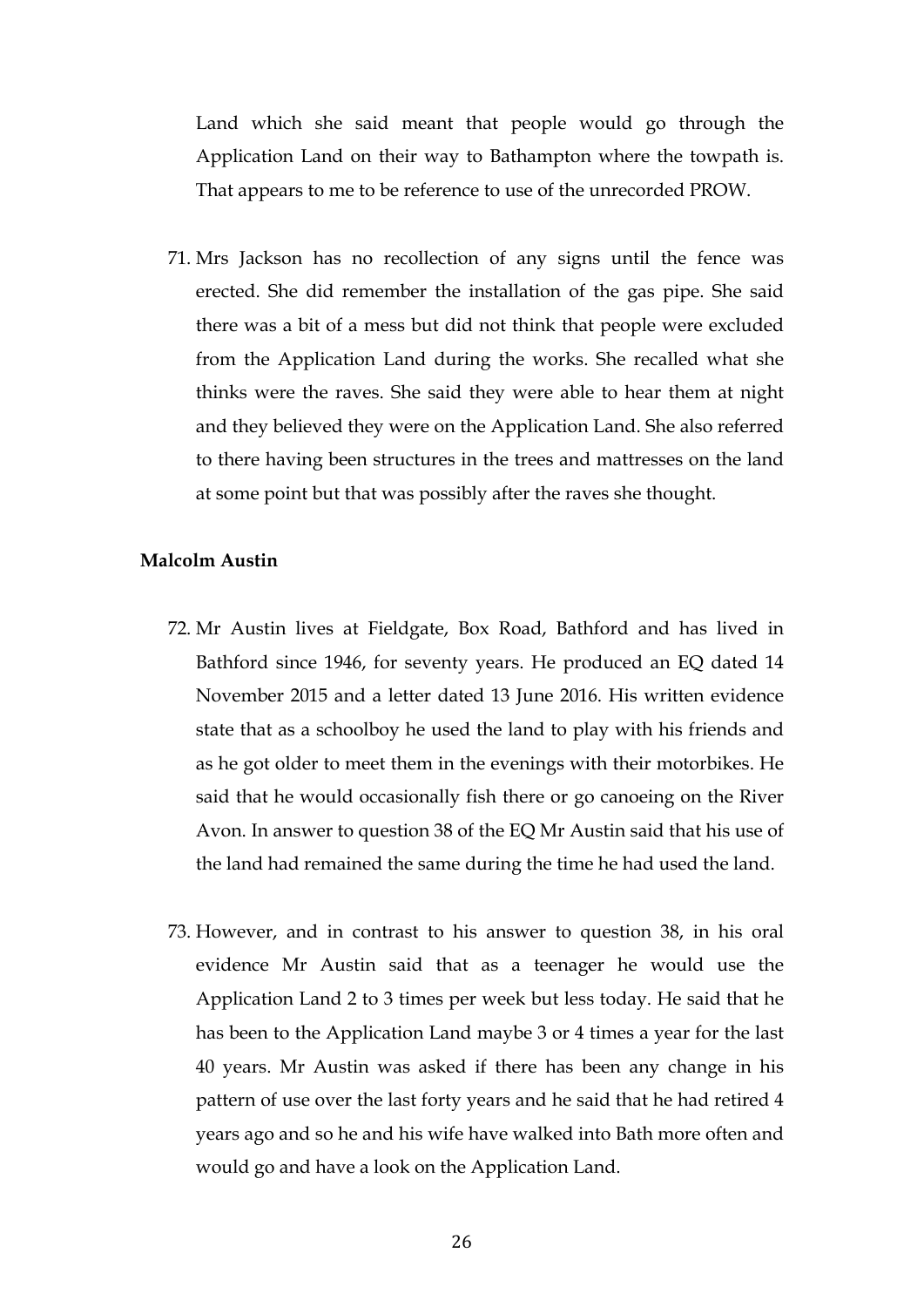- 74. I asked Mr Austin to indicate on a plan where he would go on the Application Land and he identified a route from the highway directly to the corner where the By Brook meets the River Avon. He said that he would go there for 10 minutes to take in the view and then turn around and go back again. In cross examination Mr Austin was asked when he last went to the corner of the By Brook and the River Avon to take in the view and he said it was probably 3 years ago (so around 2013). He was then asked if he had gone to the Application Land in 2014 and he replied that he probably had not. Mr Austin also said he did not use other parts of the Application Land although he had done so when he was a teenager. In his evidence questionnaire Mr Austin had indicated, in reply to question 34, that he had seen people picking blackberries on the Application Land. In cross examination he was asked where. He said he could not specifically remember but that it is the sort of thing people would do in the country. He was pressed and asked if he could specifically recall blackberry picking and he said no.
- 75. Mr Austin was asked about use of the Application Land by other people. He said there had been fishermen and signs of campfires. When asked if that was recent or when he was a child he said probably both. His answer was vague in the extreme. He had seen no signs on the land until the recent appearance of fencing. He was not aware of the installation of the gas pipe until after the event. In reply to a question about raves Mr Austin said that he could hear music from his home but only later became aware that there had been raves.
- 76. I find that I must approach Mr Austin's evidence with caution. He had, in his EQ, clearly indicated consistent use of the Application Land throughout the period he had used it and that turned out to be inaccurate. He then told the Inquiry he had visited the Application Land 3 to 4 times a year for the past 40 years, but more in the last four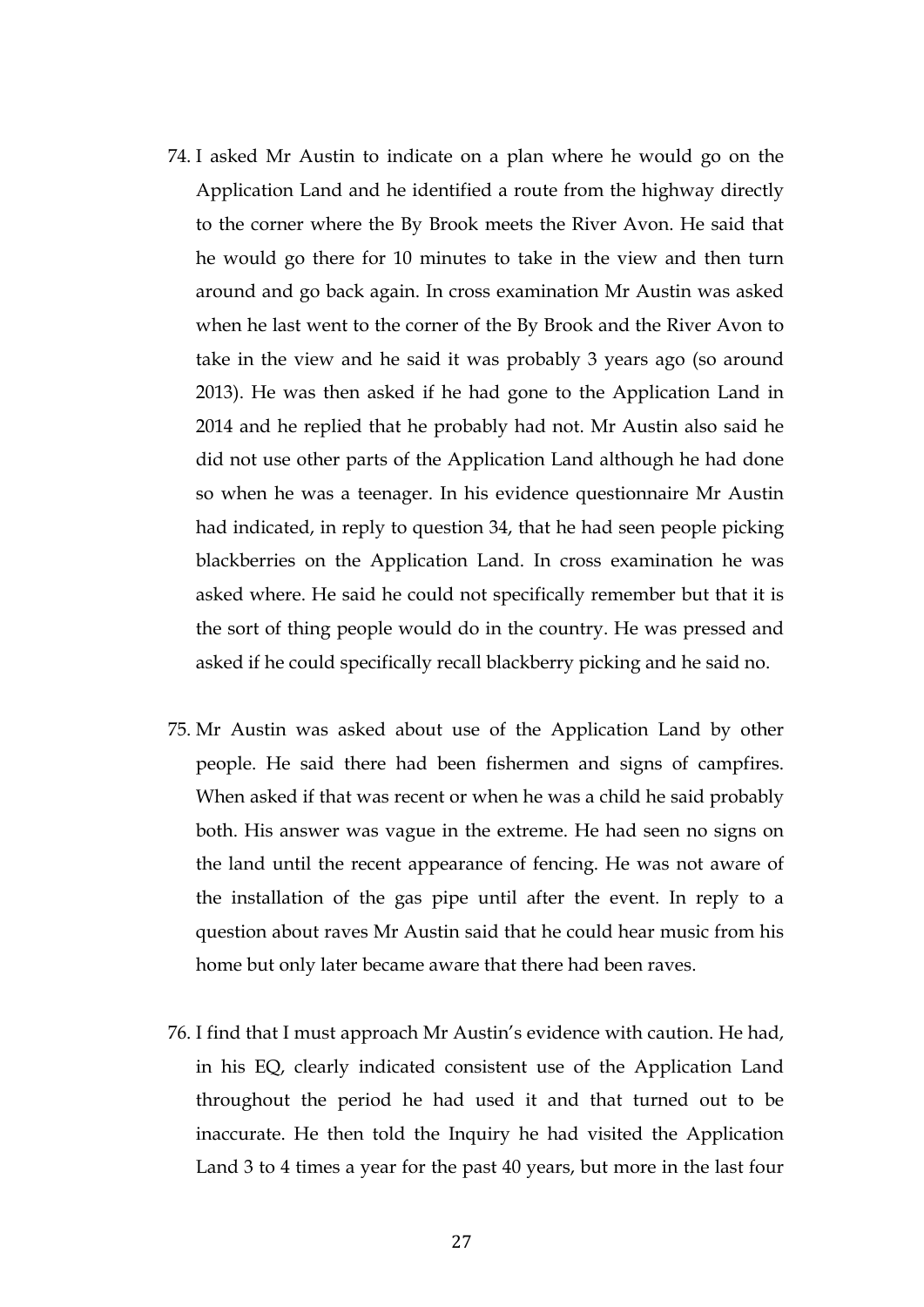years since he had retired. He later said he had not been to the Application Land since 2013, which is completely inconsistent with his evidence of increased use over the last four years. Mr Austin also gave an answer in his EQ about an activity he had witnessed that turned out to be nothing more than an assumption on his part.

# **Teresa Cunningham**

- 77. Ms Cunningham lives at 28 Box Road, Bathford, and has done so since 1988. She provided an EQ dated 12 November 2015. Her EQ appeared in the Applicant's Bundle within the evidence that was not going to be the subject of oral evidence at the Inquiry. However, at the beginning of the second day of the Inquiry I was informed that Ms Cunningham had expressed a strong wish to give her evidence in person and she was, accordingly, invited to do so. In her written evidence Ms Cunningham said she used the Application Land daily for pleasure and dog walking and in answer to question 38 of the EQ she said her pattern of use of the Application Land had remained the same throughout the time she had used it.
- 78. In her oral evidence Ms Cunningham said that as well as walking her dog on the Application Land she had also used it with her nephews and nieces. She then said that there had been occasions when a group of around 10 or 12 people from the community plus a few children had gone to the Application Land with disposable BBQs. That happened once or twice a year according to Ms Cunningham's evidence. However, she then said that it had not occurred between June 2013 and January 2015 and when pressed she said she thought the last time was probably 2012. I asked if the BBQs happened every year and I was told they happened just when the participants knew the weather was good. When I pressed Ms Cunningham and asked her if it happened every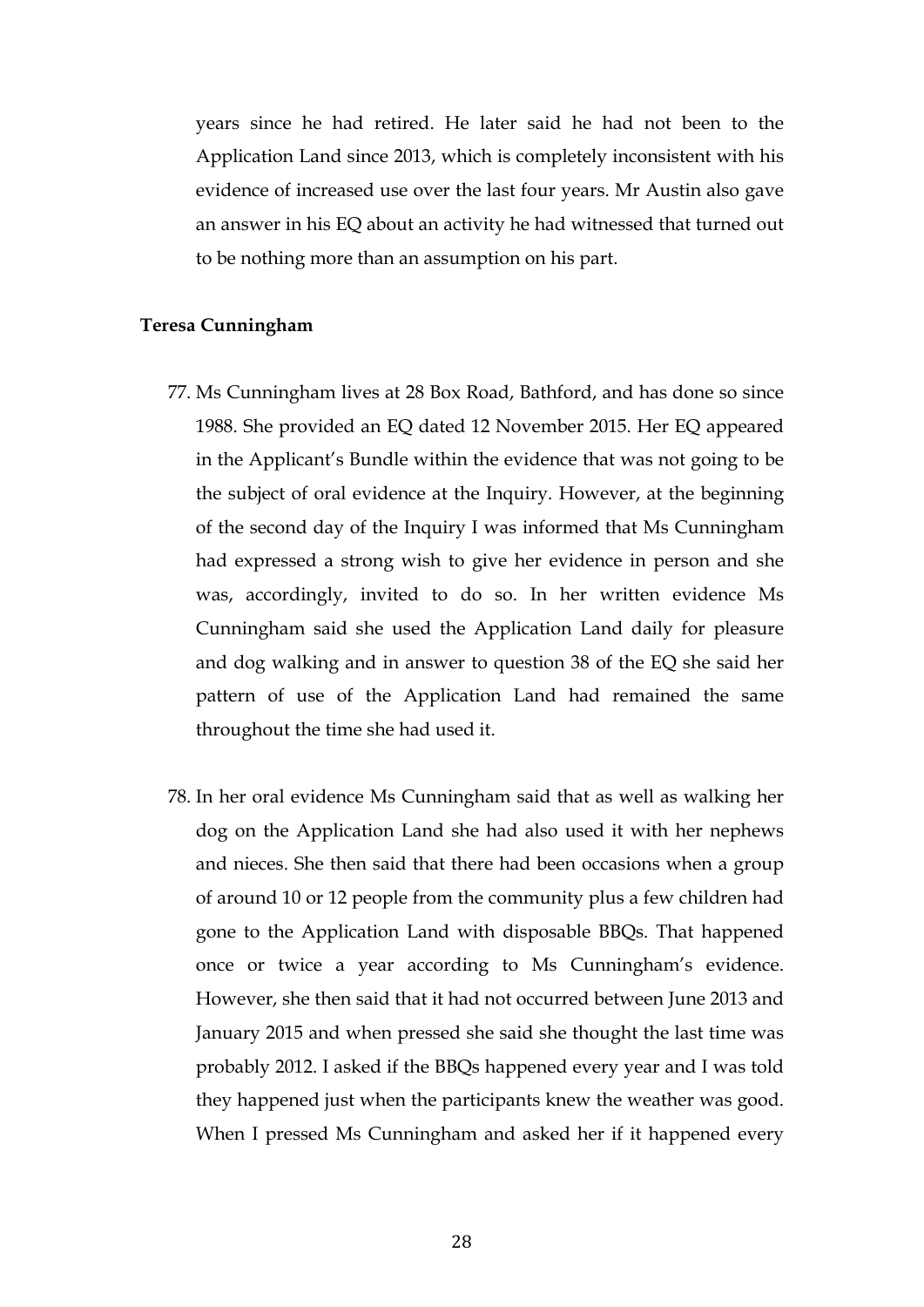year she said she could not remember. This aspect of her evidence was vague and unsatisfactory.

- 79. I asked Ms Cunningham to indicate on a plan the route she would take with her dog. She pointed out a route that entered the Application Land at around the point where the unrecorded PROW enters the land. She would then follow a path to the far side of the land, closest to the River Avon and near to the fenced off land owned by the Environment Agency, do a circuit at that end of the land and then follow a different path back, adjacent to the By Brook, emerging onto the car park.
- 80. Of other people's use Ms Cunningham said she saw other people on the land, BBQing, fishing and camping. She could not say where they were from. She said her own partner, Geoffrey Gay, went fishing there probably 2 or 3 times per year. She had also watched people boating. Other than her reference to Mr Gay's fishing activities I got no sense of how often Ms Cunningham witnessed activity by other people.
- 81. Ms Cunningham had no recollection of seeing signs on the land. She said that in 2015 she was informed by her partner that something was going on on the Application Land and he indicated that he did not want her to go there any more. She recalls that the laying of the gas pipe created a bit of a mess but it did not prevent her from going onto the Application Land. She also recalls the raves and says she was invited to the first one but did not attend. She thought there were two or three in total.

# **Geoffrey Gay**

82. Mr Gay lives at 28 Box Road, Bathford. He has lived in Bathford since 1955. He produced an EQ dated 21 November 2015 and a letter to the Clerk to Bathford Parish Council dated 8 June 2016. In his written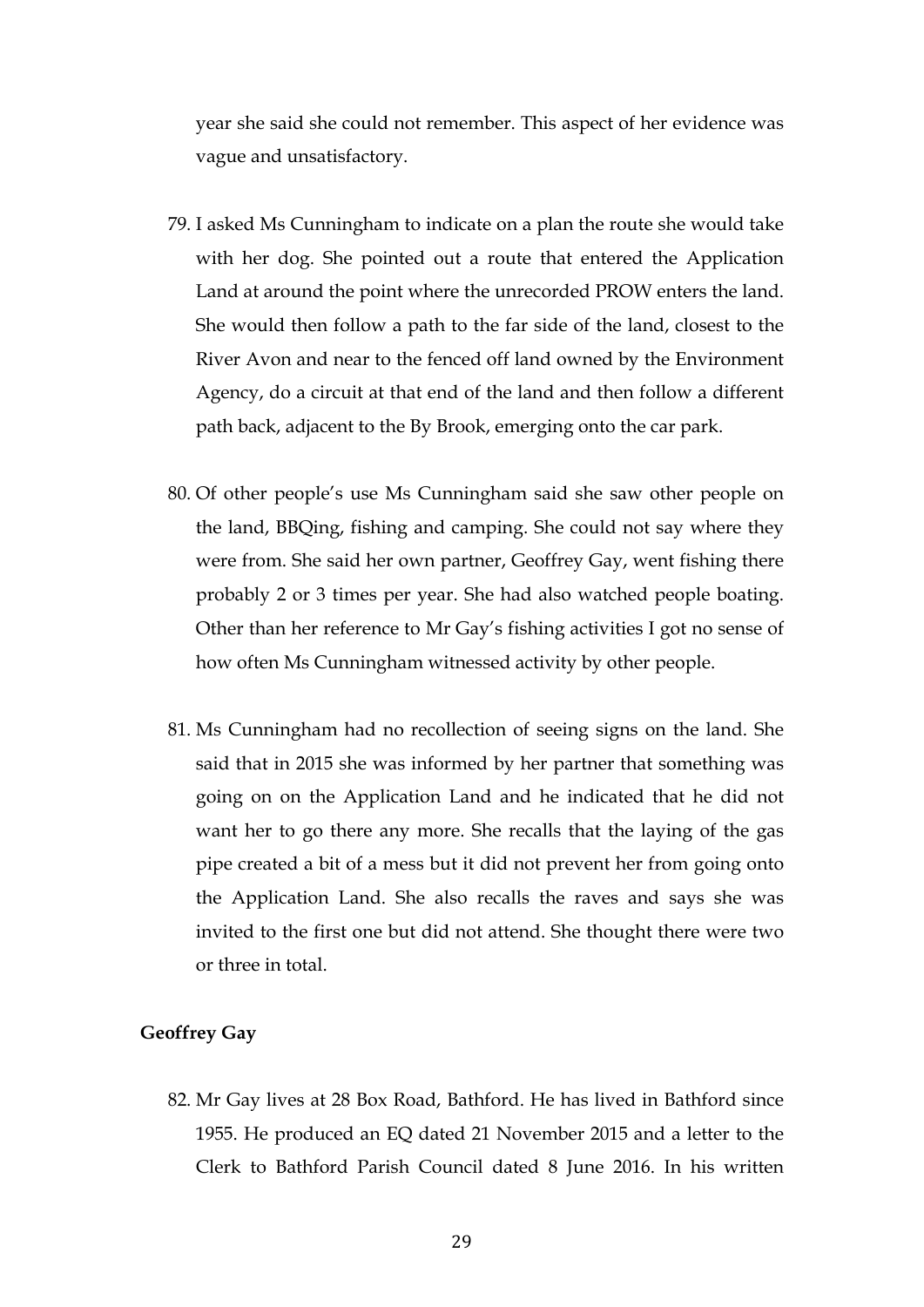evidence he said that he has used the Application Land every day since 1955 until it was fenced off in 2015. He has used it for pleasure, dog walking, fishing and boating. His use, according to his answer to question 38 of the EQ, has remained the same throughout his period of use. He said he saw others using the Application Land too for the same sorts of activities. They came from Bathford, Batheaston and the surrounding area. He mentioned that there were community activities as well that included BBQs, boating and fishing.

- 83. During his oral evidence when he was asked whether he had used the Application Land he said frequently. He was asked over the last 20 years how often and he said virtually every day. I asked him if he had fished there in the last 20 years and he said no, only as a teenager (which is not what Mr Gay's partner, Ms Cunningham, said whose evidence was that he went 2 or 3 times a year to fish there). In the last 20 years he told me that he used the Application Land for dog walking, tranquil peace and quiet, and bird watching.
- 84. Mr Gay was asked about his answer to question 10 of the EQ where he said that people from Bathford, Batheaston and the surrounding area used the Application Land. He was asked how far the surrounding area extended. He said that he could not say but that people arrived to use the land by car. Other than people that he knows from Batheaston he said users could come from Timbuktu. I got no sense of how often, particularly over the Application Period, Mr Gay saw anyone else on the Application Land that came from Bathford.
- 85. Mr Gay said that he had met the previous owner, Mr Fawcett, on the Application Land but he could not recall when that was. He said that Mr Fawcett introduced himself as the owner and told Mr Gay that he was welcome to use the Application Land whenever he wanted to. Mr Gay said he had never seen any signs on the land. He said he recalled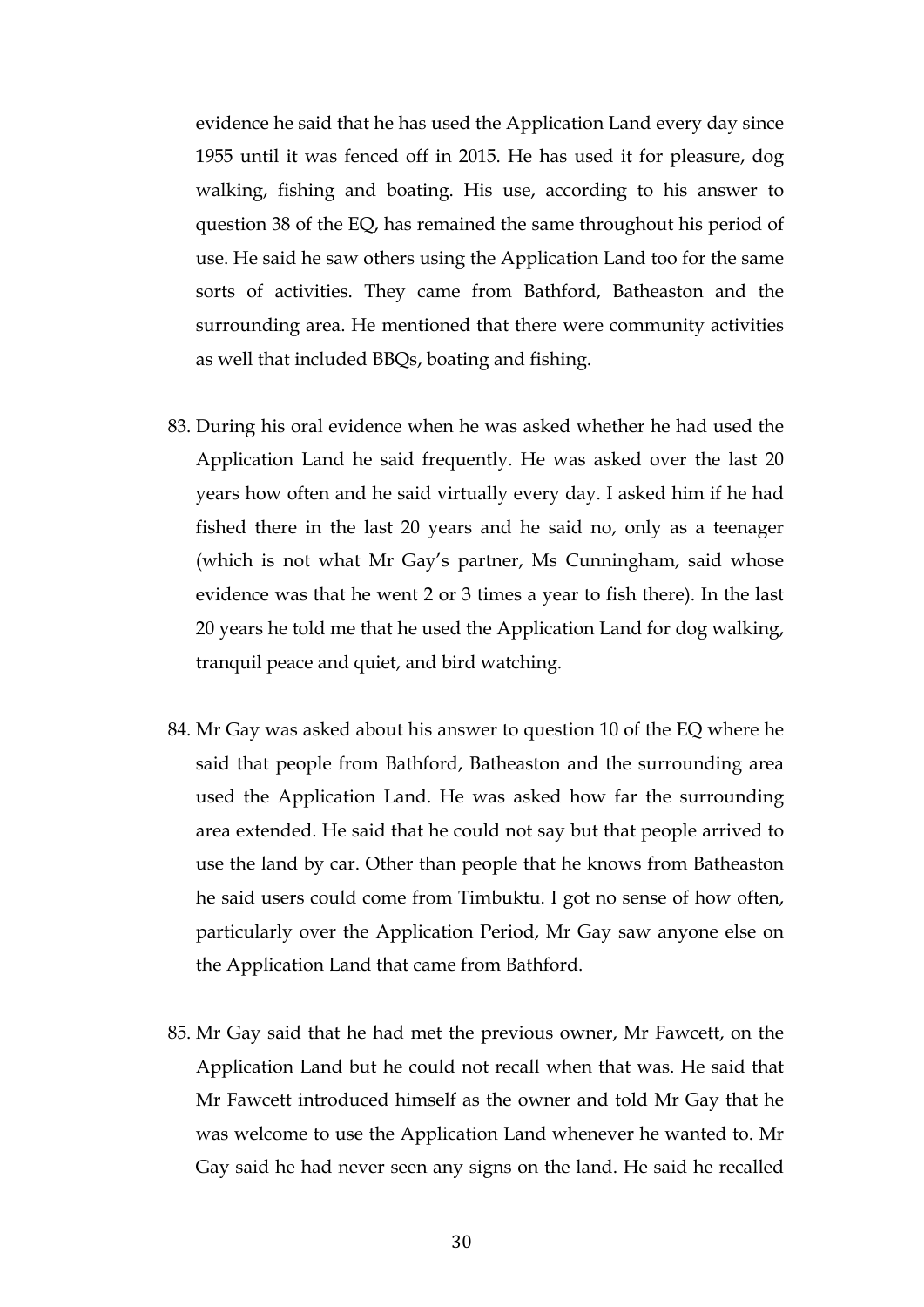two raves, the first of which he was invited to but did not attend. He said that the morning after the first rave he went to the Application Land with his dog and there was still music playing, there were people there asleep under trees and there were beer cans and bottles. The next time he visited it had all been cleared up and was back to normal.

86. Mr Gay recalled that when the gas pipe was installed there was rubble and mess where a kissing gate used to be. He also recalled there being fencing stored on the land at a later time. He had assumed, he said, that it was associated with the electrification of the railway line and that Network Rail was using the land for the storage of equipment as they had done previously at Bathampton. He had seen Mr Waterman on the land but had not spoken to him as he says he did not want any confrontation.

# **David Howells**

- 87. Mr Howells lives at Tamarisk, Ostlings Lane, Bathford, and has done so since 1999. He produced an EQ dated 17 November 2015, a letter to the Clerk to Bathford Parish Council dated 8 June 2016 (which contains photographs) and a photograph illustrating the new fencing erected by Mr Waterman. Mr Howells is not only a resident of Bathford but is also a historian and part of the purpose of his evidence was to set out the history of the site in question.
- 88. In his written evidence of his own use he said that he used the Application Land a few times a year throughout his residence in Bathford as part of a walk and to view the river and the historic bridge built by I S Brunel when building the railway. Mr Howells' letter charted the history of the site, referring back to its early history as illustrated by the Tithe map for Bathford published in 1839 and bringing the history of the site up to date, including the effect of more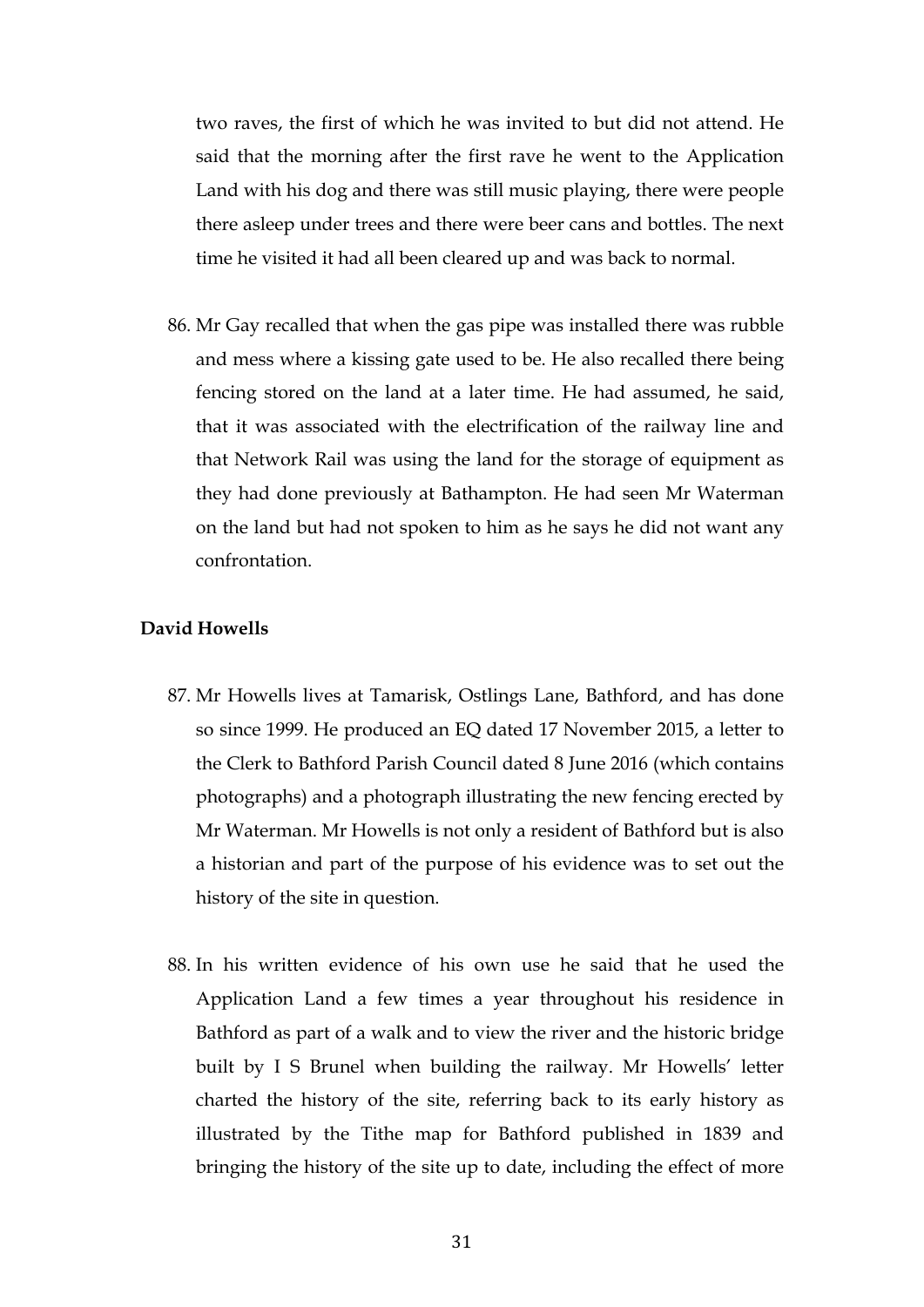recent changes in ownership. The letter also makes reference to a prize that was won by a group of residents in 1987 for their efforts to improve the Application Land as part of an environmental improvement competition run by the CPRE.

- 89. One of the local residents responsible for the works that led to the CPRE prize was a Commander Alan Craig who also compiled an album that recorded information about the Application Land and what was regarded a conservation project. The album, entitled "Bathford Conservation Project, Vol 1, 1986 – 1988", was too delicate to photocopy in its entirety but Mr Howells very kindly allowed me to take the album away for an evening so that I might read it, which I did. Interestingly, it explained why some residents said that they knew the Application Land as Paradise, a name by which the Application Land (or at least a part of it) had been known historically. So too was the Application Land sometime known historically as Purdy's Piece.
- 90. In his oral evidence Mr Howells confirmed that he went onto the Application Land about 3 or 4 times a year. Despite this, which gives the clear impression of consistent use throughout the whole of the time that Mr Howells has used the Application Land (and is also consistent with his answer to question 38 on the EQ), when asked in cross examination whether he had visited the Application Land between June 2013 and January 2015, Mr Howells said that he had not. I then asked Mr Howells how long it was since he had been to the Application Land and he said he knows that he went there when there were raves because he took a photo in October 2001. He also said that he had taken a photo in January 2008 when the land had flooded. I asked him if he had visited the Application Land since January 2008 and he said he would think so. I formed the impression that I could not rely upon Mr Howells' evidence that he had visited the Application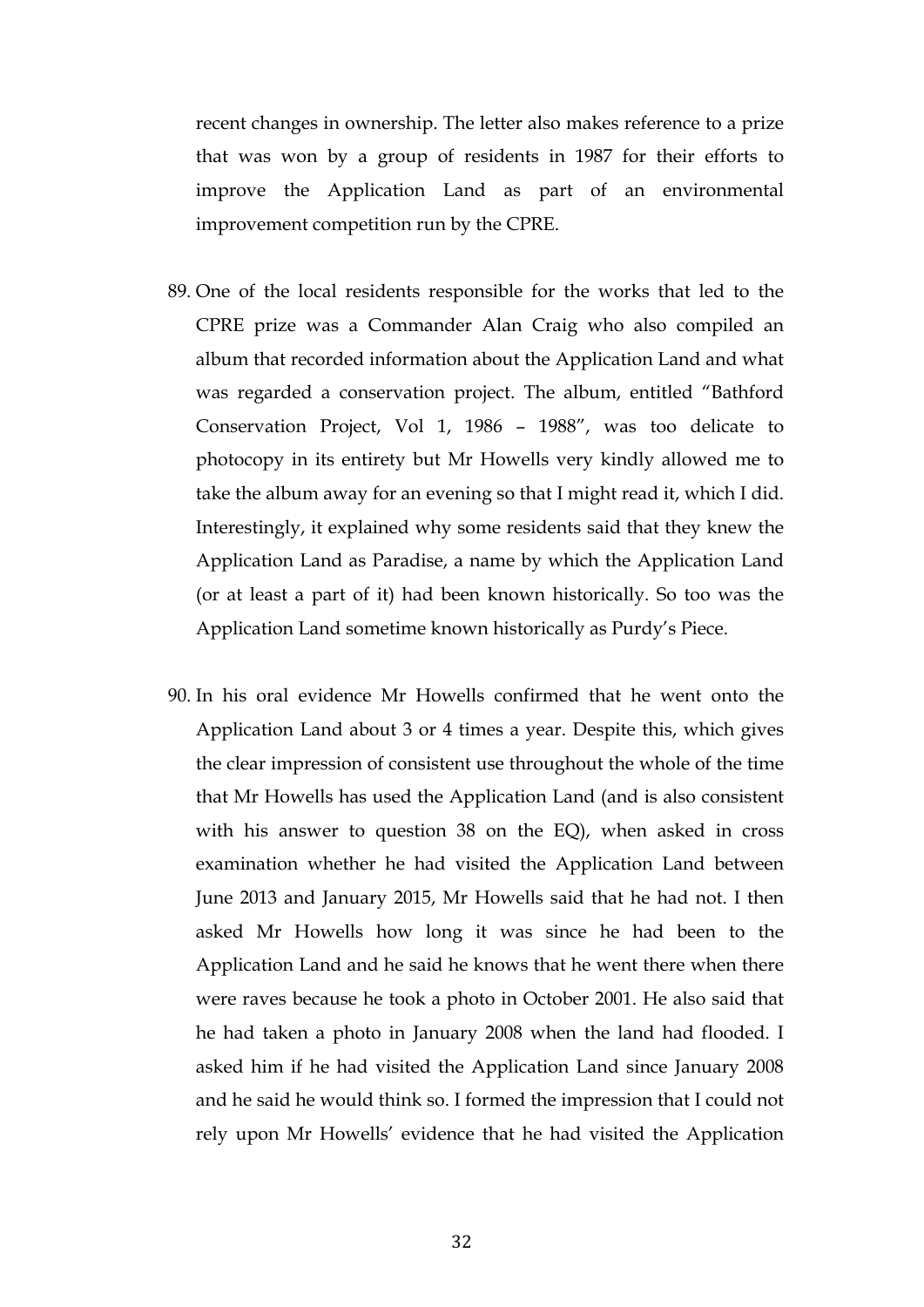Land 3 or 4 times a year in light of his answers to the foregoing questions.

- 91. Mr Howells indicated on a plan the route he would normally take when he did visit the Application Land (the frequency of which I cannot be certain) which consisted of walking a straight line from the entry point of the unrecorded PROW on Bradford Road to the end of the Application Land at around the point where the Environment Agency land is fenced off. From there he would follow the bank of the River Avon to the corner where the River Avon meets the By Brook. He would then turn around and walk back the same way. Mr Howells told the Inquiry he would sometimes do this when out for a longer walk to Bath or Batheaston, which walks he did relatively regularly, about once a month.
- 92. Mr Howells was asked during evidence in chief whether he had seen other people using the Application Land and he said not that he could recall. However, he answered question 10 of the EQ, which asks where the people who use the land come from, that he assumed they came from Bathford or Batheaston. Mr Howells was challenged about this answer during cross examination and it was put to him that the users of the land could have been anyone from anywhere, a proposition with which he agreed. I struggle to see how Mr Howells could give any reliable evidence about other users of the Application Land when his own evidence was that he could not recall seeing anyone there himself.

# **Mary George**

93. Mrs George lives at 21 Ashley Road, Bathford. She has lived in Bathford all of her life, save for 13 years when she lived elsewhere, returning 35 years ago. She produced an EQ dated 16 November 2015 and a letter to the Clerk to Bathford Parish Council dated 9 June 2016.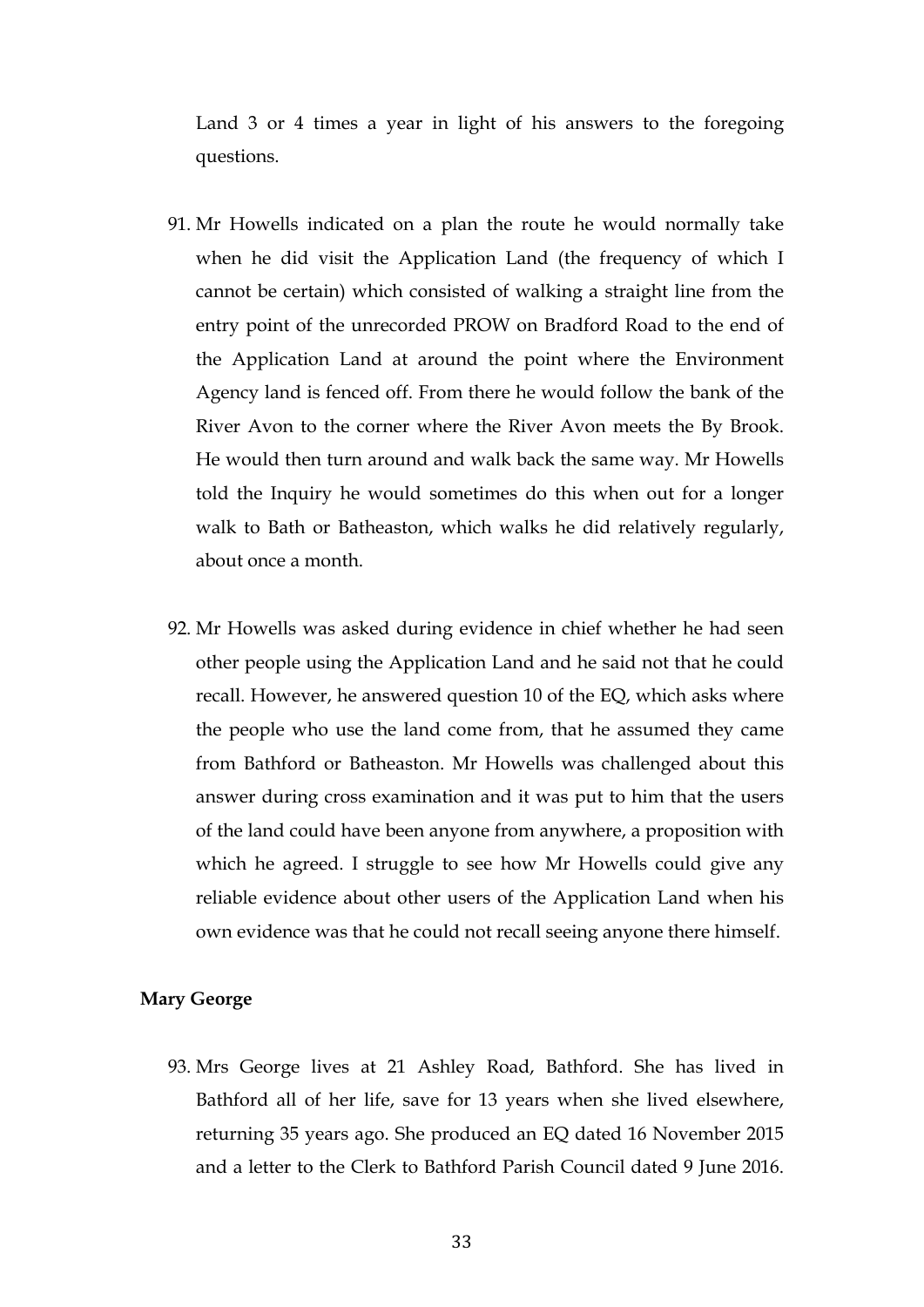In her EQ Mrs George's evidence is that she uses the Application Land for recreation and that she uses it a lot. She also said in answer to question 36 that she used the land from 1955 to 2015 very often and in answer to question 38 Mrs George said that until recently her pattern of use of the land has remained the same. In her letter Mrs George said that she was born in Bathford 66 years ago and that part of growing up was playing on the Application Land. She said it was a lovely place to explore and let the imagination run wild, especially in the summer holidays but also to have picnics. She said she went there with the Brownies too.

94. In her oral evidence Mrs George provided more detail of her use of the Application Land, which had clearly changed over the years, her answer to question 38 therefore being inaccurate. She said her use of the Application Land over the last 20 years had been for dog walking and photography. She said she used to go to the Application Land quite regularly when she had a dog but then told the Inquiry that she had not had a dog for quite a while, 10 or more years but she could not recall precisely. She said she went to the Application Land 2 or 3 times per week when she had a dog. Since she has been without a dog Mrs George told me, in answer to my question, that she went there once a fortnight. I asked her to indicate on a plan where she went on the Application Land. She indicated an entry point in the corner of the land, from the highway, close to the railway embankment. She said she then went all over the land. I asked if that was on paths and she said there were paths worn everywhere and if the dog went off it she would follow. Mrs George then identified the area where she went to take photos as being at the southernmost corner of the Application Land, south of the car park and around the area where the By Brook turns a corner having come under the Bathford Bridge.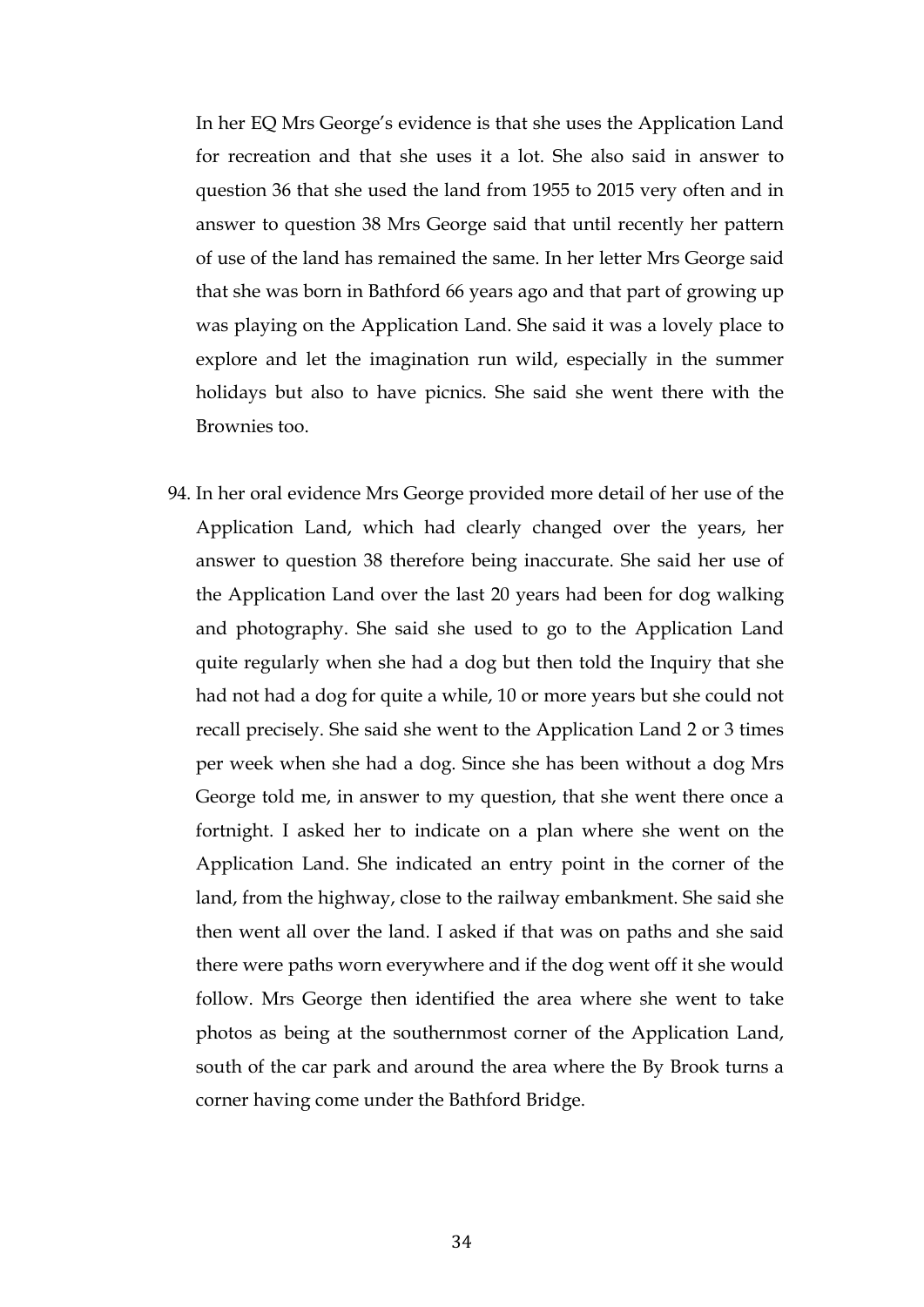- 95. Mrs George said she saw other people on the Application Land walking dogs but she was unable to say where they came from and I do not know what part of the Application Land they were on. She said a few she recognised but they could be from other places although she said most from Bathford. She drew this conclusion because she said there were 5 or 10 people that she bumps into regularly in all sorts of places in the village. In her EQ Mrs George said she had seen locals using the land. When pressed on what she thought constituted a local during cross examination she said people that came from Bathford, Batheaston, Bathampton, Kingsdown or Warleigh. She was then asked if she would recognise people from Batheaston, for example, and she replied she would because she used to work in the doctor's surgery there.
- 96. Mrs George did not recall signs referring to the land as private. She did not have first hand experience of the gas pipe being laid. She was aware of it because other people had told her about it. She was aware of there having been only 1 rave. She heard it and was told later what it was. She had not seen any orange string on the Application Land or any fencing materials being stored there.

# **Peter Martin**

97. Mr Martin lives at 26 Box Road, Bathford, and has done so since 2004. As well as being a resident of Bathford he also became a Parish Councillor about 5 years ago. Mr Martin produced an EQ dated 9 November 2015, a statutory declaration dated 17 November 2015 and an email exchange between himself and Graeme Stark of the Coumcil dating back to June 2016. In his written evidence, of his own use, Mr Martin said he used the Application Land to walk down to the river every couple of weeks. He said that his pattern of use throughout the period he had used the land had remained the same. He also said other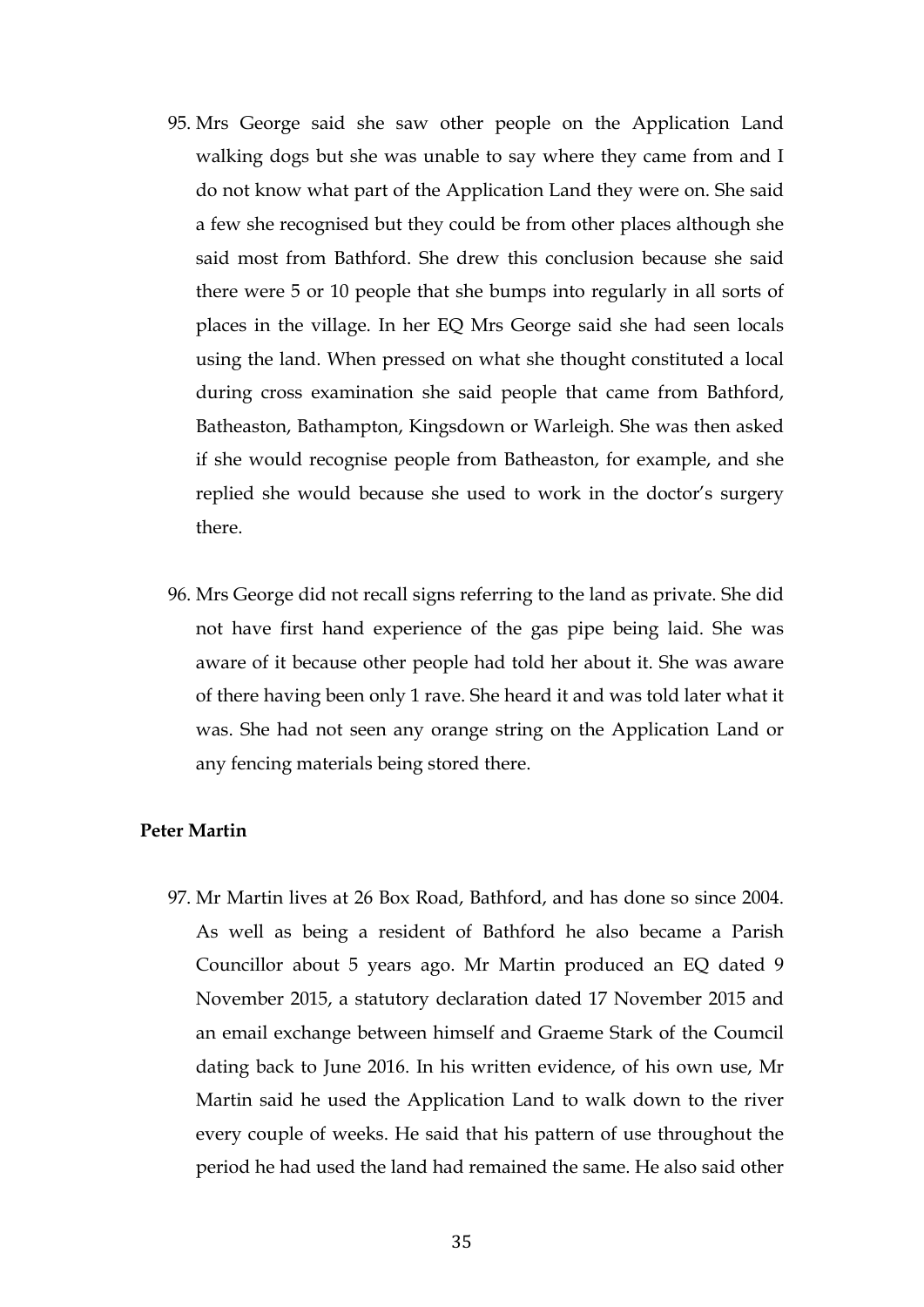people from Bathford and the surrounding area used the Application Land. Those people used the land for walking, with and without dogs, picnicking, playing and fishing.

- 98. In his oral evidence Mr Martin was asked a number of questions about the application form, Parish Council matters and ownership issues. I will not repeat that exchange here as it does not assist in my determination of whether the statutory test is met. Of his own use Mr Martin said that he would use the land mainly because he likes water and he would go and stand and look at the birds and the water. He said he would go onto the Application Land for that purpose about once a fortnight. He drew on a plan that I provided to him the route that he would ordinarily follow. That involved entering from the highway at the point where the unrecorded PROW enters the land, walking to the far side where the Application Land meets the River Avon, circling round to follow a route back along the bank adjacent to the By Brook and then south onto the land in unknown ownership to the west and south of the car park. He said that he sometimes strode through the undergrowth but mostly followed the paths as that was the easy thing to do. He said that he would generally spend around 10 to 15 minutes on the Application Land at any one time.
- 99. Of other people's use Mr Martin said that he would see others fishing sometimes, launching canoes and dog walking. He agreed that the fishing and launching of canoes occurred at the point where there was a man made slope into the River Avon that other witnesses had previously mentioned as being the point from which they would launch or land their canoes. In his oral evidence he said nothing more about where those people came from but in his EQ he said they came from Bathford and the surrounding area. In what proportions I do not know.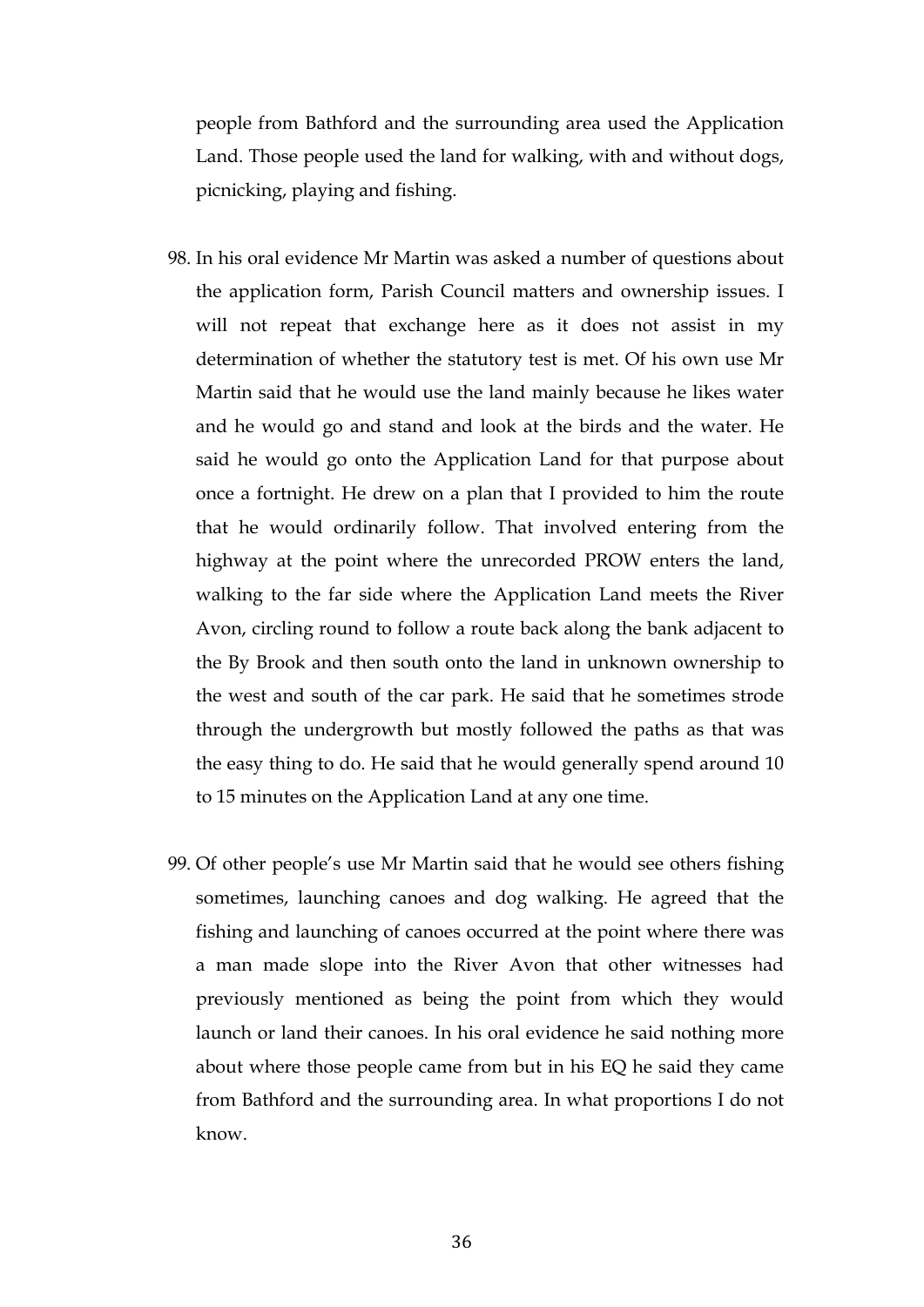#### **GENERAL OBSERVATIONS ABOUT THE APPLICANT'S WITNESSES**

- 100. I should begin by saying that I have no doubt at all that all of the witnesses who gave their evidence in person were trying their very best to assist the Inquiry. However, as will be apparent from my review of the evidence in the foregoing section of this report, I have concerns about the accuracy of much of what was contained in the written evidence generally, but particularly the EQs. Mr Tapscott's description of the way he had approached the presentation of his evidence hit the nail on the head when he used the phrase "blended average" which illustrates the inevitable difficulties that arise out of trying to condense years, or sometimes decades, worth of use into the limited format of an EQ. Unfortunately, such generalised and imprecise evidence does little to assist me in determining whether each and every component of the statutory test has been met throughout the whole of the period.
- 101. Whilst the Applicant has to demonstrate use over the whole of a twenty year period it is still necessary for me to be able to accurately assess exactly what use (nature, frequency, location) has been made by individual witnesses and when within the Application Period that use has taken place. That allows me to then determine whether I have, in fact, seen and heard sufficient evidence of relevant use throughout the whole of the twenty year period when I then piece all of that evidence together.
- 102. It is perhaps helpful for me to summarise what I have been able to take from the evidence that I have seen and heard. I do so, however, with the same "health warning" that I issued at the beginning of my précis of the oral evidence. This summary is not intended to be a complete record of the evidence that I heard. Rather, it is intended to inform those reading and being asked to rely upon this report so that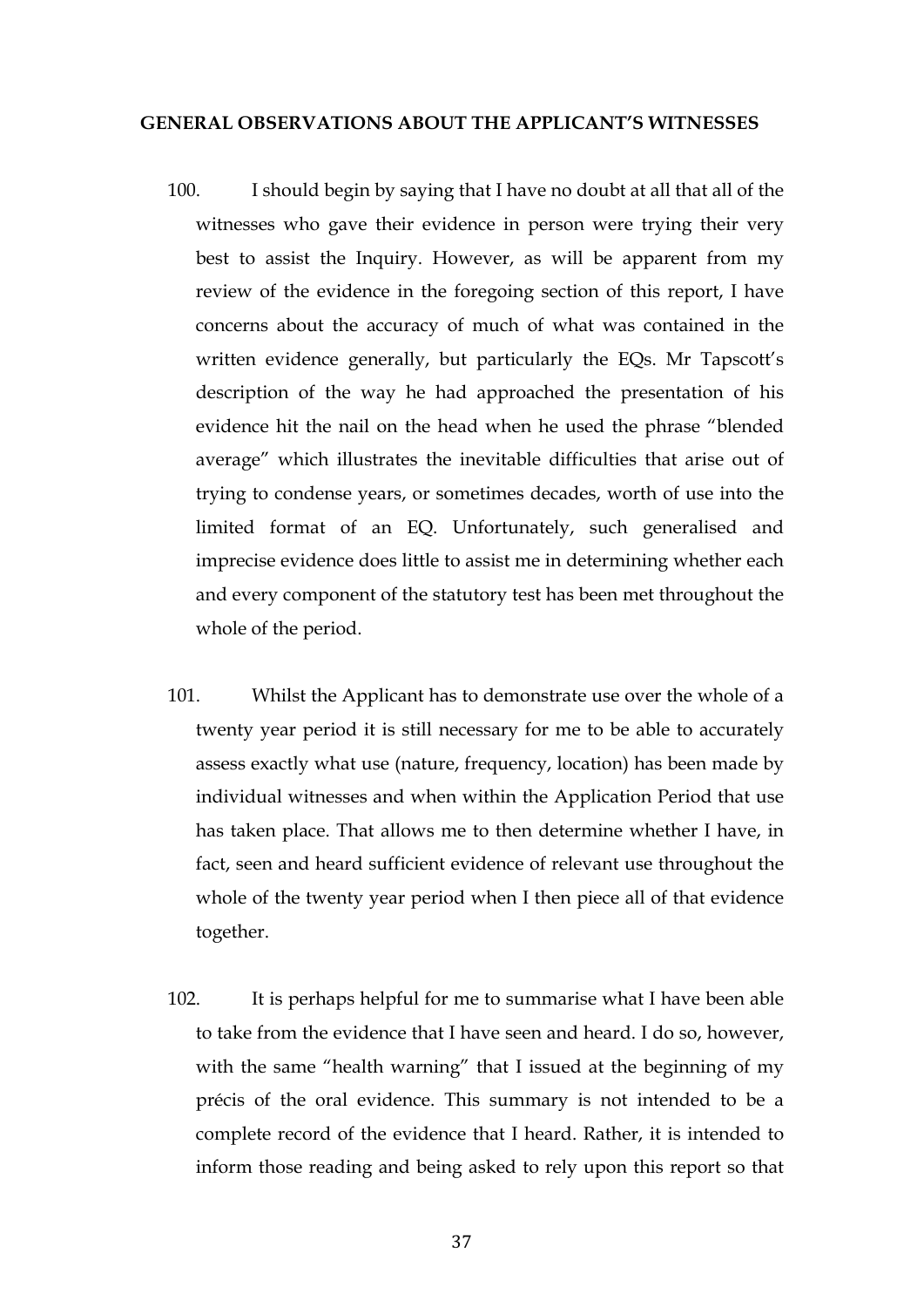my reasoning and the conclusions that follow from it can be properly understood.

- 103. I heard from 14 witnesses on behalf of the Applicant. Of those witnesses 2 (Veal, Ward) have lived outside the claimed locality for the whole of the Application Period so any evidence of their own personal use of the Application Land does not contribute to the meeting of the statutory test. Further, one of the witnesses (Lloyd) said that he had made no personal recreational use of the Application Land throughout the Application Period from which it must follow that is unable to give direct evidence of use that others have made because he has not been there to witness it. Mr Harris' use ceased in 2003 (12 years before the end of the Application Period) and Mrs George's use has been much more limited since she lost her dog more than 10 years ago (although she could not recall exactly when).
- 104. Mr Howells appears to have made extremely limited use of the Application Land and Mr Martin's use has been relatively limited (fortnightly to view the river) and only dates back to 2004 (beginning 9 years into the Application Period). Mr Austin has not visited the Application Land since 2013 and his use over the last 40 years has also been limited, his main use having been as a child. Again, Mr Anger's use during the Application Period has been very limited and his main use was as a child, before the Application Period.
- 105. I found it difficult to pin Mr Tapscott and Mrs Jackson down regarding the precise extent of their use at different points during the Application Period, noting of course that their use dates back to the early 00s and does not cover the whole Application Period. The only witnesses who gave clear evidence of their use which I can accept as being sufficient to paint an accurate picture of use were Ms Letort (use dating back to 2010) and Ms Cunningham and Mr Gay (use throughout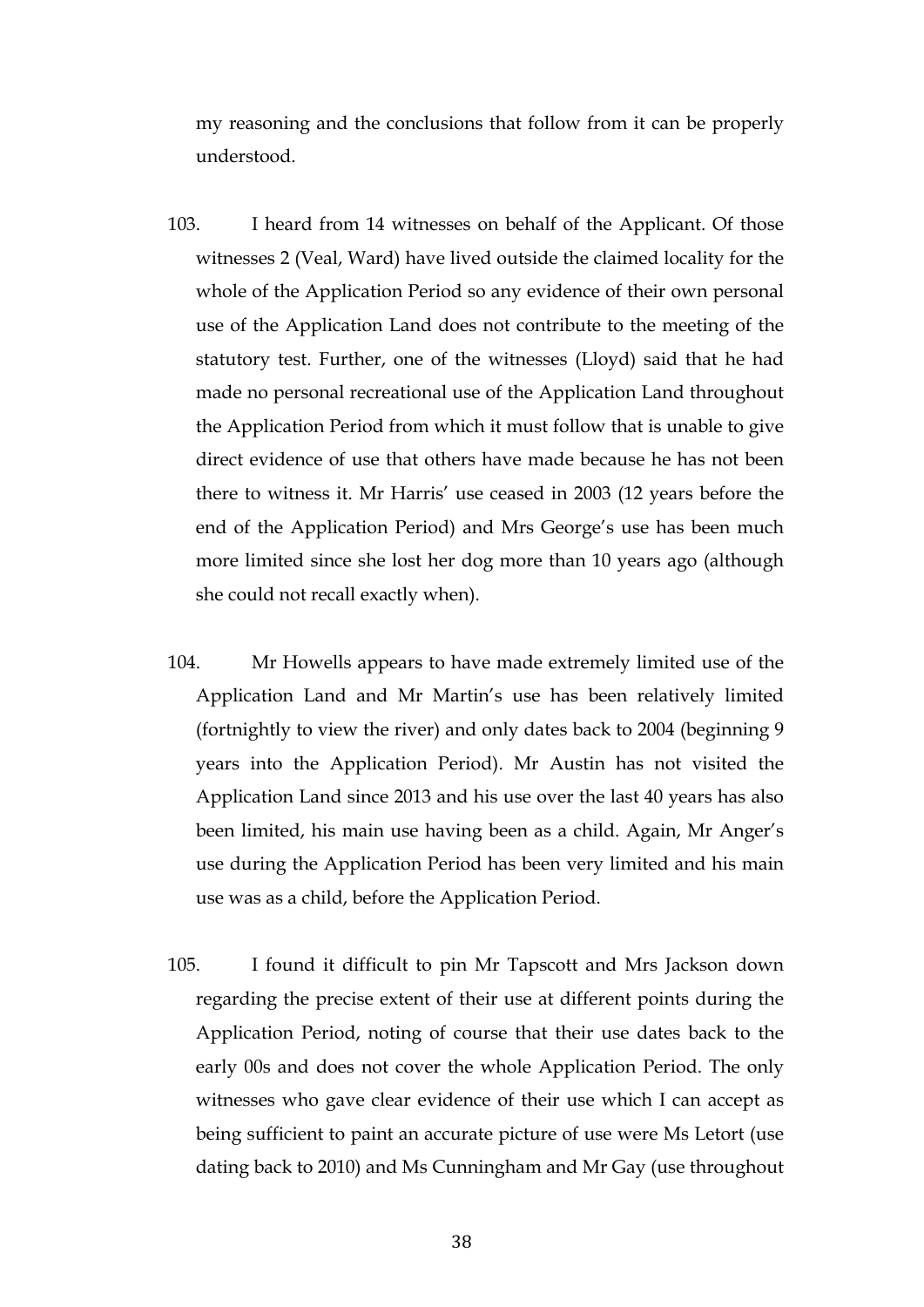the whole of the Application Period) although Mr Gay did say that he was given express permission by the landowner at some point to use the Application Land.

106. In terms of evidence of other people's use, whilst one or two of the witnesses named other users by name (and this seemed to me to be largely restricted to fellow canoeists), it was clear that those witnesses who did see other people there could not, for the most part, say whether they came from Bathford or further afield. I cannot, of course, have regard to use by people outside Bathford for the purposes of assessing whether the statutory test is met.

#### **WRITTEN EVIDENCE ON BEHALF OF THE APPLICANT**

- 107. In addition to the witnesses from whom I heard oral evidence the Applicant also produced further written evidence in support of the Application. That consists of a number of additional EQ's, photographs, a valuation report in respect of part of the Application Land, extracts from various Parish Council meeting minutes, the Bathford Village Design Statement, supplementary information provided by Mr Howells from the Bathford Society archive, a letter of support from the Chair of Batheaston Parish Council and the Office Copy of the Registered Title to the land owned by Mr Waterman (ie part of the Application Land).
- 108. It is beyond the scope of this report for me to produce a full analysis of every bit of additional evidence upon which the Applicant relies although I have of course read all of it and taken account of it in drawing my conclusions and making my recommendation, subject to the following comments which relate specifically to the EQ evidence.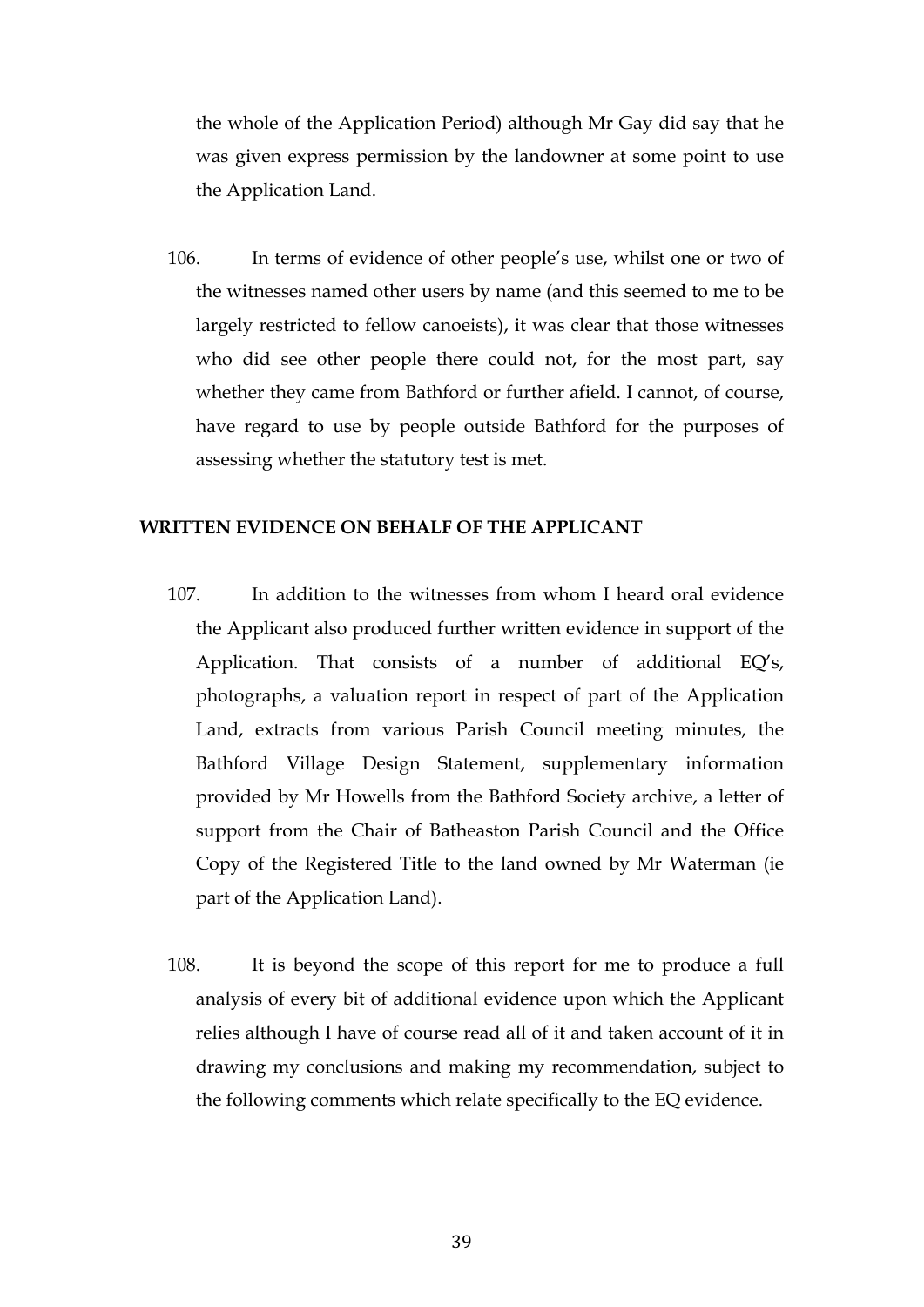- 109. I make the following observations regarding the evidence contained in the EQs in the hope that it will assist those reading this report in understanding why I attribute very limited weight to it. For reasons that ought to be readily apparent from reading my assessment of the evidence that I heard orally, I cannot simply take it as read that information contained in EQs is accurate. In fact, in many instances that I have recorded above it became apparent that evidence contained within the EQs was fundamentally inaccurate in some respects, particularly the tendency for witnesses to state that their pattern of use of the Application Land had remained consistent throughout the full period of their use. That inaccuracy was only discovered through the process of those witnesses giving live evidence. The additional evidence contained in the EQs upon which the Applicant seeks to rely has not been subjected to challenge or scrutiny and I cannot therefore be wholly satisfied that it is accurate, particularly in light of the many inaccuracies exposed during oral evidence.
- 110. To further illustrate the reasons why I can only give limited weight to the EQ evidence that has not been subjected to examination in person I have randomly selected a few examples of the further EQs to consider. In the EQ produced by Fl Lt Tristan Le Lohe he says in answer to question 24 that he goes onto the Application Land to access the river for canoeing, to cross to Bathampton Meadows and *previously* to play. That answer tells me that he did once play there but not any more. I do not know when the nature of his use changed. However, it is clear to me that his answer to question 38 where he says his pattern of use has remained the same throughout the time he has used the land cannot, in light of his answer to question 24, be accurate.
- 111. An EQ was produced by Shirley Beazer that recorded her use of the Application Land as having followed a consistent pattern from 1948 to 2015 (a period of 67 years). She says her use has been regular (I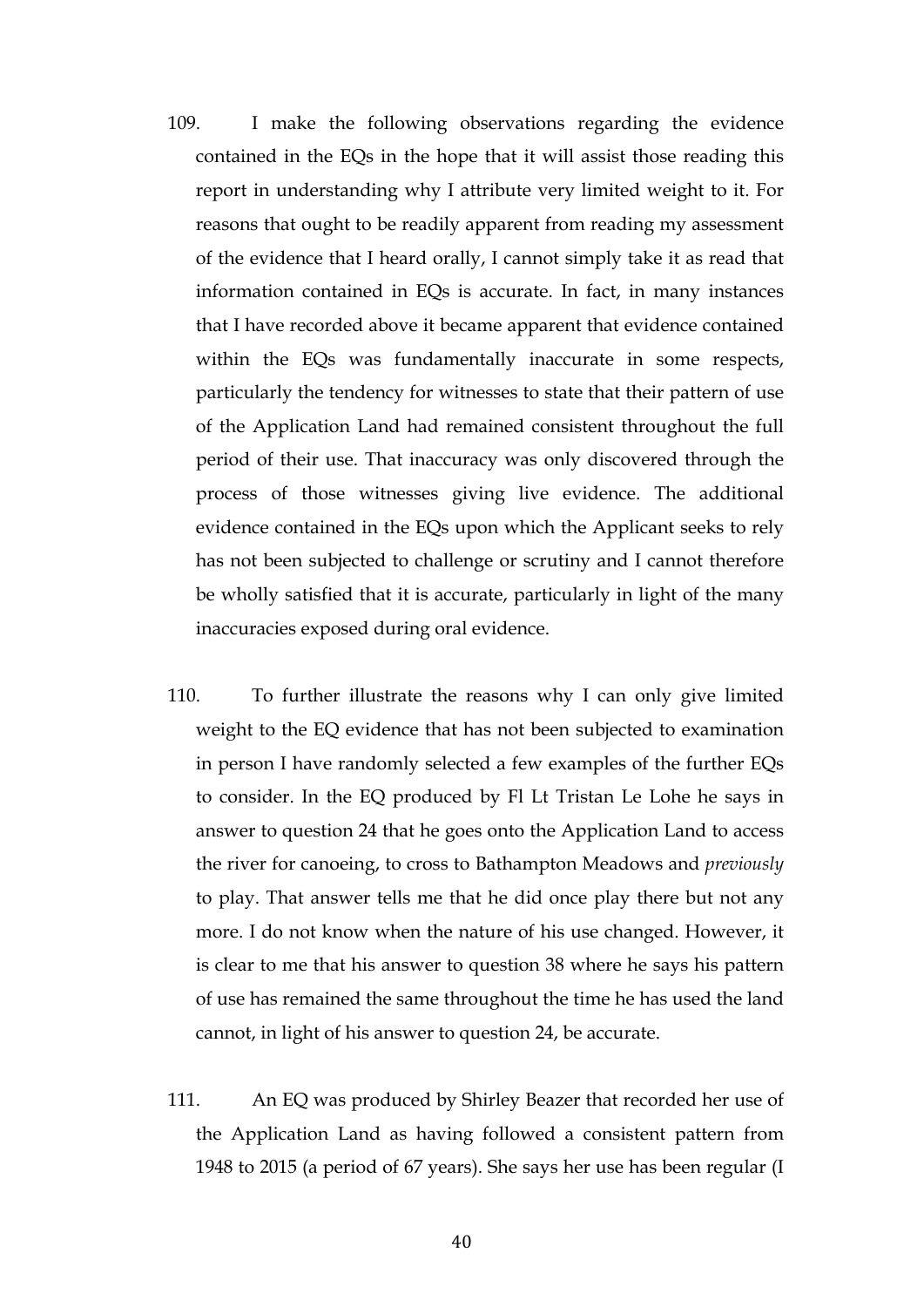have no idea if regular means daily, weekly, monthly, annually) and that she uses the land for fishing, swimming, canoeing, walking and playing. Whether or not it is correct that she has consistently used the Application Land for all of those purposes (although swimming and canoeing are clearly water based activities) consistently for the last 67 years, I have no idea which parts of the Application Land she actually used.

- 112. An EQ was produced by Mr Derek Brown who also used the Application Land from 1948 to 2015. He, very properly, says his pattern of use throughout the time he has used the land has not remained the same. In answer to question 24 he records his purpose for using the land as fishing, boating, swimming, cycling and playing. He says that he used the land twice a week as a child. In answer to question 37 he says he now uses the land occasionally. The inference I draw from his answers is that the list of activities relates to his use as a child. I do not know what he used the land for during the Application Period. Nor do I know where he went on the land or what 'occasionally' means in terms of the frequency of his use.
- 113. Further, some of the EQs do not produce any evidence that is relevant to whether this Application should succeed. Mr Philip Smart produced an EQ dated 17 November 2015. In that EQ he says in answer to question 35 that he used the Application Land between 1952 and 1976. When asked in question 37 if he still uses the land he replied 'never'. Clearly, this is not evidence that contributes to qualifying use for the purposes of this Application. Similarly, Mr Roger Millbank produced an EQ in which he said in answer to question 35 that he used the land between 1944 and 1956.
- 114. Other EQ authors had a tendency to prefix answers with words such as "probably" or "possibly" (see, for example, Le Lohe questions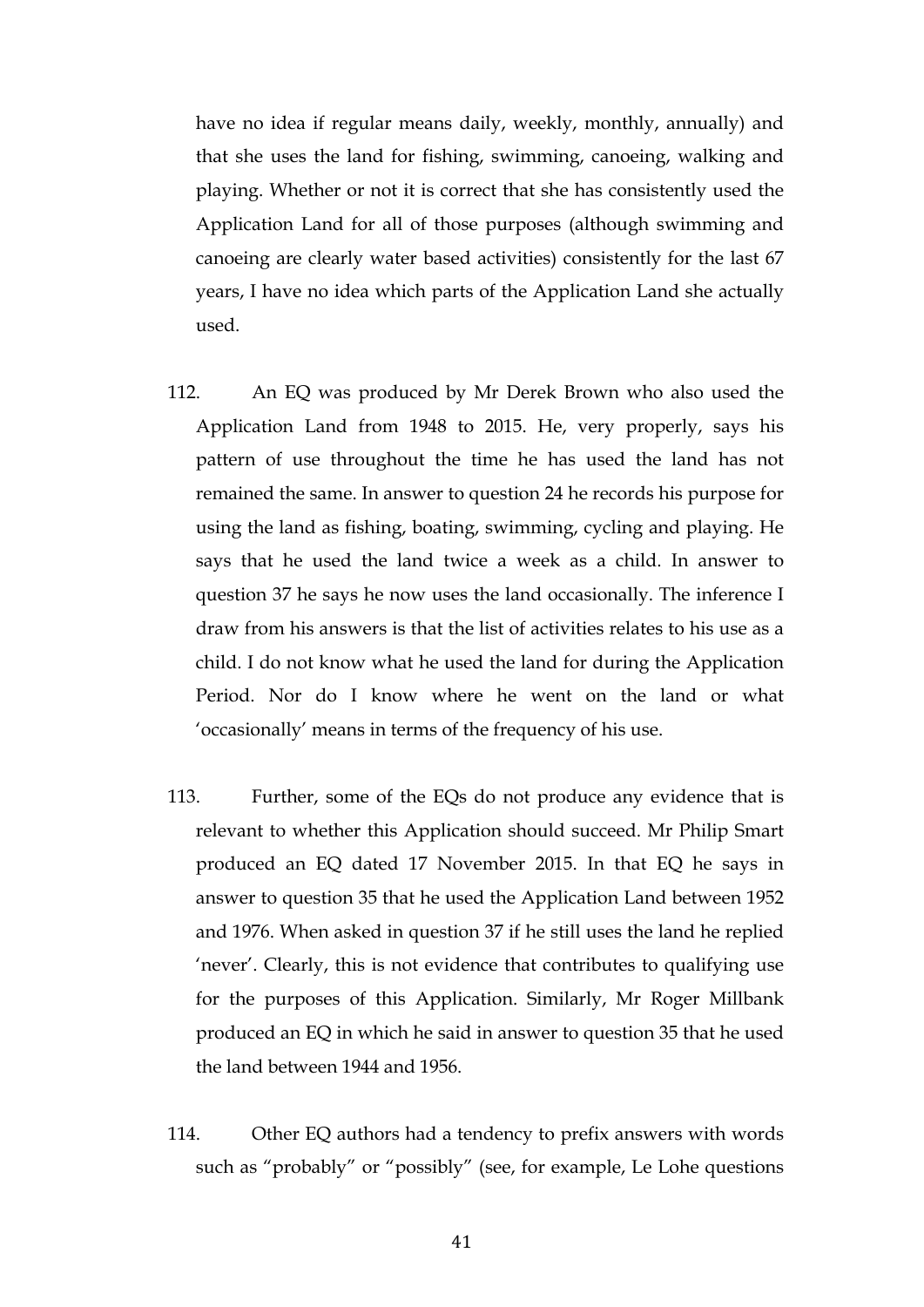25, 33 and 36; Tait, questions 25, 33 and 36). One cannot accept as clear factual evidence something that is presented only as a possibility or a probability.

- 115. A final point, in two parts, relating to the extent of the Application Land that is worthy of note is that a number of the witnesses have identified an area that is smaller than the actual Application Land on plans attached to their EQs. Clearly, whatever the accuracy of the evidence of use contained therein, it is sometimes referable to an area that is less than the actual Application Land as identified by its author. Further, in many EQs the author has said that access to the Application Land has been prevented since the fencing was erected by the Objector. That is clearly not correct because much of the land that comes within the definition of the Application Land is still accessible. The Objector has analysed the percentage of land that is now currently fenced and he concludes that it is just shy of 40% of the whole of the Application Land. Whilst I do not have the means by which to verify his calculation with any precision it certainly appears to me from a cursory look at the extent of the Application Land and a comparison with the registered title plan of the land owned by the Objector that the fenced land is in the region of 40% of the Application Land and certainly a long way short of half of it.
- 116. As I have indicated above, I can give only very limited weight to the additional EQ evidence because it is so superficial and generalised that it is wholly inadequate for creating any clear and detailed picture of the use that has been made of the Application Land by the inhabitants of the claimed locality throughout the whole of the relevant twenty year period with which the Application is concerned. As has been illustrated through the process of the Applicant's witnesses giving their oral evidence, what is written in EQs can often give a very inaccurate and, therefore, (no doubt unintentionally) misleading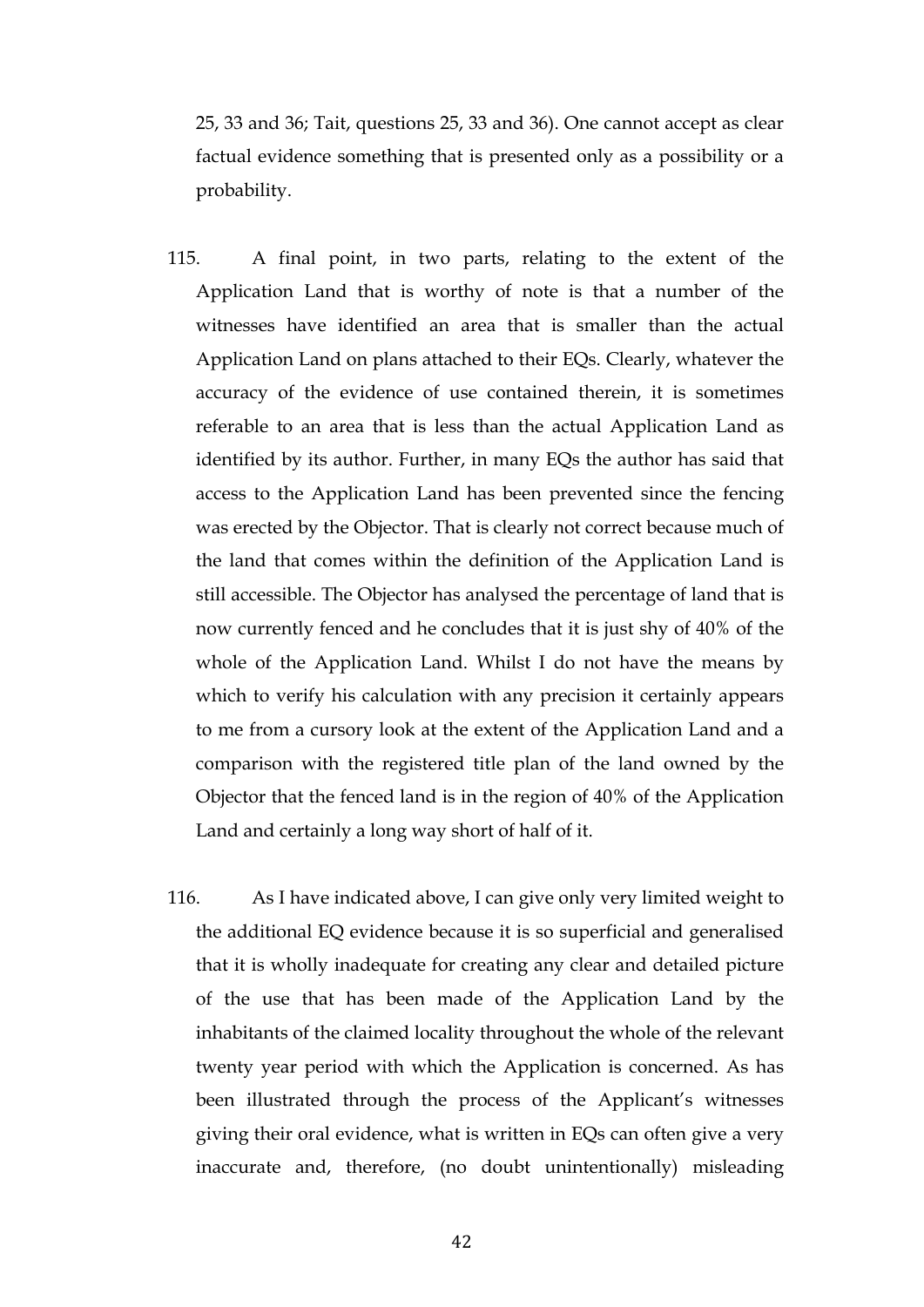impression, either because there has been an error in what has been written without there being any opportunity for it to be corrected / challenged during oral evidence, or because the impression portrayed by the written evidence is more often than not of consistent use throughout the whole of the period of residence / use whereas the reality is usually that different uses occur at different times within the relevant period, using different parts of the land with differing regularity. This is hardly surprising given that people acquire and lose dogs, they have families, their children go to school, they take up work, they retire, they suffer ill health, and so on, all of which events impact on the use that they might make of the Application Land over a twenty year period. It is very rare for individual use over a full twenty year period to remain constant and consistent, as is clear from the evidence I heard from the majority of the witnesses at the Inquiry. The relevance of this will become clear when I turn to make my findings of fact and then apply the statutory test to those findings.

# **EVIDENCE FOR THE OBJECTOR GIVEN ORALLY**

117. I will deal with the Objector's evidence in the same way that I have dealt with the Applicant's evidence above. As with the foregoing, my review of the Objector's evidence is intended to be nothing more than a précis, not a complete transcript of everything that was said by each witness. I will address the Objector's evidence in the order in which it was presented to the Inquiry.

# **Garth Waterman**

118. Mr Waterman produced a witness statement ("WS") dated 31 January 2016 wherein he explains his involvement with and experience of the Application Land following his parents' purchase of the same in June 2013. In his WS he described the visits he made and his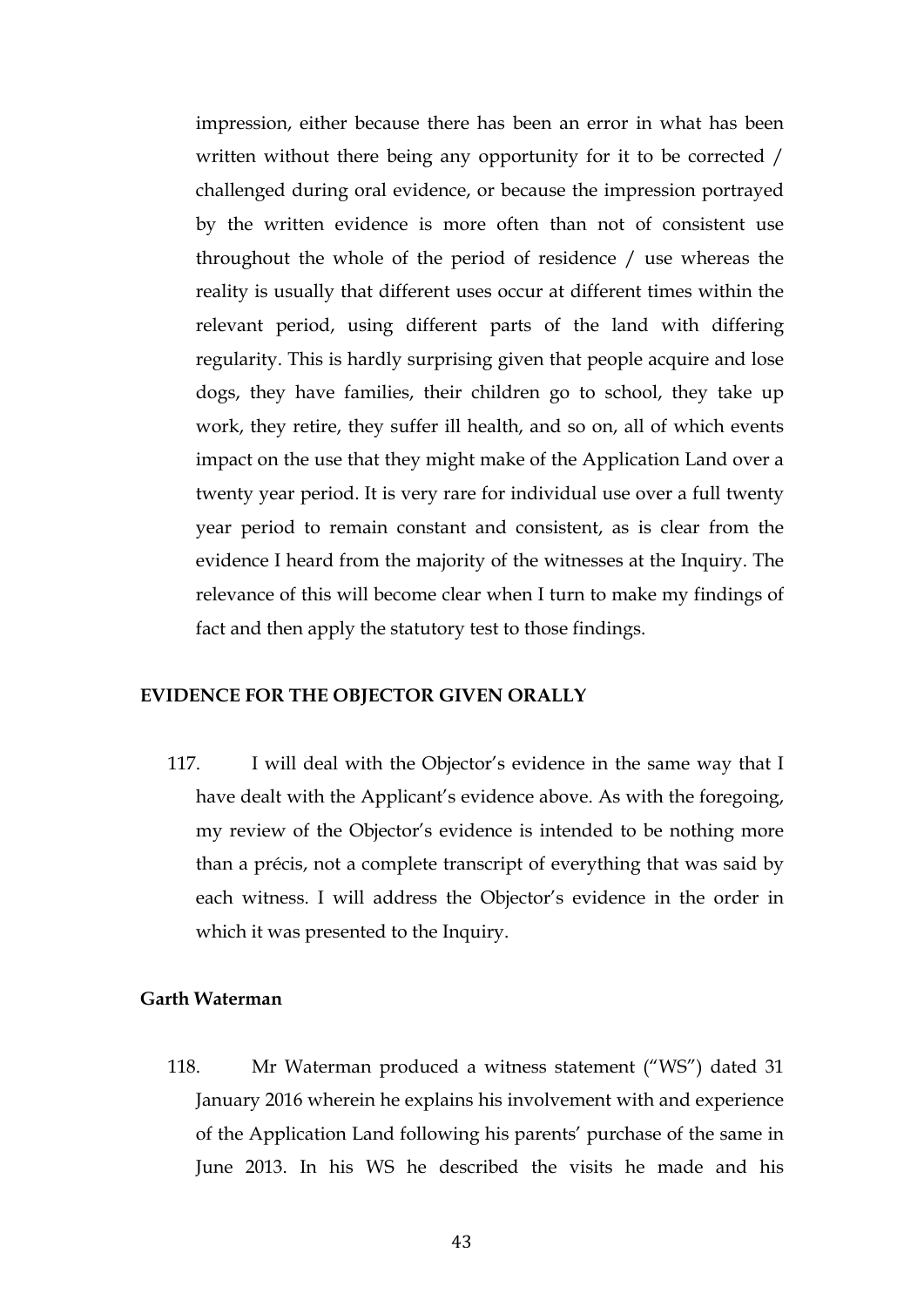contribution to erecting the fencing that now surrounds his parents' land. He also said that whilst he saw people using the unrecorded PROW he did not see people walking their dogs on his parents' land. He did on one occasion see a couple of men fishing but they left soon after Mr Waterman and his father arrived. Mr Waterman also gave his account of a visit to the Application Land by Mr Martin on 9 December 2015.

119. In cross examination Mr Waterman confirmed that he did not always visit the Application Land at the same time as his parents. His cross examination was very brief and nothing else of any note was elicited.

#### **Margaret Waterman**

- 120. Mrs Waterman produced a WS dated 30 January 2016 and a later WS dated 23 June 2016. The first WS sets out the people that Mrs Waterman had witnessed on or around their newly purchased land. It also details the frequency of the family's visits to the land and their interactions with passers by. Her second WS was produced for the purpose of recording the detail of her attendance at a Bathford Parish Council meeting on 18 January 2016 and subsequent Parish Council meetings in February, March, April, May and June 2016, together with the Annual Parish Meeting in April 2016.
- 121. In her oral evidence Mrs Waterman was asked whether she was able to substantiate her evidence about people she had met on the land and she replied that she could not. She was also asked about email correspondence between the Watermans and the Parish Council and she replied that the correspondence was between her husband and the Parish Council. Mrs Waterman was asked no further questions.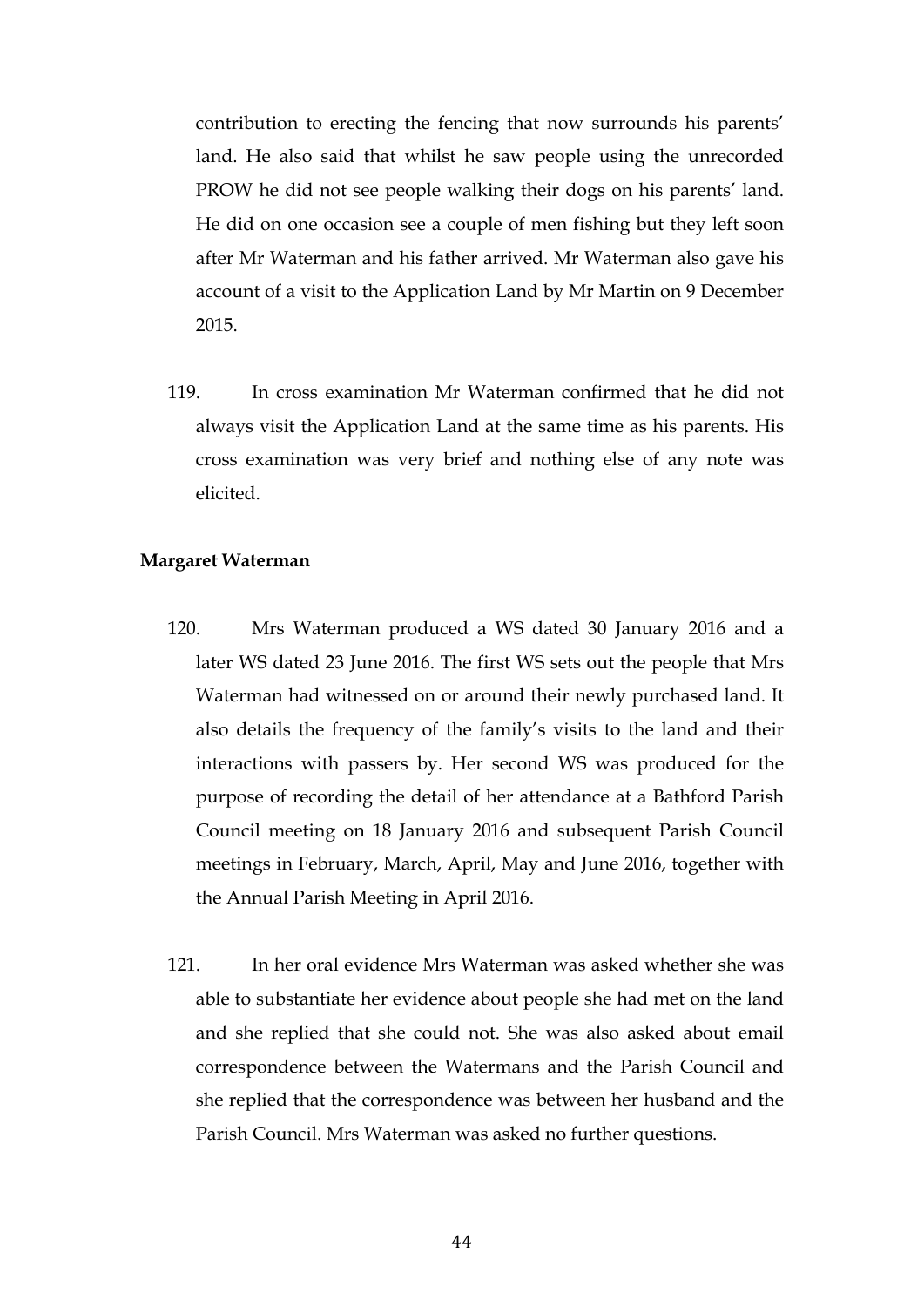# **Malcolm Waterman**

- 122. Mr Waterman produced two WSs, the first dated 2 February 2016 and the second dated 25 June 2016. The first WS deals with the purchase of the land, Mr Waterman's experience of other people on the land, the chronology of works that included marking out the site, erecting signs and, ultimately, erecting the fencing that is there today, which was, according to Mr Waterman's evidence, finally complete and secure between mid December 2015 and early January 2015. Mr Waterman also records the detail of his meeting with Mr Martin on 14 January 2015.
- 123. Mr Waterman's second WS was designed largely to exhibit and comment upon minutes of Parish Council Meetings for the purposes of demonstrating a lack of public interest in Mr and Mrs Waterman's ownership of and activities on that part of the Application Land acquired by them. Mr Waterman also sets out the result of his review of the Bathford Bulletin and the Bath Chronicle. The purpose of that research was to find evidence of the claimed public anger in respect of the fencing of the land, of which Mr Waterman was able to find no evidence.
- 124. In cross examination there was an exchange about why Mr Waterman did not notify the Parish Council of his intentions for the land. There was also a review of many of the photographs that had been produced by Mr Waterman and he explained, in response to the charge that they did not, for example, show signs in them, that he had not realised there would be a need for him to take pictures for evidential purposes but once he had become aware of that need he took some.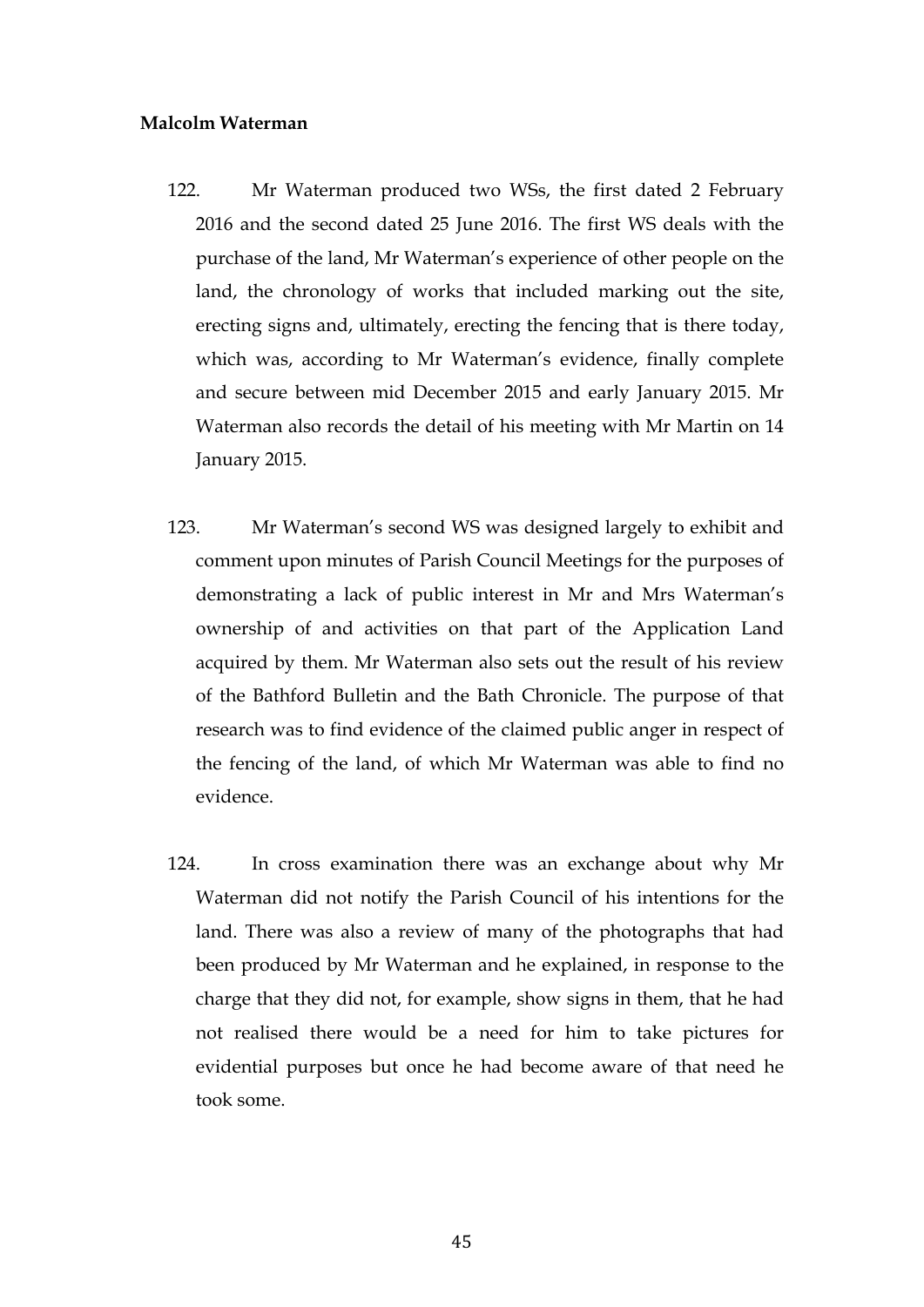#### **GENERAL OBSERVATIONS ABOUT THE OBJECTOR'S WITNESSES**

125. I found all of the witnesses to be very straightforward. Not surprisingly, given that they had only acquired the land in June 2013, they were unable to offer very much evidence in respect of other people's use of it.

#### **WRITTEN EVIDENCE FOR THE OBJECTOR**

126. In addition to the foregoing evidence that was presented to the Inquiry orally, the Objector produced witness evidence from one further person, Mr Brian Fawcett, the former owner of the land acquired by Mr and Mrs Waterman in June 2013. It had been intended that Mr Fawcett would attend the Inquiry and speak to his evidence in person. However, he did not. He sent an email to Mr Waterman on 6 September 2016 (6 days before the start of the Inquiry) explaining that he had broken down in France. Nothing further was heard from him. I will précis the evidence contained in his written statements. Naturally, because Mr Fawcett did not attend the Inquiry and did not therefore submit himself for cross examination, to the extent that his evidence is relevant to the matters I need to consider I attribute it less weight than I would had I heard from him in person.

# **Brian Fawcett**

127. Mr Fawcett lives in Snow Hill, Bath, and he produced a WS dated 21 February 2016 and a statutory declaration dated 22 June 2016. Mr Fawcett acquired title to the land that he sold to Mr and Mrs Waterman in 2005. He lived 10 minutes away from the land and he said he visited regularly, especially in the summer. At the time Mr Fawcett acquired the land he said it included the land now owned by the Environment Agency where the gauging station is now situated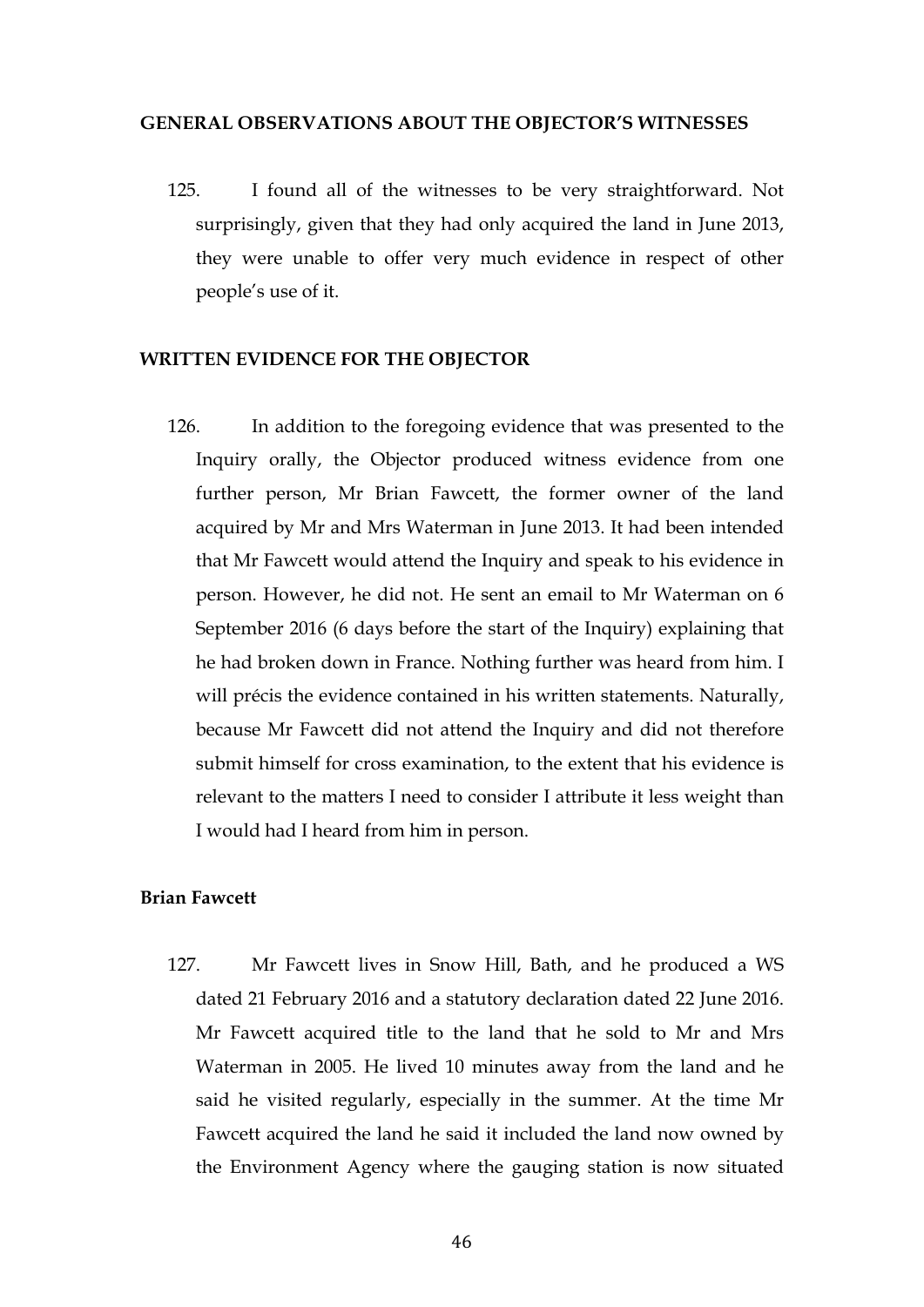and enclosed. Mr Fawcett also entered into a Deed of Grant with Wales and West Utilities Limited permitting them to lay a gas pipe across the land, which process required a working width of 6 metres for installation. Mr Fawcett's evidence says that during the works to install the gas pipe there was a lot of mess and that the land would have been inaccessible for walking for about 3 months and it was very muddy for a long time thereafter.

- 128. Mr Fawcett's evidence also states that he put signs up in around 2005/2006 and then again in 2008/2009. Those signs said "Private: Keep Out". He said that one was at the entrance to the land on a tree trunk near the highway and the other on a hut that he built and fenced on what is now the Environment Agency's land. He said that from time to time the signs were taken down but that he would replace them. I have seen the Office Copy of the registered Title to the Environment Agency land that was acquired by the Environment Agency on 13 April 2005. I do question whether it is correct that Mr Fawcett acquired the land now owned by the Objector in 2005, as he states, given that he has gone to the trouble and expense of erecting a hut on land that by the spring he has sold to the Environment Agency.
- 129. Mr Fawcett's evidence also speaks to use of his land by other people. He referred to the footpath to the north of his land that was used by walkers. Otherwise he said that he had children come onto the land from time to time and he would tell them it was private and to keep out. He also said he had seen an occasional person fishing on the bank but that there were very few occasions when he was aware of people being on the land. He said he would sometimes see members of the public approach the entrance to the land and upon seeing Mr Fawcett they walked away.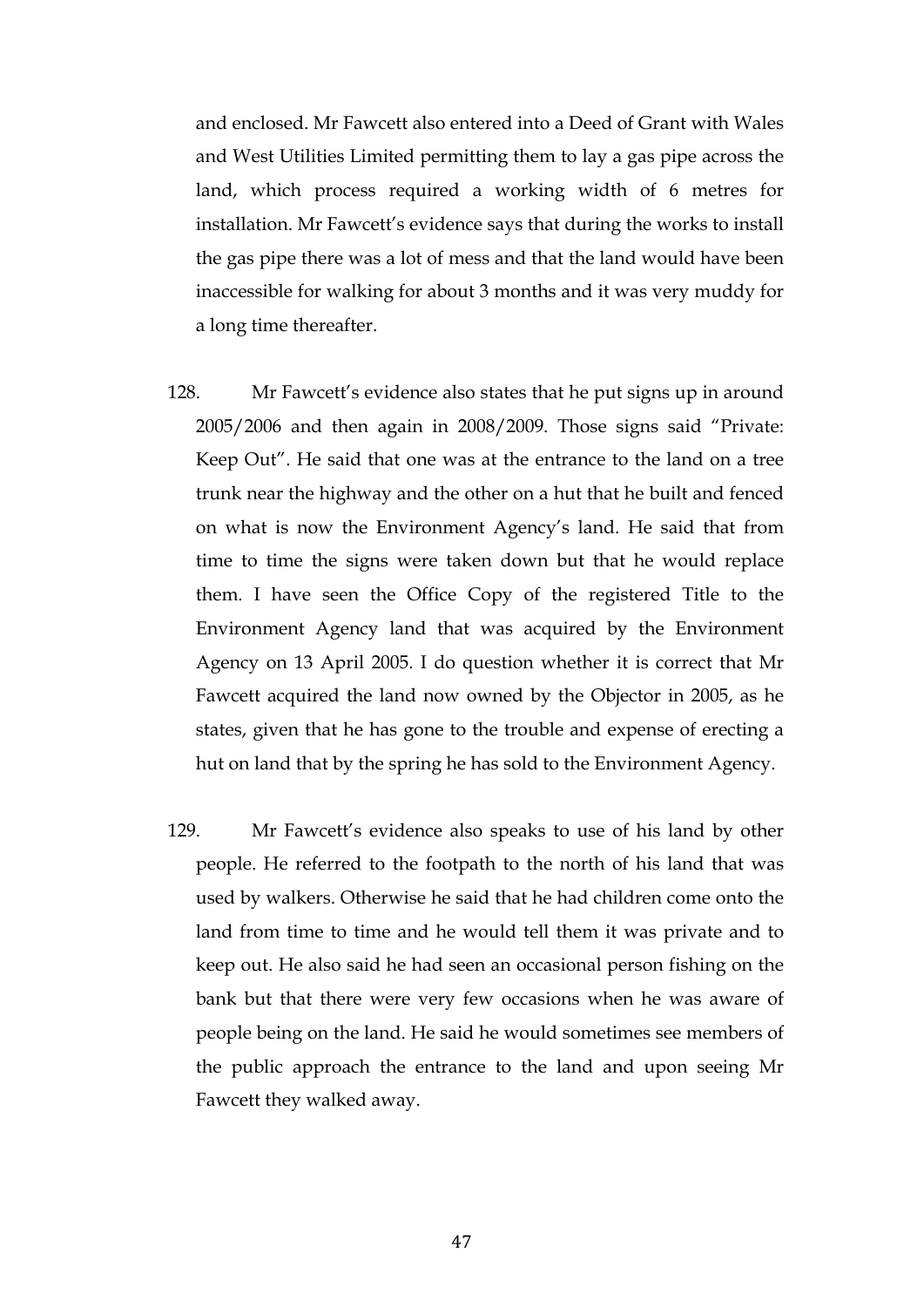- 130. In large part Mr Fawcett's statutory declaration was a repetition of the evidence he provided in his WS. However, he had added a paragraph to deal with the rave parties he used to hold on the land. He said that for a period of about 6 years he held two long weekend rave parties, usually on the May bank holiday weekend and the August bank holiday weekend. He said that the parties would last for the whole weekend, day and night, and that entry was by invitation from him.
- 131. Clearly there is a stark contrast between Mr Fawcett's evidence and that of the Applicant's witnesses in some key respects. Most particularly, the Applicant's witnesses say they saw no signs until the Objector's fence was erected. Further, the Applicant's witnesses said the installation of the gas pipe did not hinder access to the land whereas Mr Fawcett said it would have done. Finally, Mr Fawcett's account of the raves, especially the number of them, is at odds with the Applicant's witnesses.
- 132. I note that Mr Fawcett has produced very little in the way of documentary or photographic evidence to support his own evidence. It may be that very little exists. However, what he has provided is 4 photographs, two of which are of raves, one of the hut erected by Mr Fawcett on what is not the Environment Agency's land (with an arrow pointing to a sign that is not capable of being read on the photograph) and one that illustrates a tree house for the sound system, that are said to have been taken between 2003 and 2013. Given that Mr Fawcett says he acquired the land in 2005 it is not clear how he could produce photographs that might date back to 2003.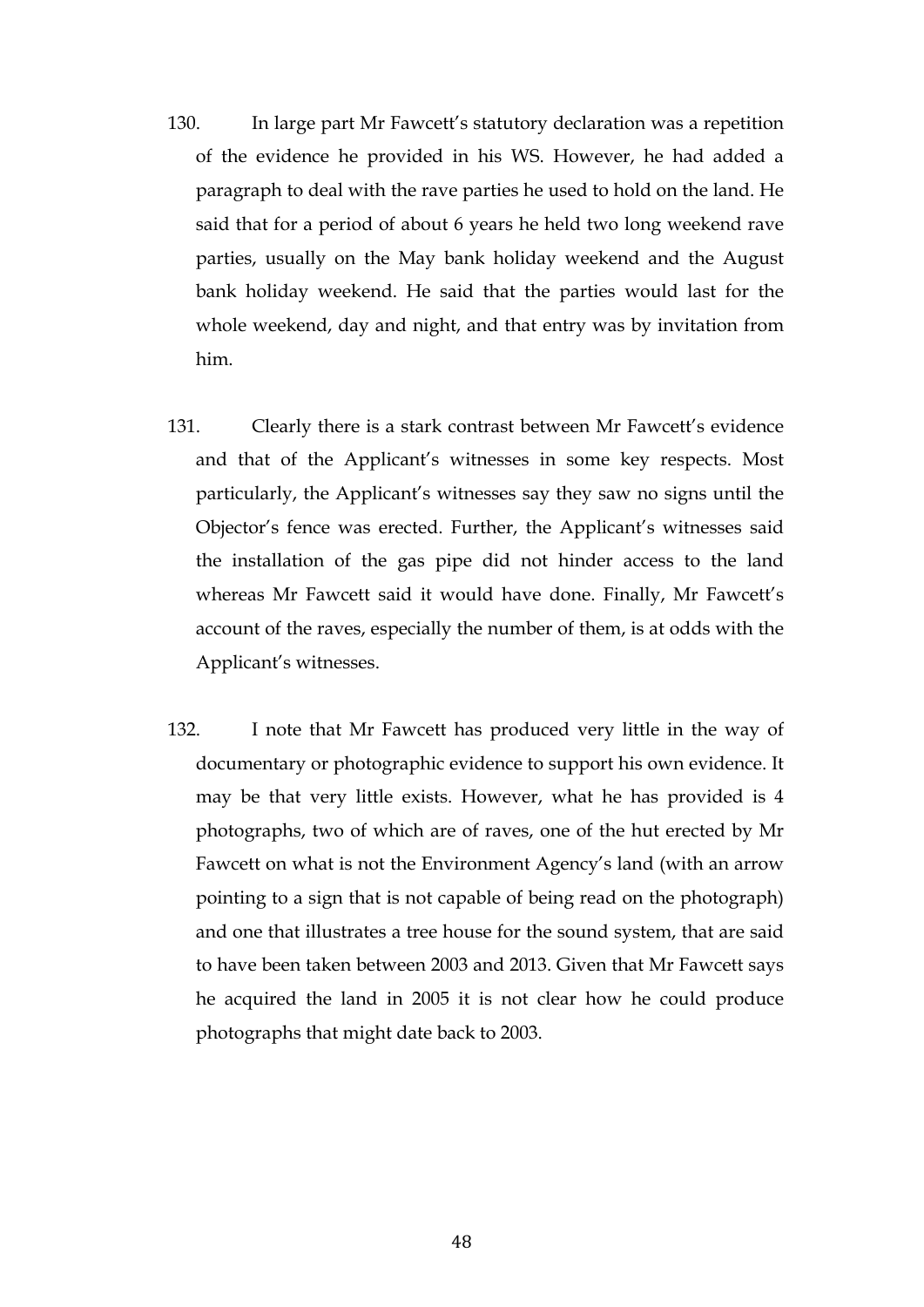# **Additional Written Evidence**

133. The Objector produced numerous documents that are identified in the Index to Appendices produced by Mr Waterman. Many are documents produced by Mr Waterman for the purposes of analysing the Applicant's evidence and to illustrate certain points relating to the Application Land. There are also a selection of Bathford Parish Council minutes and correspondence with Bathford Parish Council, some Bathford village website pages, extracts from the Bathford Bulletin, extracts from the DEFRA guidance notes and a number of photographs, some of which I have already referred to as having been provided by Mr Fawcett and others that have been taken by Mr Waterman, either in the latter part of the Application Period or after it. I have, of course, read all of that additional material, some of which was referred to during the course of the Inquiry.

### **MEMBERS OF THE PUBLIC**

134. As is common at public inquiries of this nature, members of the public that are not formally giving evidence on behalf of any of the parties are given an opportunity to address the Inquiry. What follows is a précis of what those members of the public said.

# **Henry Rogers**

135. Mr Rogers lives at 9 Westwoods, Box Road, Bathford, where he has lived for the last 37 years, having returned to the area after 16 years away in London. He took early retirement in 1990 and he and his wife, being great walkers, aimed to walk 1000 miles per year. When going to the village Mr Rogers said that they would pop to the Withy Bed to see swans nesting and first daffodils. He would walk along the lower stretches of the By Brook. In 2014 Mr Rogers' mobility became poorer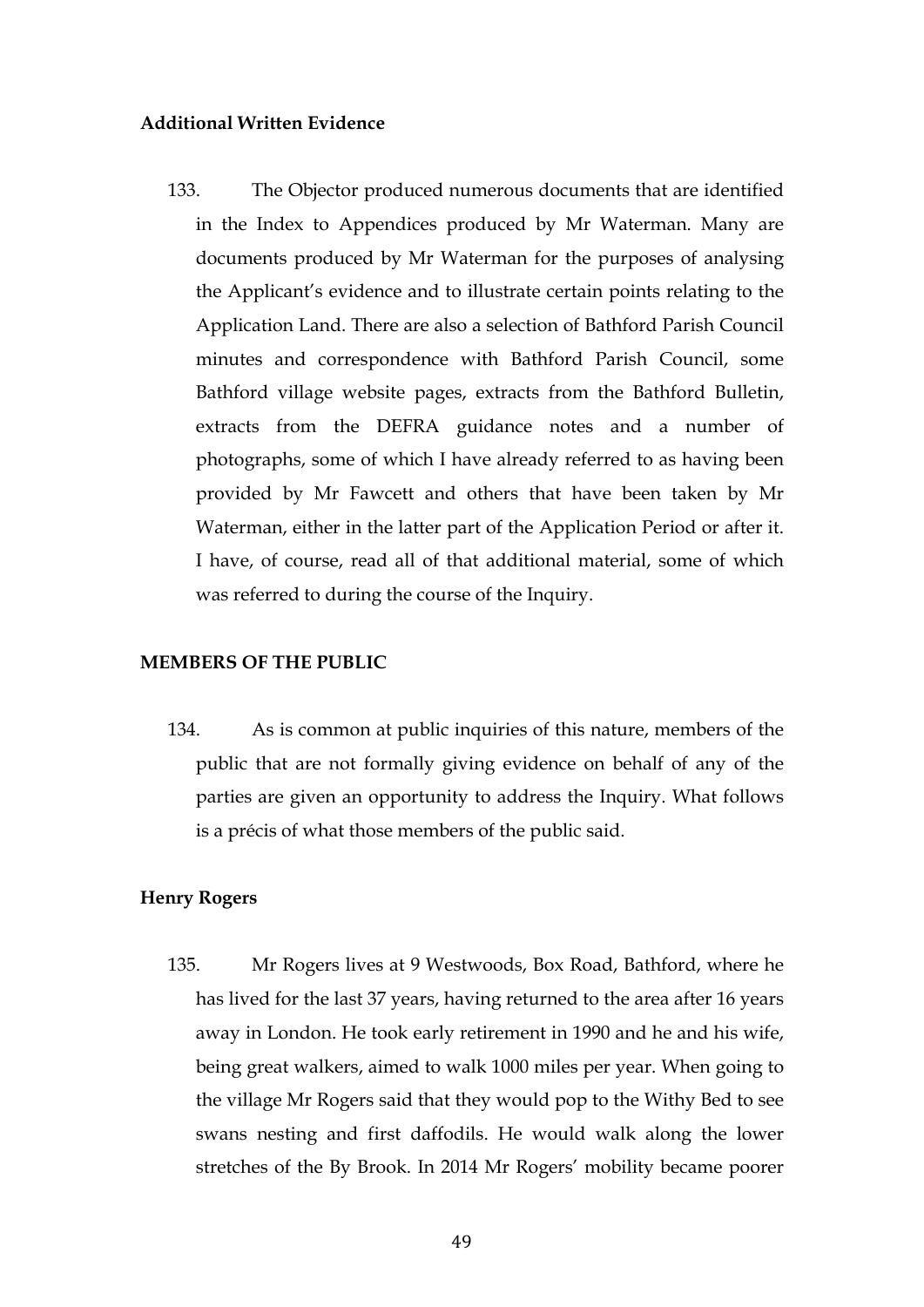and he said that the Withy Bed was just within his range and it became a very important place for him. Mr Rogers made reference to the fact that the 350 year anniversary of Bathford Bridge (built in 1667) was approaching and that he considered it would be appropriate to have the Withy Bed back for public use. Mr Rogers did in fact produce an EQ dated 13 November 2015. Like many other people in answer to question 38 he said that his pattern of use had remained the same throughout the time he has used the land.

#### **Jane Weeks**

136. Mrs Weeks lives at 5 Chapel Row, Bathford. I am not sure exactly how long Mrs Weeks has lived in Bathford but she told the Inquiry that her husband was born in Bathford (and his father and his grandmother) and her children have grown up in Bathford, one of whom is in his early 30s now and who played on the Application Land as a child. She said that she would not always go to the Application Land as a destination but would pause there when walking to or from Batheaston or Bathampton. She said it was a beautiful place and she used to go there just to be there. I do not know where on the Application Land she would go. She told the Inquiry she used to use the Application Land 2 or 3 times a week but less so lately. I do not know when her pattern of use changed. Mrs Weeks said she used to take photographs there. I do not know where, when or how frequently. Mrs Weeks also talked about the Parish Council's suggestion that it buy the Application Land and the horror people feel at the loss of access to the Application Land.

#### **Shirley Beazer**

137. Mrs Beazer lives at Belgrave House, Pleasant Place, Bathford, where she has lived for 58 years. She has lived in Bathford for 80 years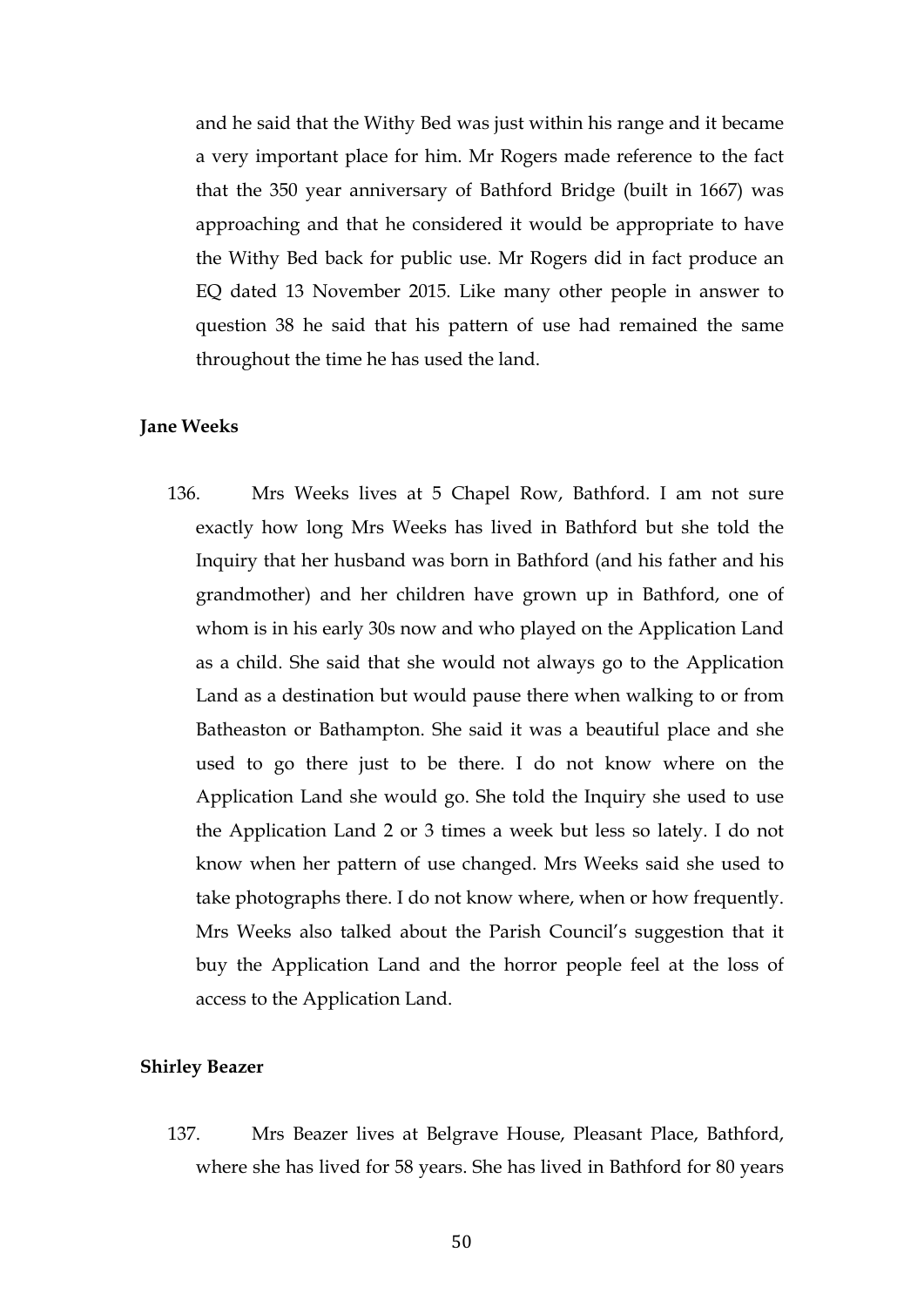(her whole life) save for 6 years that she was away during the war. I note that Mrs Beazer was at one time Chair of Bathford Parish Council according to some of Parish Council minutes dating back to 2005, produced by the Applicant. She appears to have stood down as Chair at a meeting on 21 May 2012.

138. As I have noted above in relation to the additional written evidence produced by the Applicant, Mrs Beazer produced an EQ which was dated 19 November 2015. She talked to the Inquiry about the use she and other children made of the Application Land during her childhood, from the age of 11. She talked of swimming, fishing, boating (in a 'borrowed' boat) and playing generally. She then spoke about the gradual deterioration of the Application Land although she mentioned that mowing is undertaken by the Parish Council to this day. She also talked about unsavoury characters that left behind unpleasant things. Having already made the observation above that Mrs Beazer's EQ says her pattern of use of the Application Land has remained the same for the time that she has used it, the information that she gave to the Inquiry rather suggested that her use as a child was the main use that she made of the land and I formed the impression that the information given in her EQ was not accurate in so far as the consistency of her use was concerned.

# **SITE VISIT**

139. On 14 September 2016 I conducted an accompanied site visit in two parts. It is a normal part of any public inquiry to visit the site to which the application relates and any other areas that any of the parties considers will be of assistance. I first visited The Crown Inn. The purpose of that visit was to be shown the cellar type area where numerous boats were stored. They were the boats that Ms Letort referred to in her evidence that were made available for anyone to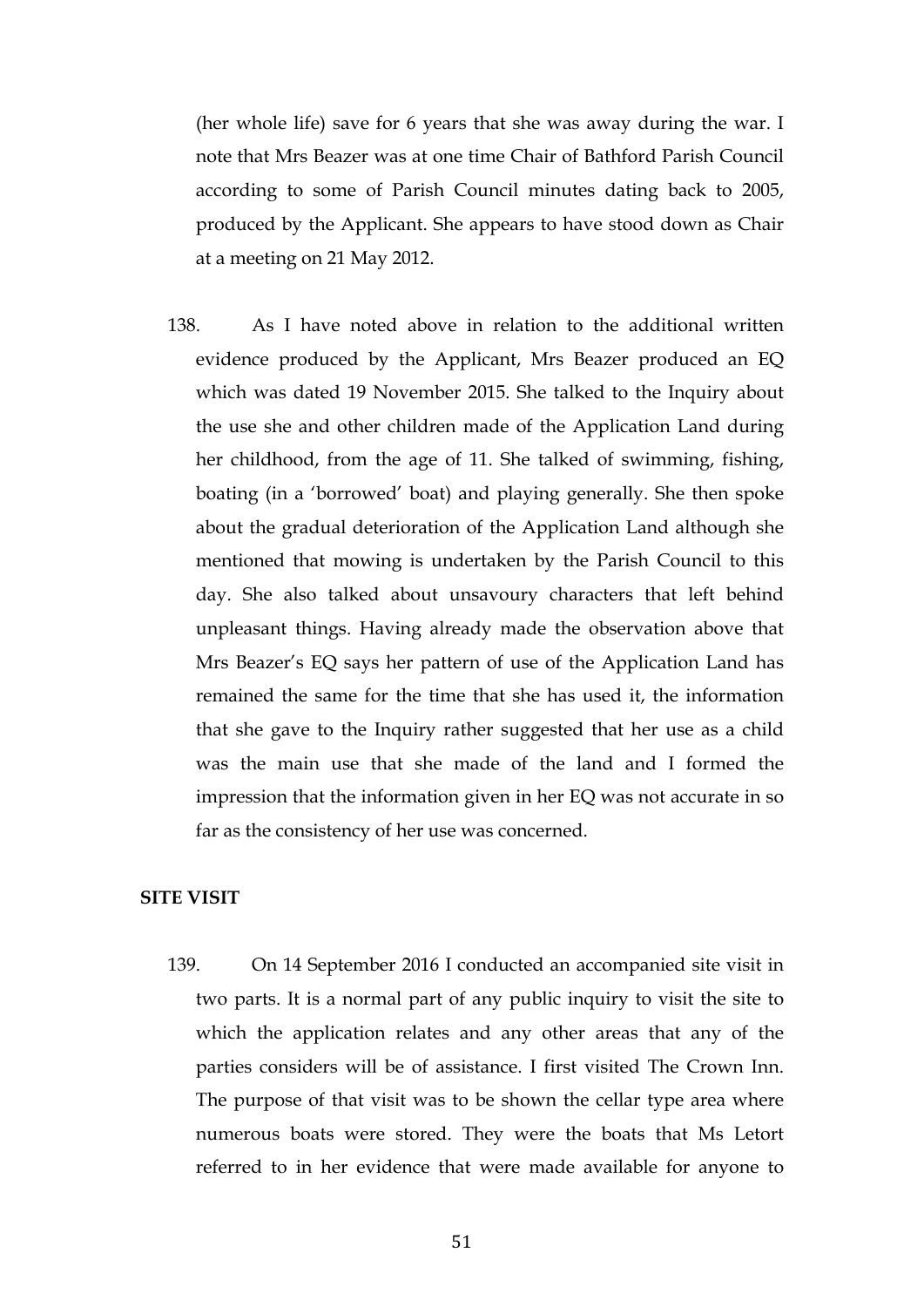borrow. She showed us the side door out of the storage facility that is in close proximity to the Application Land. I was accompanied on this part of my site visit by Mr Graeme Stark (of Bath and North East Somerset Council), Mr Martin (for the Applicant) and Mrs Waterman (for the Objector).

- 140. Later that day I attended the Application Land and its surrounds with the same 3 people that had accompanied me to The Crown Inn and 2 members of the public. I walked the whole of the site in so far as I was able to gain access to it (the impediment being thick undergrowth in parts) together with the unrecorded PROW that leads up to the boundary with the railway.
- 141. I made the following observations but I do bear in mind that at the time of my site visit potential access by the public to that part of the Application Land owned by Mr and Mrs Waterman had been prevented for the previous 1 year and 8 months. I also recognise that at the date of my site visit the Application Period had ceased some 1 year and 8 months previously so its condition at that time may not have been indicative of its condition throughout or at any point during the Application Period.
- 142. The car parking area is large enough to accommodate around 4 vehicles comfortably. Emergence from the car park onto the Bradford Road is not easy. There is a blind bend to the right. The land around the car park is that in respect of which ownership is unknown. The road boundary is open to the highway save for some wooden posts installed to prevent cars parking on the grassed area. That part of the Application Land is relatively level at the roadside edge and continuing on a line backwards from the car park. However, to the By Brook boundary it slopes quite steeply and the land there is uneven as a result. Along part of the Application Land boundary with the By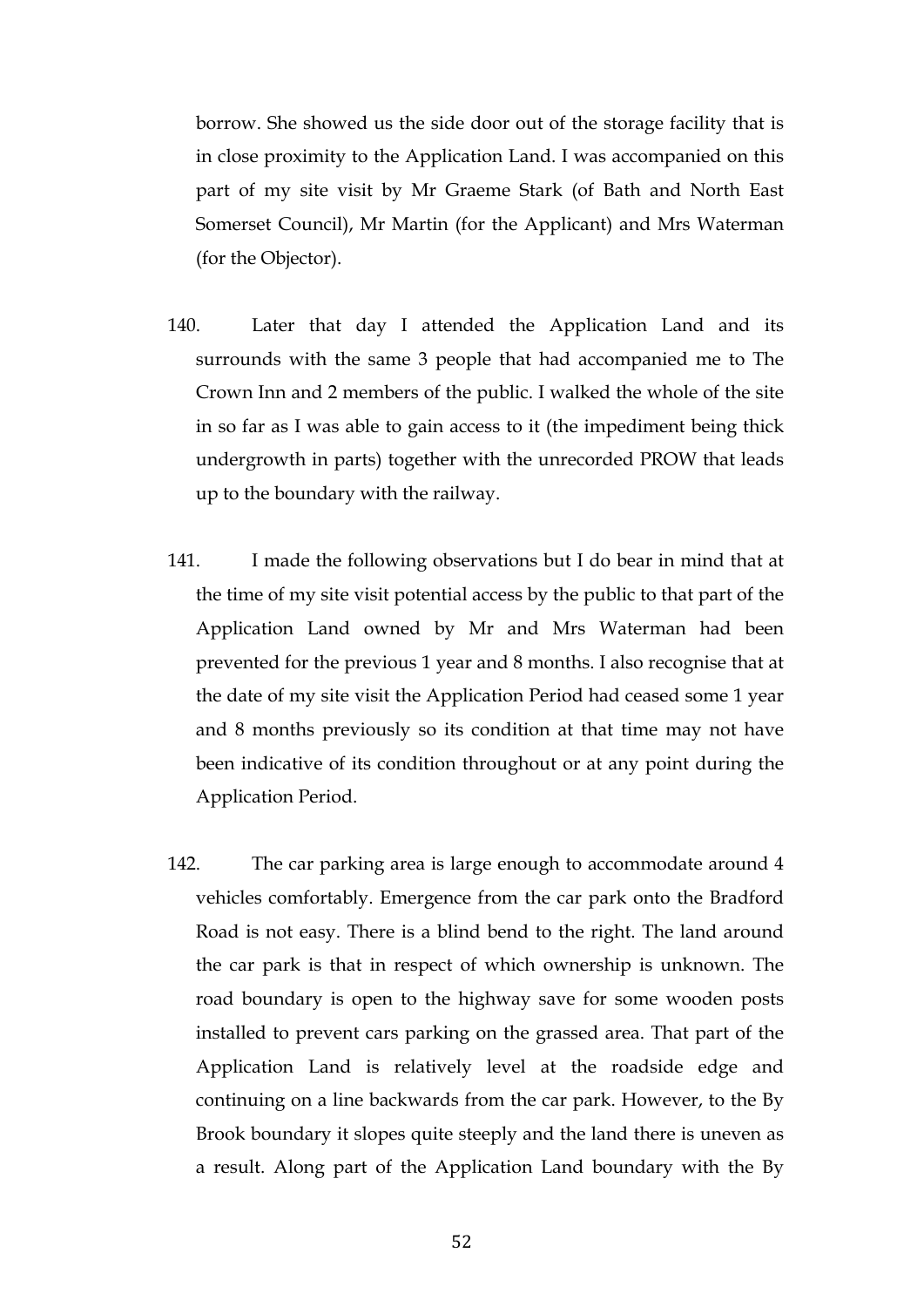Brook is an old wooden bridge that was built over a culvert that was, at the time of my site visit, in a very dilapidated state.

- 143. To the right of the car park as one views the Application Land from the road, there are two old stone gate posts and to the right of them are the remnants of an old stone wall; the Pound Wall. There is no space in that area of any obvious recreational value save that the land is flat. There is a pile of old stones behind the old Pound Wall on the road boundary and just a few feet from the pavement.
- 144. The Environment Agency's land is entirely enclosed by fencing and is inaccessible from the Application Land. On the Network Rail land there is a well worn path from the highway, up the hill, to the edge of the railway, which is where that path, the unrecorded PROW, leaves the Application Land and continues alongside the railway boundary, over the bridge that crosses the River Avon and away in the direction of Bathampton.
- 145. The whole of the Network Rail land, apart from the PROW, is quite overgrown. It is also steeply sloping land that did not appear to me to be at all hospitable and not somewhere I could envisage people recreating. From a point on the unrecorded PROW, outside the Application Land boundary, at the end towards the river, there are some stone steps on the Application Land that lead one down to a secured gate to the Environment Agency's flow station. A hand rail to the side of the steps prevents any kind of easy access from the steps onto the remainder of the Application Land which is sloping and overgrown in any event, as already noted.
- 146. The land owned by the Objector was, at the time of my visit, securely fenced making free access impossible. There are signs too that tell people the enclosed land is privately owned and that there is no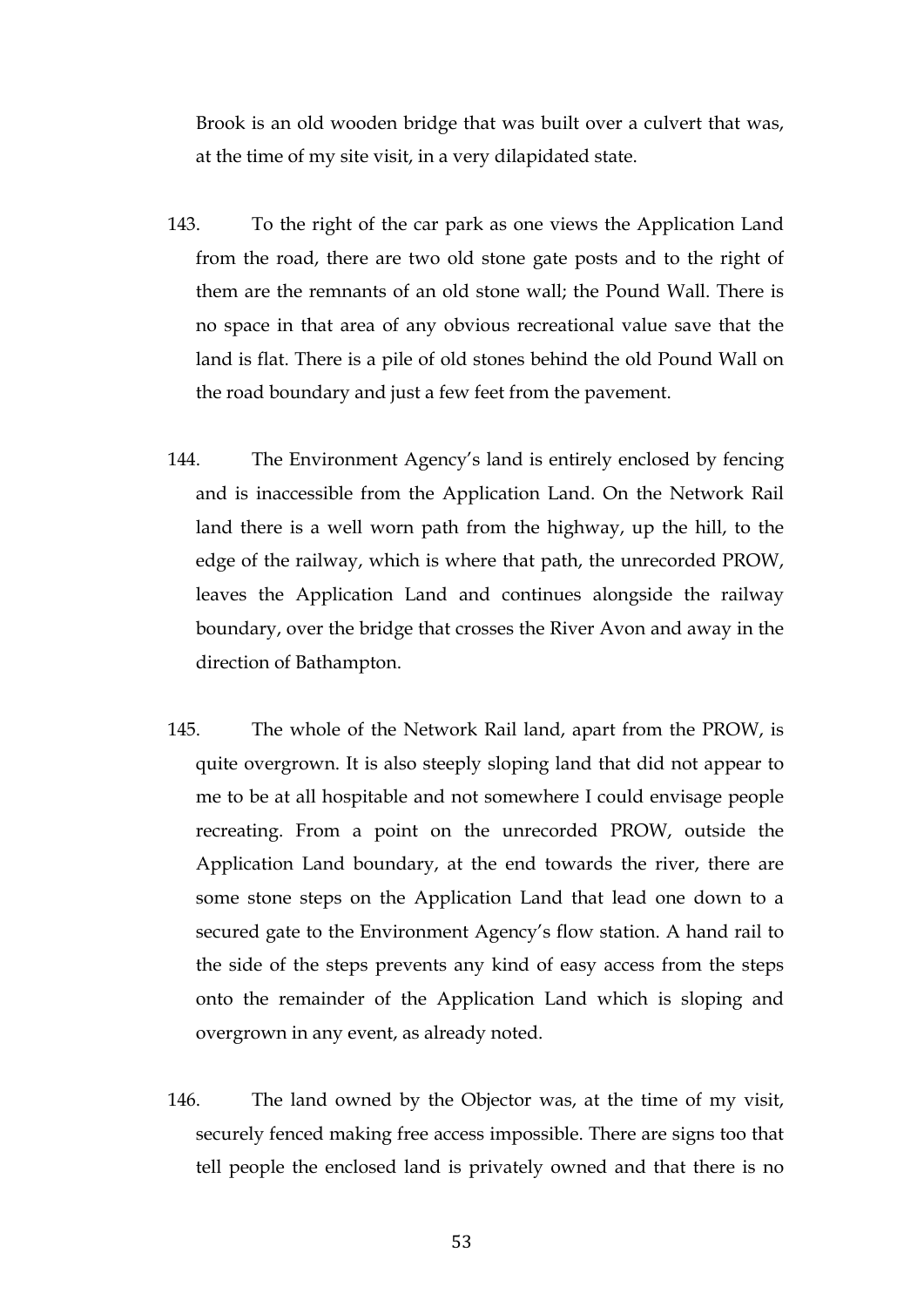public right of access of any type. As one enters the enclosed land belonging to the Objector there is a wide path that slopes gently downward. On the left of the path, within a few feet of the entrance, there are some steps that appeared to have been quite recently constructed that lead to a lower path. That lower path follows the boundary of the By Brook back towards the road but it goes nowhere now as the Objector's fence bisects that path and prevents access back to the road. However, it would have originally connected with the now dilapidated wooden bridge over the culvert.

- 147. Going further into the Objector's land, within a few feet the lower path merges with the main pathway which continues for a short distance to what was, at the time of my visit, a circular(ish) enclosed area in the middle of the land that I understand to have been installed by the Objector. The path that goes to the left of the enclosure simply petered out within a few feet and to the left of that area was an area that was covered with heavy plastic sheeting, the purpose of which is, I understand, to kill off Himalayan Balsam that is growing on the land. A path to the right of the enclosure continues past the enclosure but, again, a few feet later, simply came to an end in relatively dense undergrowth.
- 148. It was impossible to get down to the bank of the River Avon or most of the bank of the By Brook, except at the bank on the left as one entered the enclosed part of the Application Land belonging to the Objector. The area was well covered by trees, nettles, brambles and Himalayan Balsam. It was impossible to see, let alone visit, the launch site that had been referred to during the Inquiry or any other part of the river bank. I do, however, note that the Objector had produced photographs of the bank emerging into the By Brook, illustrating that the land had been less overgrown during the early part of the Objector's ownership of the same.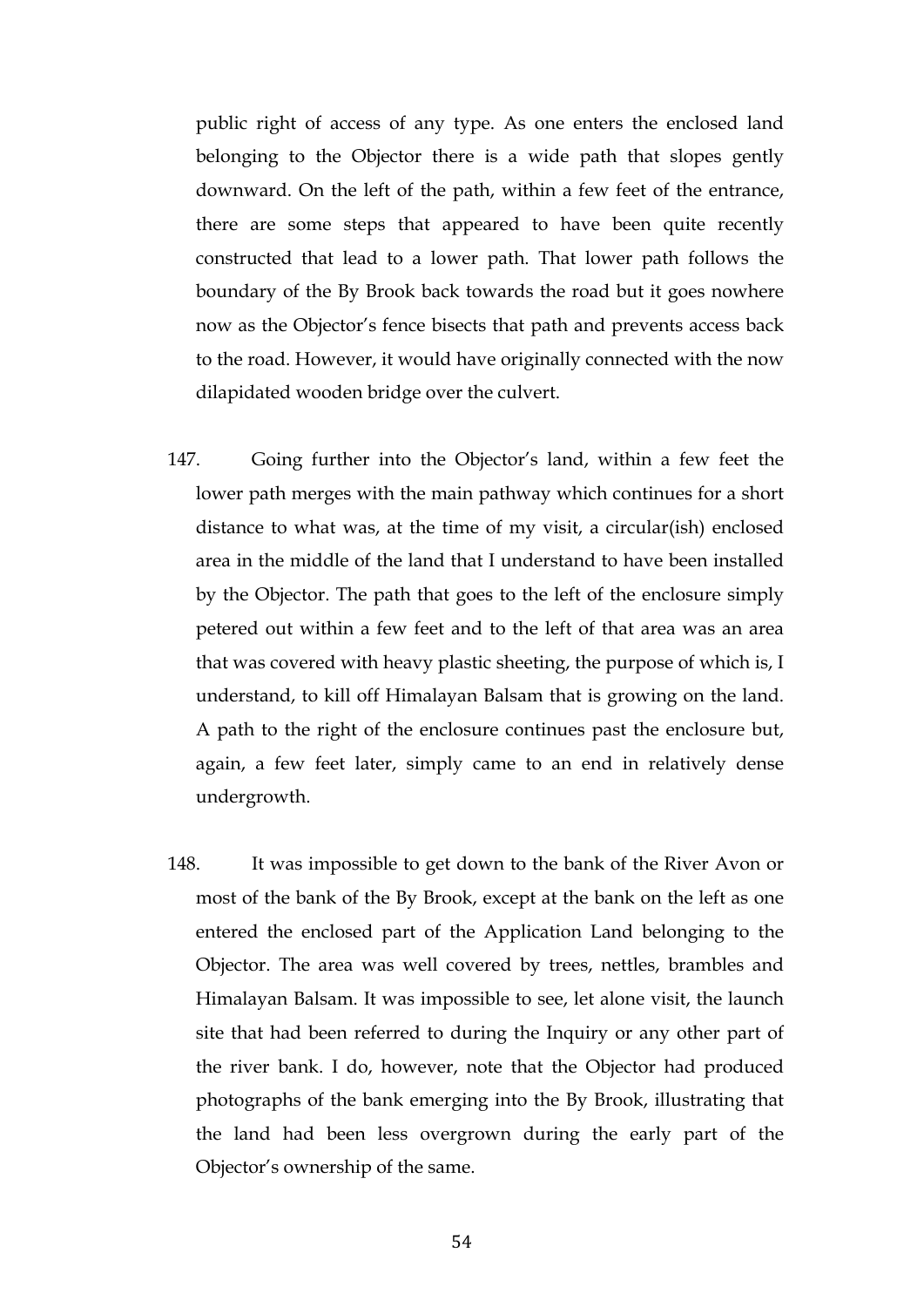149. To the north of the main path, even within the land owned by the Objector, the land was not only overgrown but sloped steeply upwards towards the railway and did not have the appearance of land upon which many people would choose to recreate.

# **THE PARTIES' SUBMISSIONS**

- 150. In addition to the evidence that was presented to the Inquiry I have also received and had full regard to extensive submissions produced by both the Applicant and the Objector. The Objection Statement was detailed and in reply the Applicant produced an equally detailed submission prepared by Paul Wilmshurst of Counsel. At the start of the Inquiry each of the parties produced skeleton arguments to which they spoke orally. At the end of the Inquiry I received very detailed closing submissions from both parties (in writing and orally) as well as further written submissions after the close of the Inquiry from each party (with my permission).
- 151. It would unnecessarily lengthen this report to repeat the parties' submissions herein. Naturally each of the parties produced submissions that highlighted what they perceived to be the relevant issues for me to consider and provided their own assessment of the evidence presented at the Inquiry. I have, of course, already set out my own assessment of the evidence above and I will now go on to make findings and apply the statutory test.
- 152. I can, however, for completeness, confirm that I have listened carefully to the submissions made orally, and I have read all of the written submissions produced before, during and after the Inquiry, all of which I have taken account of, in so far as the contents are relevant, in drawing the conclusions that I have.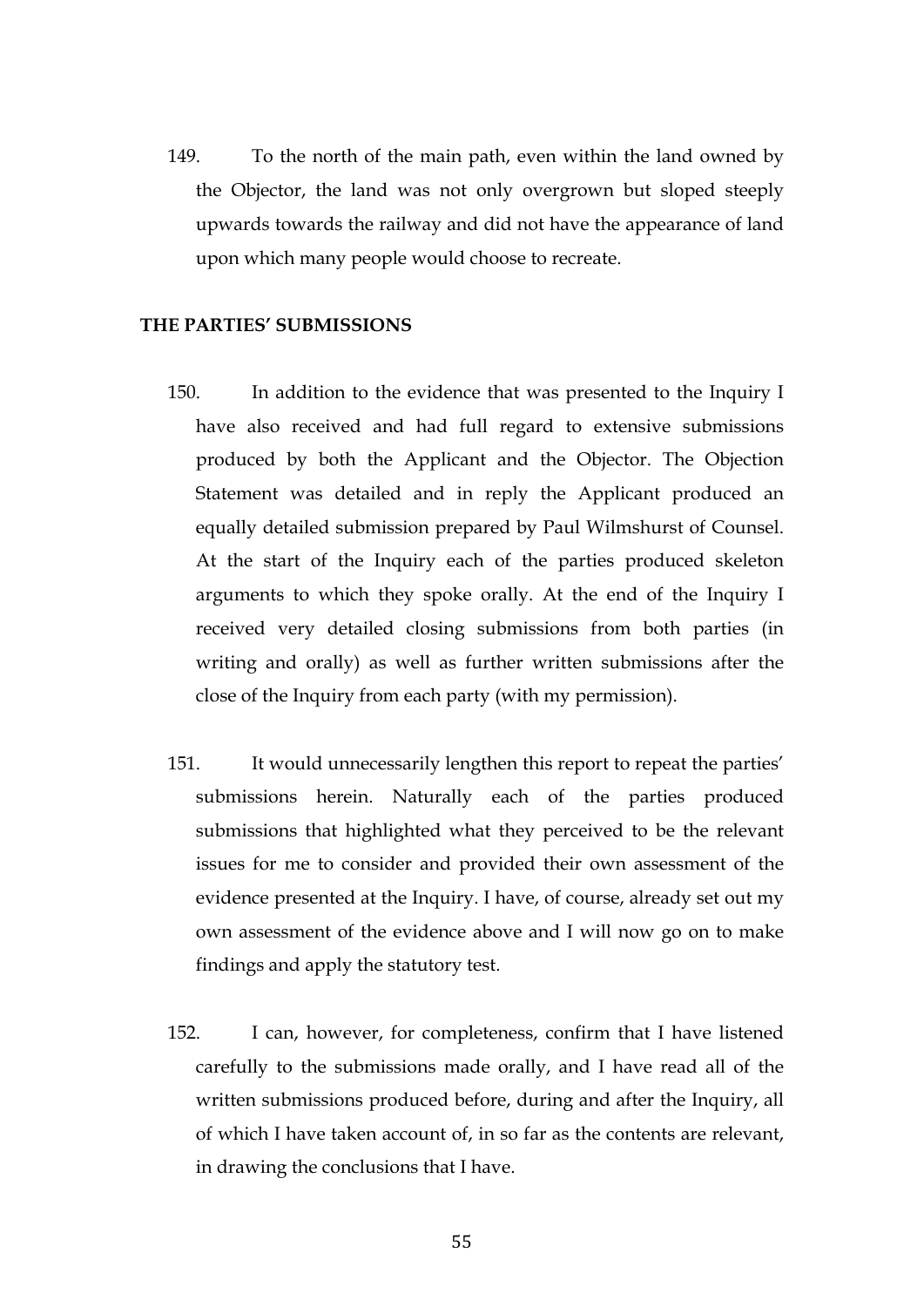#### **FINDINGS OF FACT**

153. I will separate my findings of fact by reference to issues that have been 'live' at this Inquiry. Broadly I regard those issues to have been the time of cessation of use, interruption of use, use of the application land by or on behalf of the owner(s) that might have been inconsistent with use by the public for lawful sports and pastimes ("LSPs") and use of the application land by inhabitants of the claimed locality for LSPs.

# **Cessation of use**

- 154. There has been some dispute about when any potentially qualifying use of the Objector's land ceased. It is the Objector's case that there had been signage on the land that would have rendered user thereafter *vi* (by force). According to the evidence of Mr Fawcett he had put signs on a tree close to the highway saying that the land was private and that people should keep out. Mr Fawcett's evidence also says there was a similar sign on a wooden hut that he constructed on what is now the Environment Agency's land. A photograph has also been produced with an arrow that is pointing to a sign that purportedly indicates that the land is private property.
- 155. The Applicant's witnesses all said that they saw no signage on the land until the signs more recently erected by the Objector. It may be, of course, that signs were not seen because use of the Application Land was, in fact, less extensive than that which has been alluded to in the Application. However, I find that in respect of the signs referred to in the evidence of Mr Fawcett, I am unable to make a positive finding that he had put signs on the land, particularly given the contrasting evidence of the Applicant's witnesses and Mr Fawcett's failure to attend the Inquiry and speak to his own evidence. Further, whilst Mr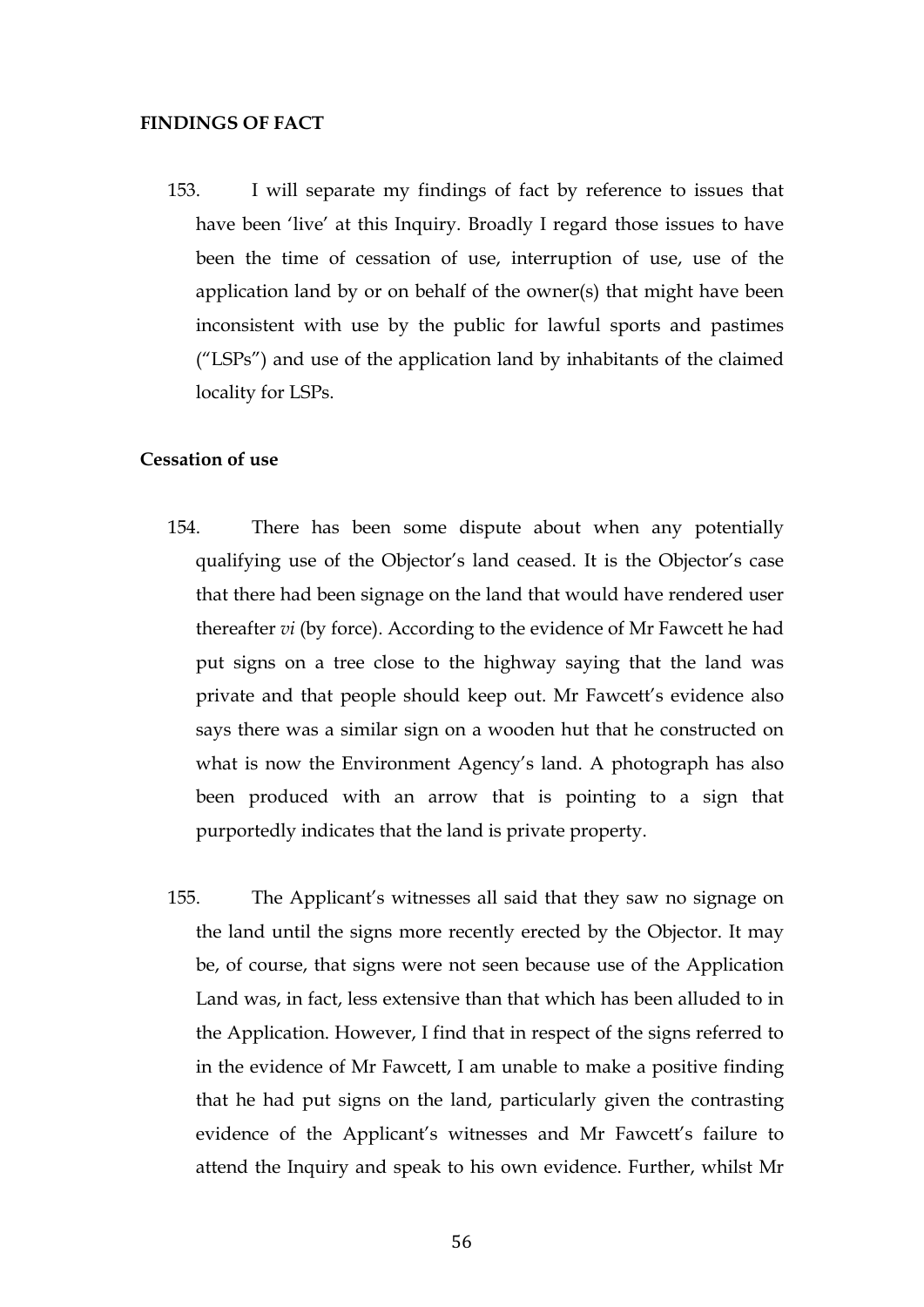Fawcett has produced a photograph of a hut purporting to have a sign saying that the property was private, I cannot see any of the wording on that sign in that photograph and it is on a hut that is no longer there and on land that the Applicant accepts is now owned by the Environment Agency and in respect of which the Applicant accepts ought not to form part of the Application Land.

- 156. The Objector has also made reference to more recent measures that he has taken to exclude the public during his period of ownership. He has produced evidence (including dated photographs) of paint marks made on features on the land (dating back to December 2013), the marking of boundaries by spray paint and orange string (dating back to June 2014) and the erection of gate posts (December 2014). The Objector has also produced photographs of signage indicating that the land is private dating back to May 2016 although according to his personal evidence he says he erected four "private land" signs in around mid 2014. I have seen no clear evidence of that (ie dated photographs) and there is a clear dispute of fact in this regard because the Applicant's witnesses say they had seen no signage on the land until the fencing was erected and the public excluded. In light of the clear conflict of evidence and with nothing further to assist me I find myself unable to positively conclude on the balance of probabilities that Mr Waterman did erect signs on the land in 2014.
- 157. In respect of Mr Fawcett's signage, I am unable to make a positive finding of fact that there was signage telling people to keep out from around 2005 / 2006. I have not heard from Mr Fawcett and the only sign that is referred to in any photograph is that which was placed on the wooden hut structure which was not on what the Applicant now defines as the Application Land and which is completely illegible in any event.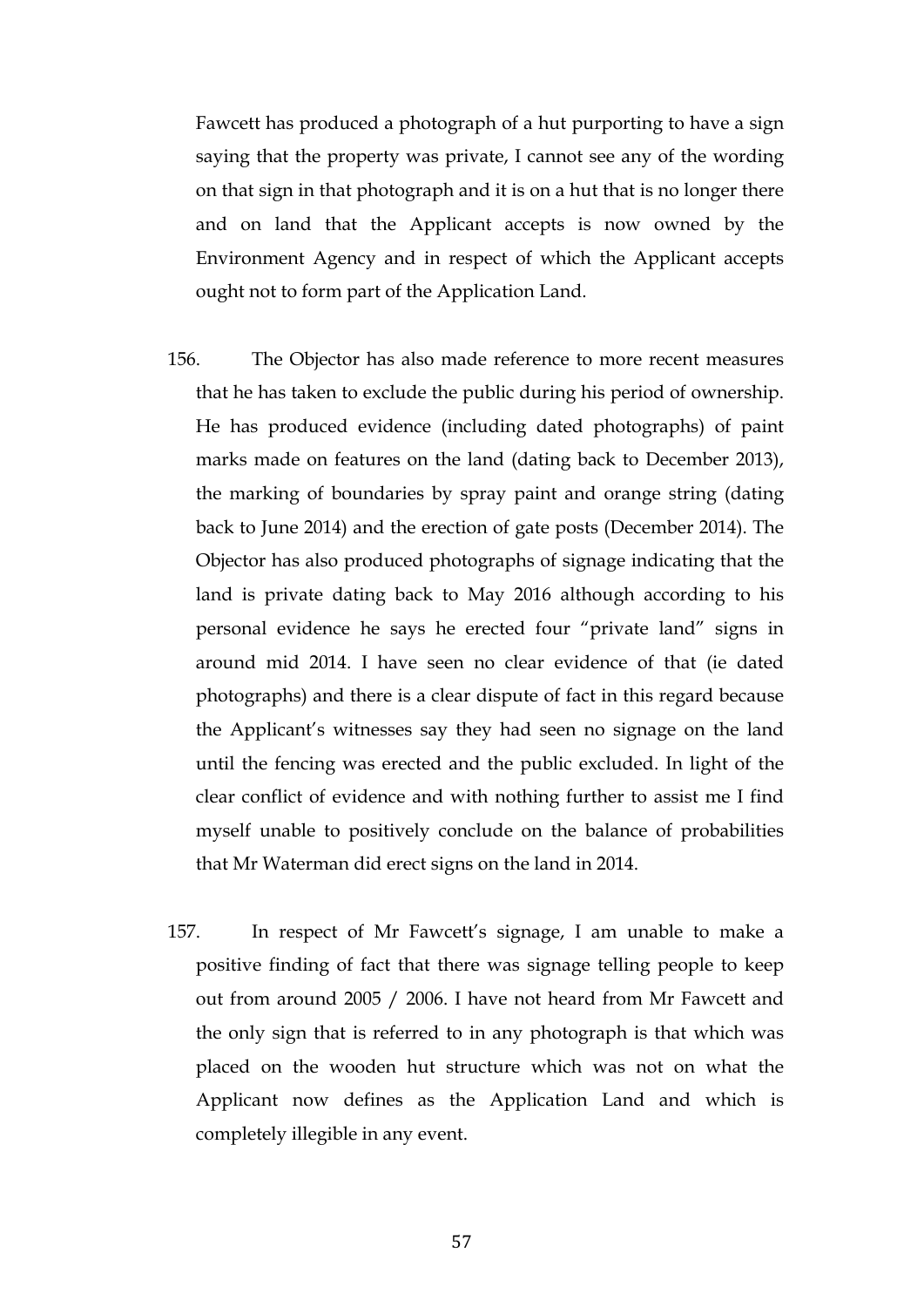158. I find that the Objector did put paint marks and string on his land as set out above. I also find that he did secure that land by fencing. That was certainly largely completed by 14 January 2015 when Mr Martin went and spoke with Mr Waterman on the Application Land. Whether it was secured at that date or in March 2015, as originally advanced in the Application Form, or indeed between mid December 2014 and early January 2015 as averred by the Objector, is largely immaterial given that the Application was duly made on 26 November 2015 which is within 12 months of any of those dates. However, for completeness I find that there is evidence that the land was securely fenced and the gates locked, preventing public access, at some time between 14 January 2015 and March 2015. I cannot be any more precise than that. That is the time at which cessation of use occurred.

# **Interruption of use**

- 159. It is clear that in or around 2010 a gas pipe was installed on the land now owned by the Objector. It was suggested in the Objector's objection statement that the installation of the gas pipe was sufficiently intrusive and obstructive, by virtue of the large hole that had to be excavated and the spoil that was removed, to have caused the Application Land to be inaccessible for recreational use for a period of around 3 months.
- 160. Other than what Mr Fawcett says in his written evidence that consists of statements such as "it would have been impossible" and "this difficulty would have continued" rather than statements to the effect that it *was* impossible or the difficulty *did* continue, I have no other independent evidence of the level of disruption to use of the Application Land that was caused by the installation of the gas pipe, save for what the Applicant's witnesses told the Inquiry.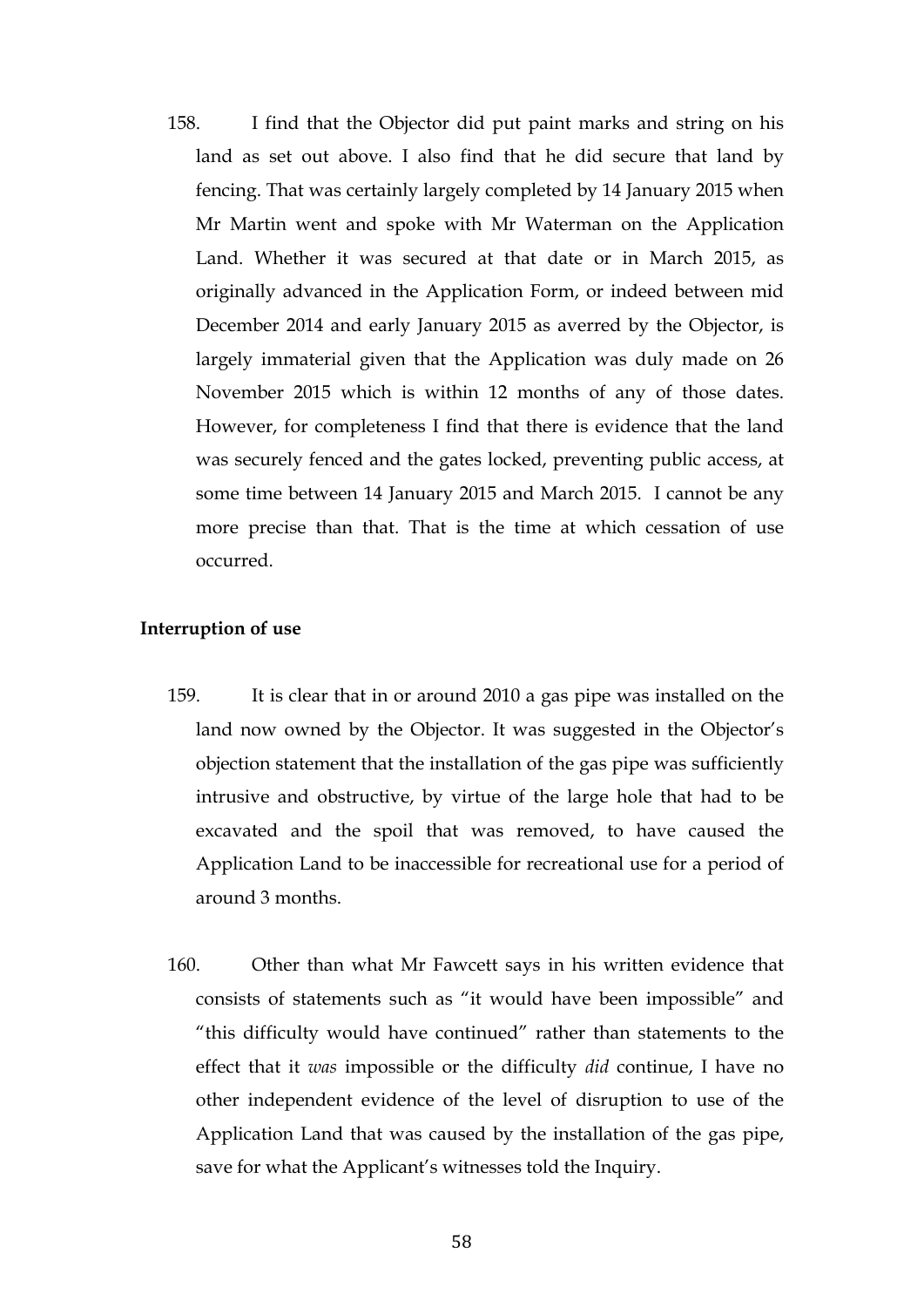161. I have already identified some difficulties with the accuracy of Mr Fawcett's evidence (ie dates he gave for rave parties compared with possible date of photographs of rave parties and signage on a hut built on land that was sold to the Environment Agency by April of the year in which Mr Fawcett said he acquired the land) and I am not satisfied that I can rely upon the accuracy of what he says in his written evidence in the face of contrary evidence from the Applicant's live witnesses who gave evidence to the Inquiry in person. I find that the installation of the gas pipe did cause some disruption to the land, especially around the area where the bore hole was dug, and I find that there was some mess in the way of spoil that had been extracted from the bore hole. However, I find that it was not sufficient to prevent access to and use of the Application Land.

## **Concurrent use of the Application Land by the Owner(s)**

- 162. The only concurrent use of the Application Land, or any part of it, that is averred in this case are the rave parties held by Mr Fawcett. According to the Applicant's witnesses there were around 2 such raves (one witness said there may have been 3) in the early 00s. In contrast, Mr Fawcett said in his written statement that he held 2 weekend long rave parties per year for around 6 years after he acquired the land in 2005. Once again, having not heard from Mr Fawcett in person and in light of the very stark contrast between his evidence and that of the witnesses who did attend and said that they had only been aware of 1 or 2 raves, which evidence was not challenged, I can only conclude that there were less raves held on the Application Land than Mr Fawcett has said.
- 163. I find that there were at least 2 raves held on the Application Land by Mr Fawcett. There is also clearly a dispute about dates. The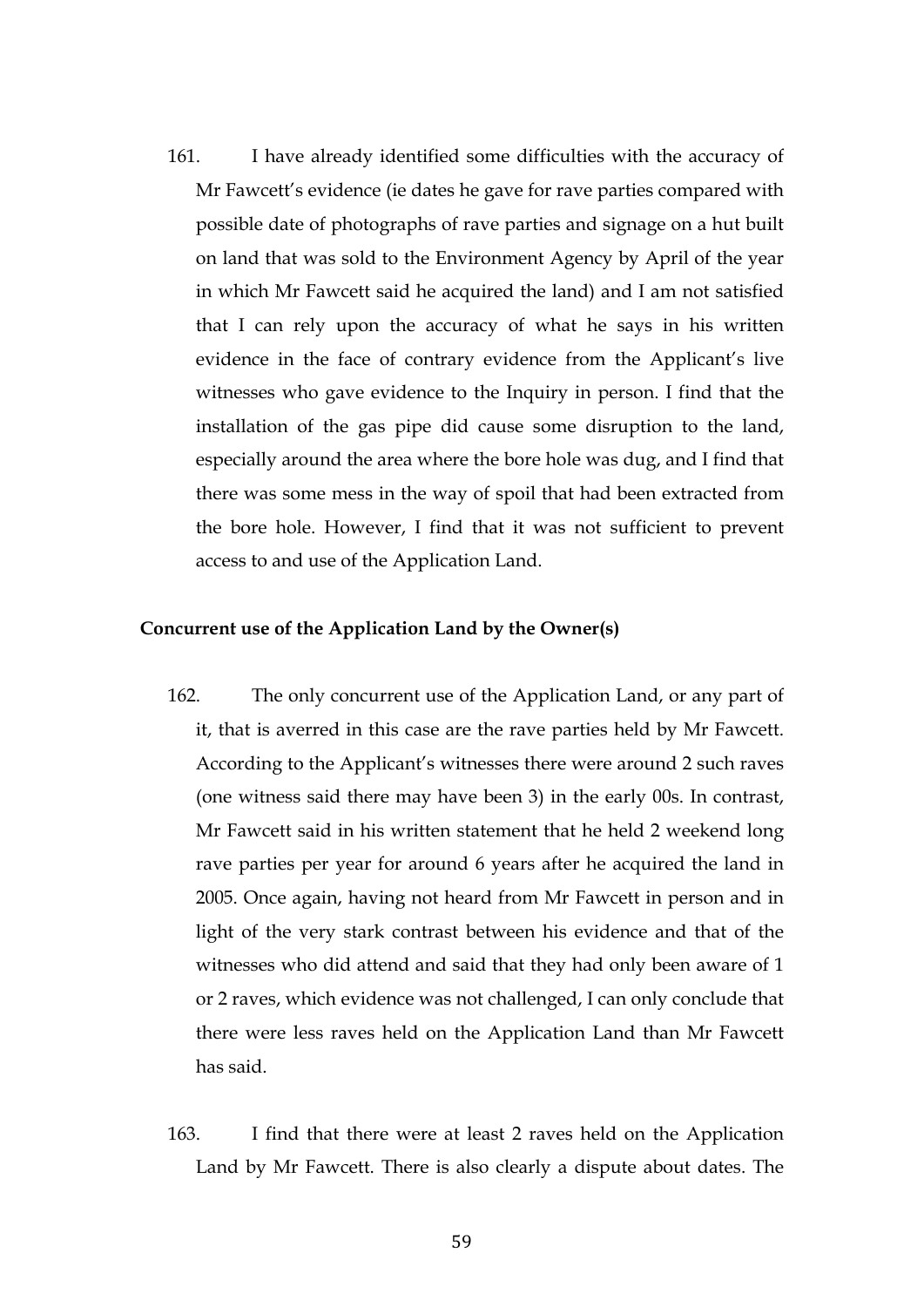Applicant's witnesses seemed to think they occurred in around the early 00s. Mr Fawcett says they occurred after he acquired the land in 2005. I have seen no documents relating to Mr Fawcett's acquisition of the land but I note that his own photographs of the rave parties purportedly date back possibly to 2003, suggesting that his written evidence is inaccurate. I conclude that there were at least 2 raves at some time in the early to mid 00s.

164. I now need to consider to what extent those raves interfered with the public's use of the Application Land. It is clear that some members of the Bathford community were actually invited to the raves. I am only aware of one resident of Bathford who attended although it is possible that there were more. The following day people were able to gain access to the land owned by Mr Fawcett (evidence of Guy) notwithstanding that there were still people on the land and according to the evidence a certain amount of mess too that appears to have then been cleared away relatively quickly. Whilst people might have chosen not to go to the Application Land during the course of the raves I do not consider they were excluded from the land and the duration of the raves appears to have been no more than one night and perhaps part of the next day.

### **Use of the Application Land for LSPs**

165. I find that there has been use of the Application Land during the Application Period. People have walked their dogs there. Some on the unrecorded PROW and some on the paths that were visible on the Application Land, away from the unrecorded PROW. In particular, I accept there was a worn path from the entry point from the highway to the end of the Application Land where people launched their canoes and, at times at least during the Application Period, a less well worn path along the line of the By Brook bank. Whether those two paths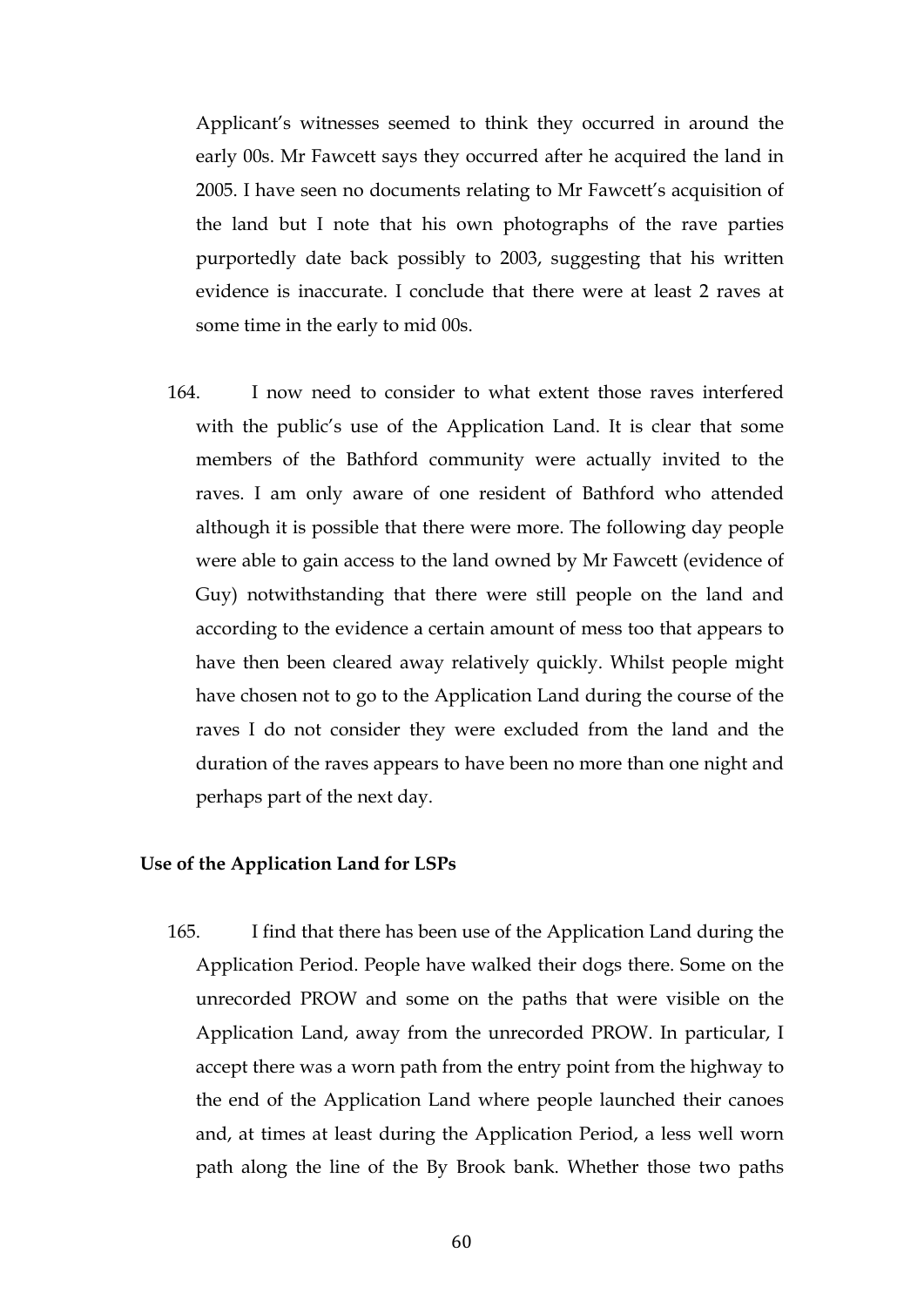always connected I cannot be certain. I also accept that there was a route used (although whether it was visible on the ground I do not know) from the car park to the path that led to the launch point onto the River Avon.

- 166. I only heard very limited evidence, however, of dog walking activity off the unrecorded PROW from Ms Letort (since 2010), Ms Cunningham and Mr Gay (whole period, although according to Mr Gay's own evidence he was given permission by Mr Fawcett to use the Objector's land) and Mrs George (such use dating back more than 10 years with no accurate indication of timeframe). As a proportion of the activities engaged in upon the Application Land, dog walking does not appear to me to have been a predominant one.
- 167. I find that people did go onto the Application Land to stroll and take in a view of the watercourses (both the By Brook and the River Avon) and also to take photographs. That use appears to me to have been irregular and sporadic and I did not hear evidence of such use spanning the entire Application Period.
- 168. I also find that there was some sporadic use of the Application Land for family outings including taking in the attractive surroundings, walking, fishing and having a picnic / BBQ. However, again, from the evidence that I have before me I conclude that such use has not been particularly regular, I have not heard evidence of it having occurred throughout the whole of the Application Period and it appears to me to have been both seasonal and sporadic use.
- 169. The main use that I find has been indulged in on the Application Land is to launch and land canoes and kayaks. That occurred from a point at the western extremity of the land where there was a convenient and safe place for that very purpose. Those that did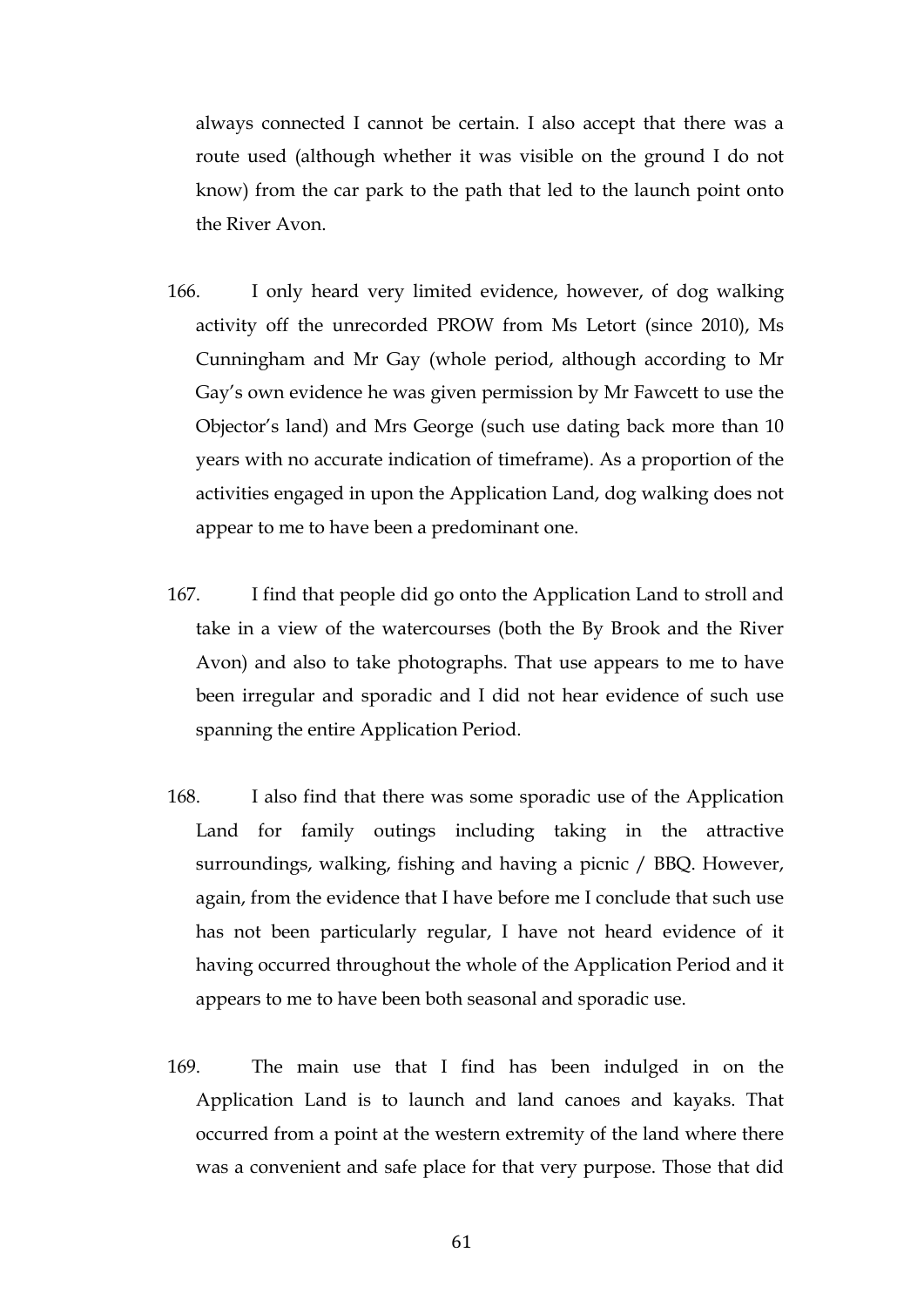launch canoes from there (and return to the same place) generally walked their vessels down from the Crown Inn or drove to the car park. From there they would take the most direct route to the launch point and then head off on the river, doing the same in reverse on the way back.

- 170. I heard evidence of fishing too but I heard little evidence of fishing having occurred during the Application Period save for what Mr Ward told the Inquiry about his own fishing activities and those of others (not necessarily from the locality) that might have beaten him to the ready baited river. Much of the fishing activity that was referred to in the evidence appears, in fact, to have occurred before the start of the Application Period.
- 171. Whilst I heard about use of the Application Land by others it was not at all clear to me that such use was by inhabitants of Bathford. No doubt some of it almost certainly would have been. But it is also clear that users came from further afield, particularly canoeists. I cannot quantify the proportion of users that came from the claimed locality as distinct from those that came from elsewhere.
- 172. My overarching impression when reviewing the whole body of evidence is that historically the Application Land, or at least parts of it, were undoubtedly used by the local community (from Bathford and beyond) as a place for recreation. Children, in particular, played there, either with each other or sometimes with family members. However, what is also clear is that the Application Land became neglected over time, so much so that it became the focus of a project to clear and improve it (the Bathford Conservation Project from 1986 – 1988), the land in its pre-improvement state being described as a patch of ugly wasteland. Notwithstanding the commendable efforts associated with the Conservation Project which were rewarded with a CPRE prize, the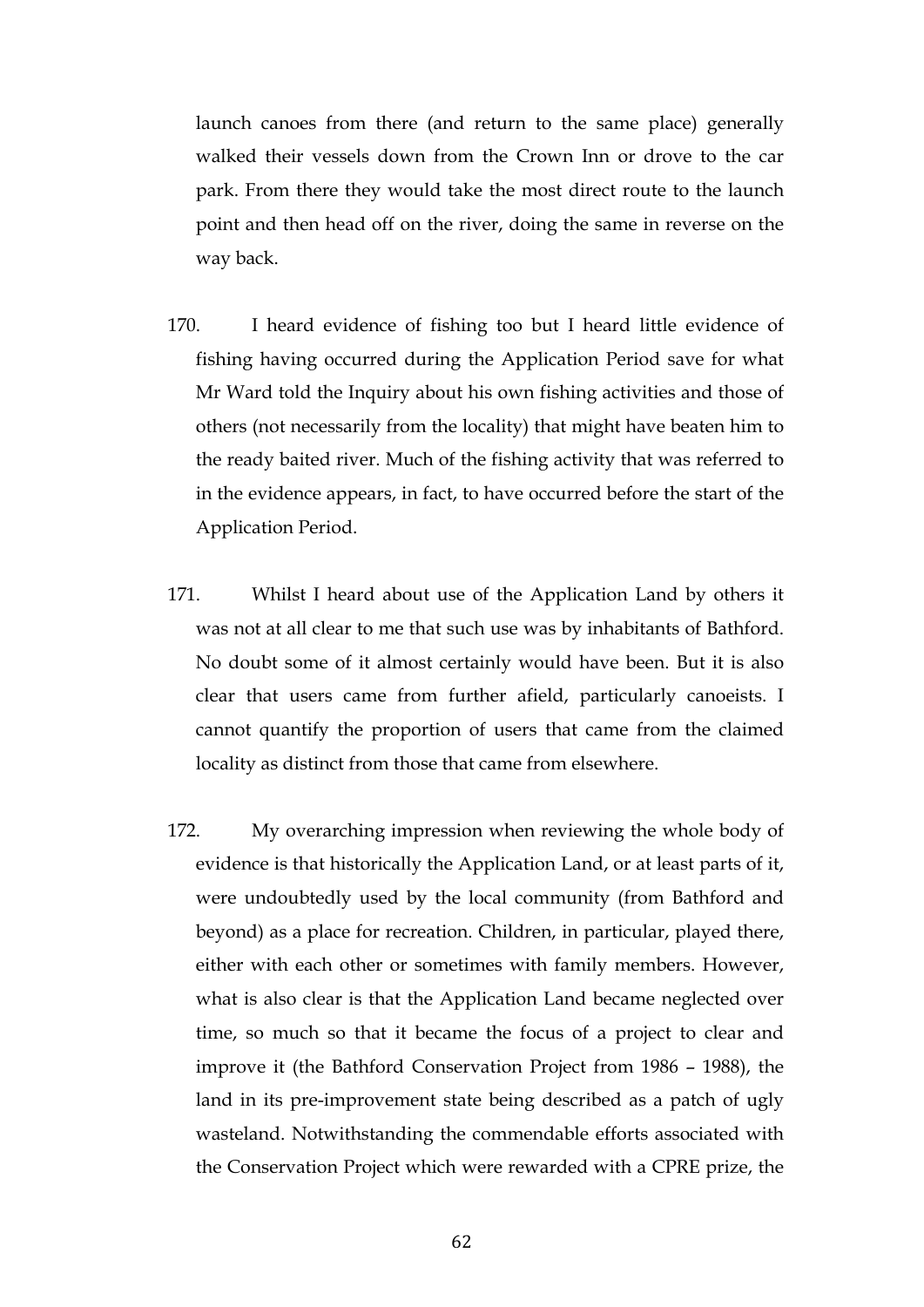land once again fell into a state of neglect (save for that part that has since been maintained / mown around the car park) as is evident from the VDS published in 2005 and the valuation report produced in 2010, both of which refer to the land being overgrown.

- 173. I find that there has been some use of the Application Land during the Application Period as a destination for its own sake. I find that there has been some use for dog walking, daily by some, and for simply taking a stroll and appreciating the view of the river or taking children to appreciate the surroundings. I heard evidence from some who said they had gone all over the Application Land (eg Jackson, George). I find that evidence difficult to accept given the topography of the land and the extent to which it has been overgrown for significant parts of the Application Period according to the evidence presented by the parties, in particular that adduced by the Applicant (eg VDS, valuation). I find that much of the aforementioned use was of the worn paths rather than generally wandering all over the place.
- 174. The evidence I have heard directly from witnesses about their personal use of the Application Land does not support a picture of regular, general use of the whole of the Application Land for informal recreation throughout the whole of the Application Period.

# **APPLYING THE LAW TO THE FACTS**

175. I turn now to the legal test that I sketched out at the beginning of this report and apply that test to the evidence I have heard and read and the facts I have found, with reference to further and more detailed authority as necessary. I will approach this task, for simplicity, by reference to the various components of the legal test set out in section 15(3) of the 2006 Act. It is to be remembered that each and every part of the statutory test must be properly and strictly proved on the balance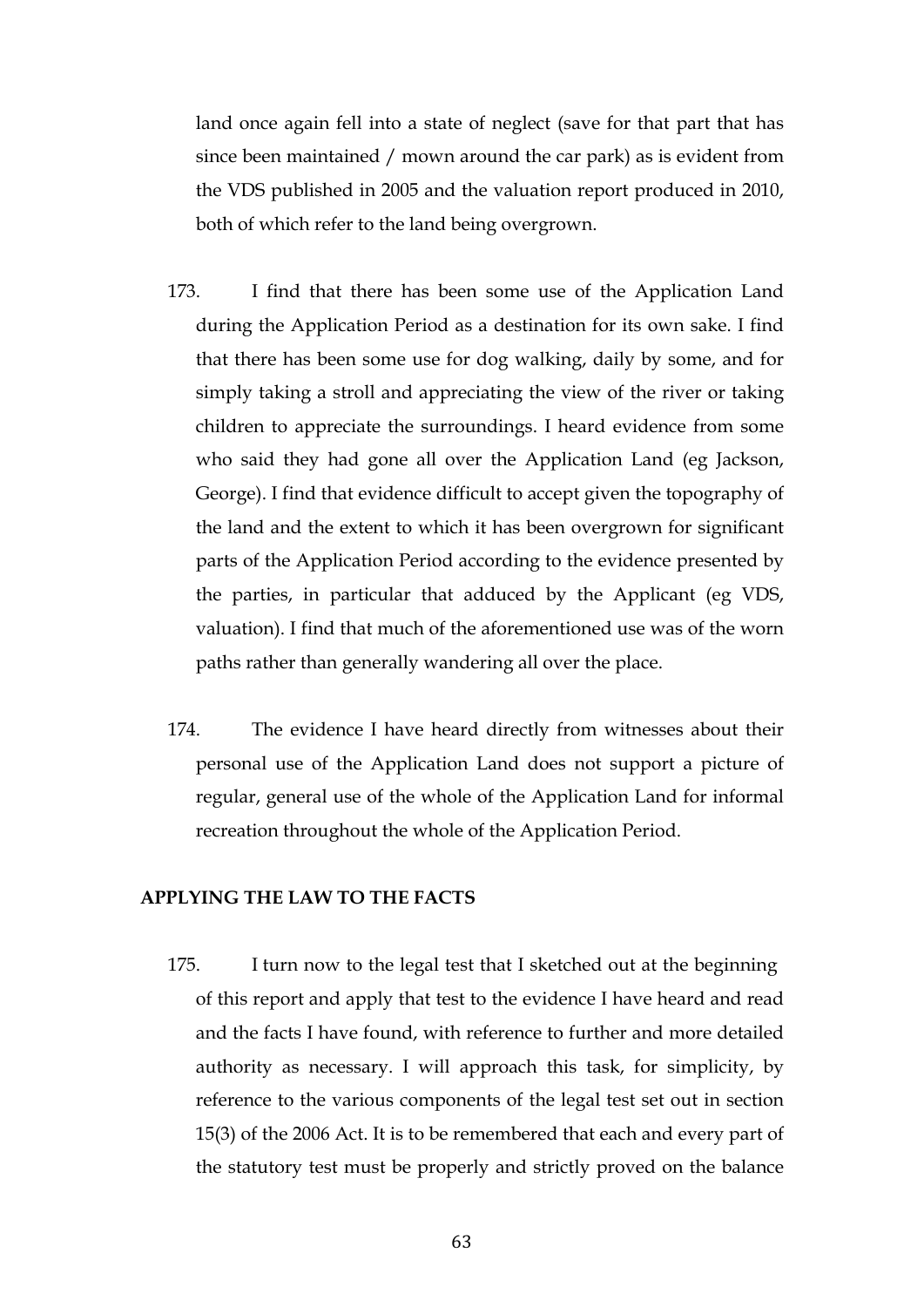of probabilities and that the onus or burden of proof rests firmly with the Applicant.

# **… a significant number of the inhabitants of any locality or of any neighbourhood within a locality …**

- 176. There can be no doubt that the Parish of Bathford is a locality for the purposes of the statutory test. The question that remains is whether or not there has been qualifying use of the Application Land by a significant number of the inhabitants of Bathford throughout the whole of the Application Period. I cannot have any regard to use by members of the public that did not reside in Bathford at the time of their use.
- 177. Of course, what I have not yet addressed, but will do so shortly, is whether the use I have heard and seen evidence of is "qualifying use" for the purposes of the statutory test. It is only those who have indulged in qualifying use that contribute to the "significant number" requirement. For reasons that will soon become apparent, if they have not already been made clear in the foregoing, I have discounted use of the unrecorded PROW and I have also discounted use by canoeists who have simply walked from one end of the Application Land to the other with their vessels for the purposes of going to and from the launch / landing point. Those people have used the Application Land as a thoroughfare rather than as land upon which they have indulged in the sort of informal recreation that contributes to establishing the existence of a TVG.
- 178. Once I have stripped away that use, on the strength of the evidence I have seen and heard of both personal use and use made by others (to the extent that I can be satisfied that evidence of such use relates to inhabitants of Bathford), I am unable to conclude that on the balance of probabilities there has been qualifying use of the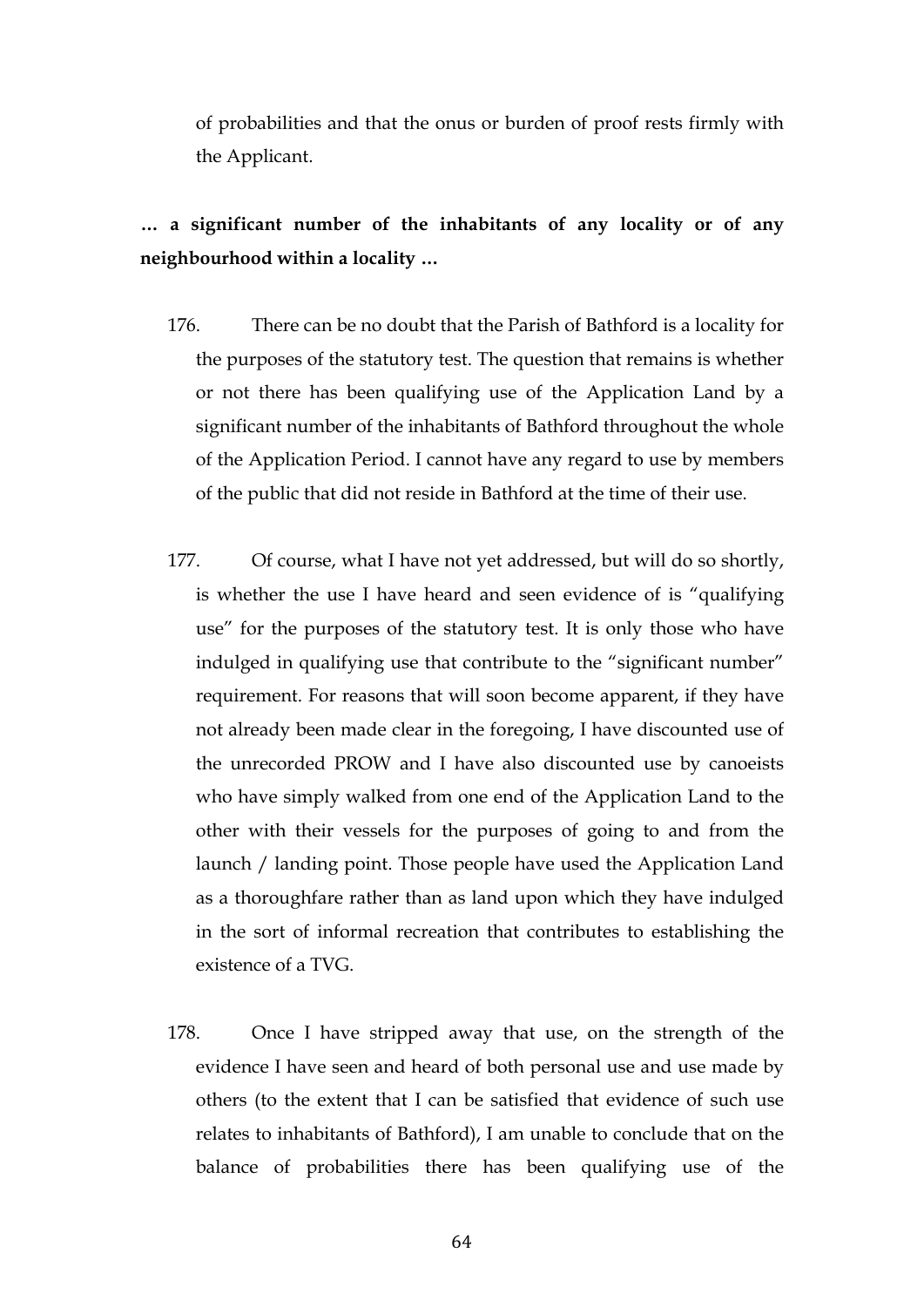Application Land throughout the whole of the Application Period (or indeed any part of it) by a significant number of the inhabitants of Bathford. That, alone, is an end to this Application. However, for completeness, I will go on to apply the remainder of the statutory test to my other findings of fact.

### **… have indulged as of right …**

- 179. As noted in the foregoing, the "as of right" test requires use to have been *nec vi, nec clam, nec precario*. The Objector's closing submission says that without exception all users stayed away whilst the owner was on site (para 305). This is said to make their use of the Application Land contentious (*vi*, presumably). However, use away from the gaze of the landowner might be more accurately be regarded as *clam* (by stealth). If that is what is said by the Objector I heard no evidence to suggest that people would turn away if the Objector was on the land (although this is a suggestion made in Mr Fawcett's evidence but not one that I can simply accept). It may be that there was simply a lack of use but I saw and heard no evidence to suggest that people would deliberately keep away from the land when Mr Waterman was on it but not otherwise. I do not therefore find that user was *clam*.
- 180. The Objector submits that user was *vi*; that is contentious. That submission is made because the Objector says that use was made in the face of things done by the landowner to make it clear that recreational use was objected to, such objection being persisted in by the landowner. I do not consider that sprayed paint marks or even string would tell recreational users that they were not welcome on the land and were to keep off. I have been unable to make a positive finding of fact that there were signs on the land in 2014. I have, however, found that the boundary of the Objector's land was secured against the public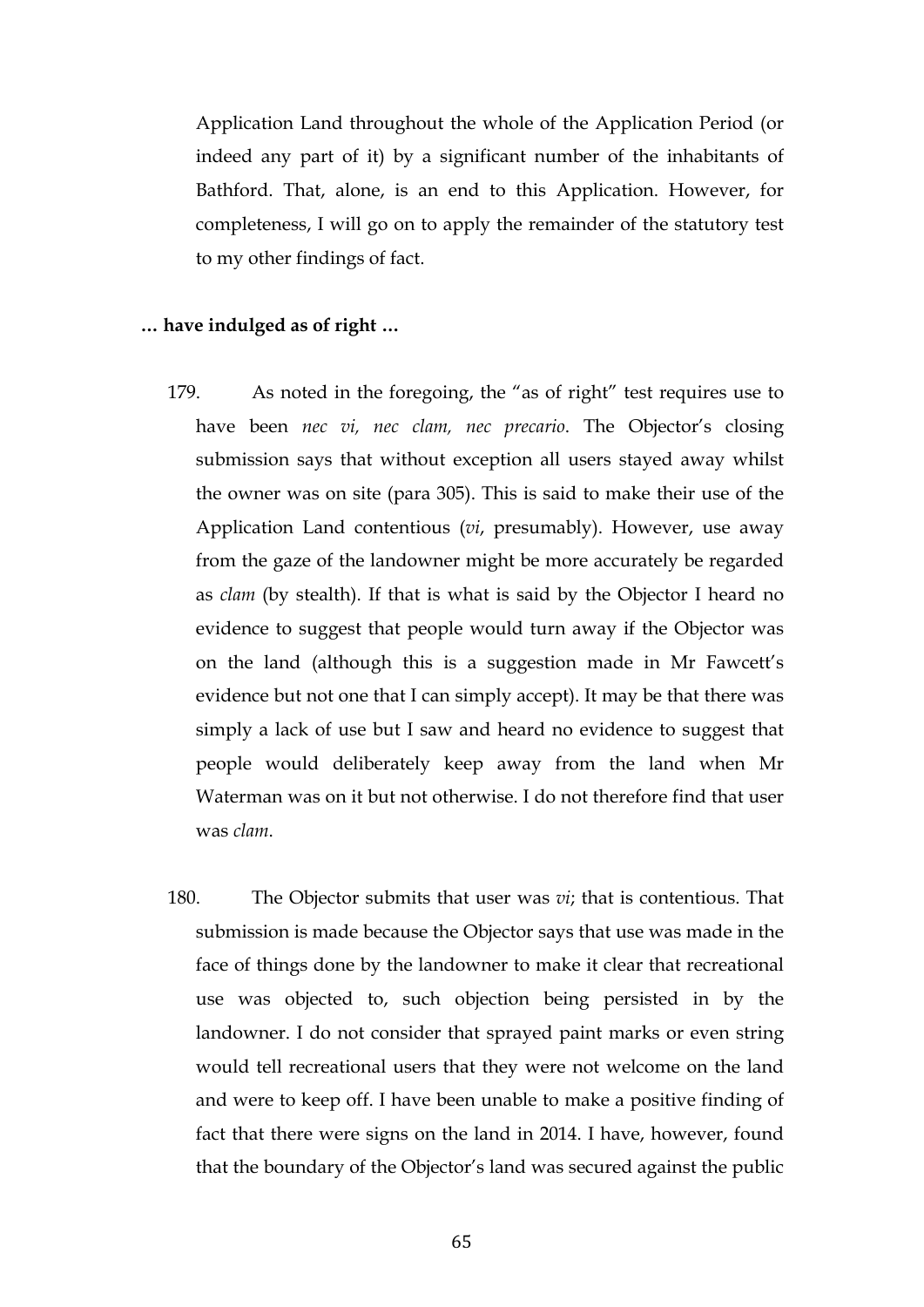by fencing and locked gates between 14 January 2015 and March 2015. That is when, in my view, the Application Period came to an end.

- 181. Save for the single limited example of Mr Gay having said that at some imprecise point in time Mr Fawcett gave him permission to use the Objector's land, I heard and saw no evidence that would suggest to me that use by the public was permissive or *precario.*
- 182. Generally, I find that there has been some use of the Application Land as of right until the time when the Objector made any further use of his part of the Application Land contentious by securing its boundaries against the public. Of course, any qualifying use of the remainder of the Application Land would not be contentious as it has not been fenced and no signage has been installed. Time, therefore, continues to run in respect of such use of the remainder of the Application Land. However, in my view, the extent of that use is not sufficient to support an application for registration of the Application Land as a TVG in any event.
- 183. As already noted above, any use of the unrecorded PROW has been discounted from my consideration of qualifying use (although the evidence I heard of that type of use was relatively limited in any event) because it is use pursuant to an existing right. Further, use of informal paths on the land is use that might appear to the reasonable landowner to be footpath type use. Whilst modern case law makes it clear that recreational walking (including along informal paths) is one of the activities that is capable of falling squarely within the class of LSPs that can contribute to use supportive of a TVG application, such use has to be considered in light of the other relevant authorities and in particular the relevance of how such use would have appeared to the reasonable landowner.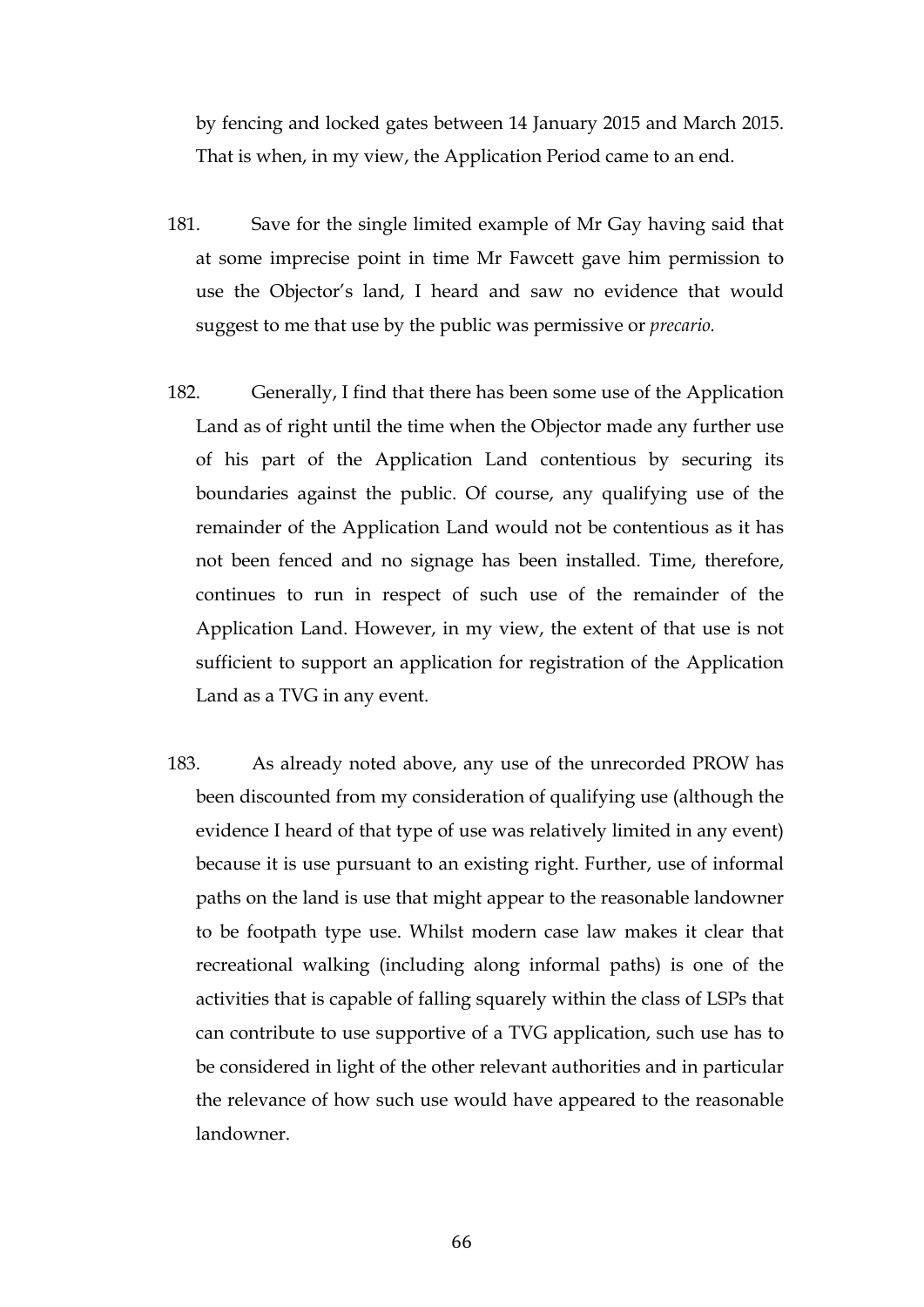- 184. Sullivan J in *R (on the application of Laing Homes Limited) v Buckinghamshire County Council & SOS for the Environment and Rural Affairs* [2004] 1 P & CR 36 at para 102 said "…*it is important to distinguish between use which would suggest to a reasonable landowner that the users believed they were exercising a public right of way – to walk, with or without dogs, around the perimeter of his fields – and use which would suggest to a landowner that the users believed they were exercising a right to indulge in lawful sports and pastimes across the whole of his fields*".
- 185. Further, in *Oxfordshire County Council v Oxford City Council & Another* [2004] Ch 253, at para 102, Lightman J said "*The issue raised is whether user of a track or tracks situated on or traversing the land claimed as a green for pedestrian recreational purposes will qualify as user for a lawful sport or pastime for the purposes of a claim to the acquisition of rights to use as a green. If the track or tracks is or are of such character that user of it or them cannot give rise to a presumption of dedication at common law as a public highway, user of such a track or tracks … may readily qualify as user for a lawful pastime for the purposes of a claim to the acquisition of rights to use as a green. The answer is more complicated where the track or tracks are of such a character that user of it or them can give rise to such a presumption. The answer must depend on how the matter would have appeared to the owner of the land … if the position is ambiguous, the inference should generally be drawn of exercise of the less onerous right (the public right of way) rather than the more onerous (the right to use as a green)*".
- 186. It is my view that whilst use of paths for walking dogs, in a circuit say, is capable of giving the impression of footpath type use, it is equally capable of giving the impression of recreational use in some circumstances. I accept that the little evidence I have heard of dog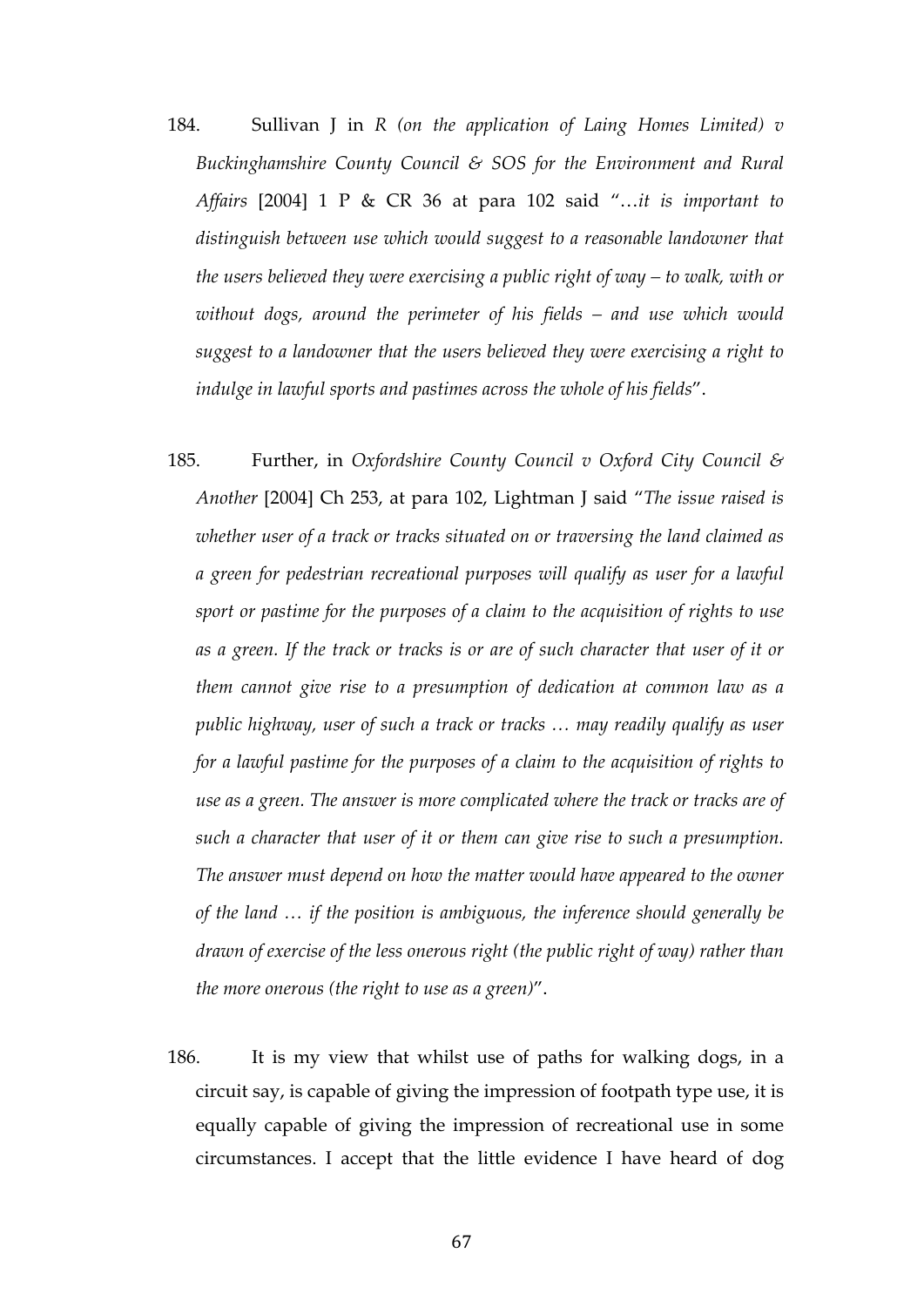walking in that way and indeed general walking without dogs can be construed as recreational use that can contribute to qualifying use for TVG registration purposes and that is the way I have regarded it in this case.

- 187. However, the use of a route for the purposes of getting directly from one end of the Application Land to the other to launch and land canoes is in my view likely to have created the impression to a landowner of footpath type use. As stated by Lightman J, in those circumstances the inference drawn should be of the less onerous right which is that of footpath type use. That sentiment can be found too in *Barkas* where, at paragraph [65] Lord Carnwath said that in cases of possible ambiguity the conduct must bring home to the owner not merely that a right is being asserted but that it is a village green right. Therefore, any use that is footpath type use or that is not clearly the assertion of a village green right does not contribute to the qualifying use and must be discounted from the evidence base upon which the Application is to be decided. I have therefore discounted any use of the land for passing through for the purposes of getting to the River or By Brook for canoeing purposes.
- 188. Once the PROW use and footpath type use is discounted in this case, which in my view it should be, I am not satisfied that the Applicant has discharged the burden of proof upon it to establish that there has been sufficient use for LSPs on the Application Land throughout the whole Application Period. The use I have heard evidence of, minus the footpath type use, is not use that I am satisfied on the balance of probabilities has continued throughout the whole of the Application Period with sufficient frequency or has been use of the Application Land as a whole. Even without discounting the footpath use, which I consider should be discounted as explained above, I still do not consider that I have heard evidence that can satisfy me on the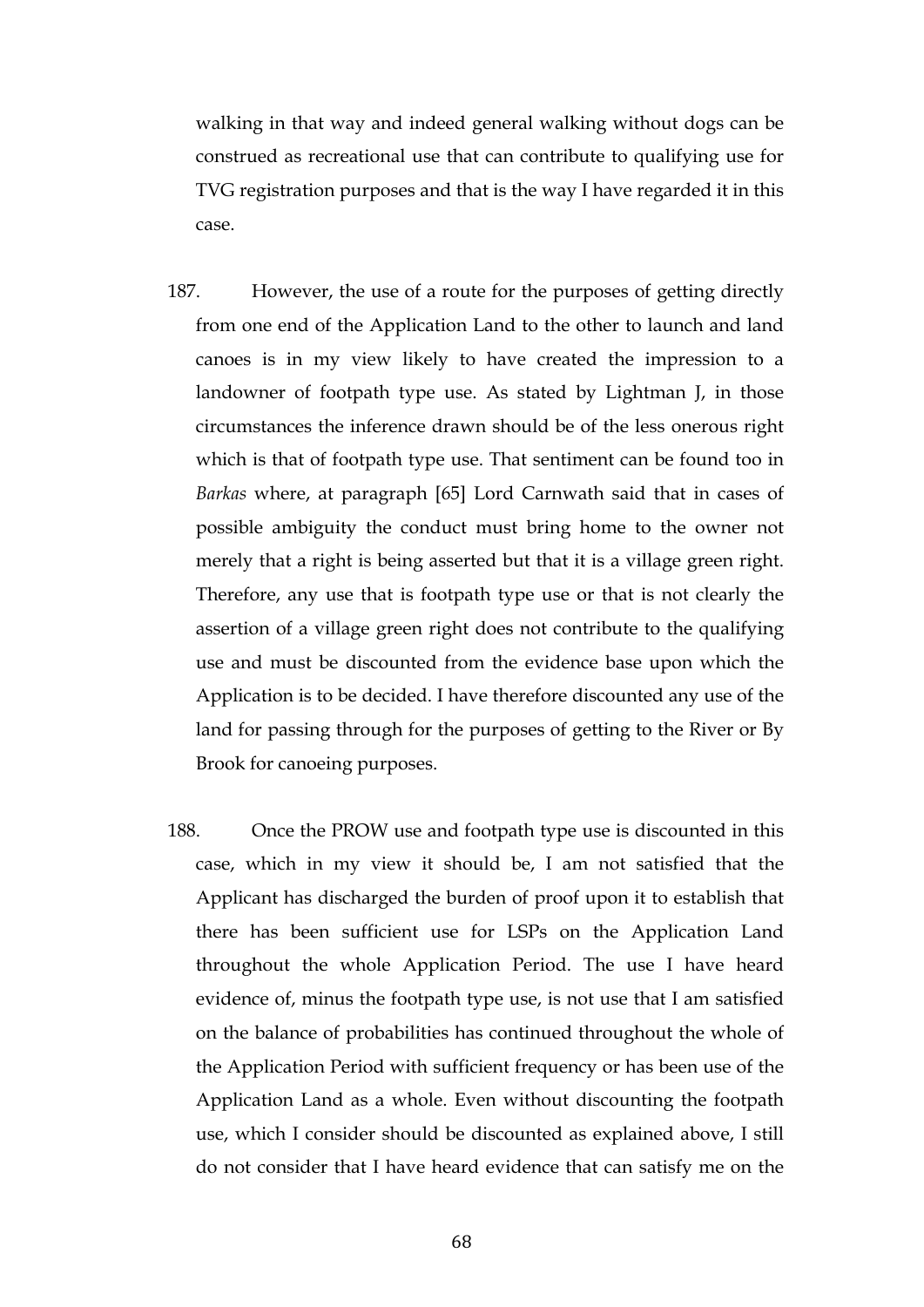balance of probabilities that there has been sufficient qualifying use of the Application Land throughout the whole of the Application Period to support registration of the Application Land as a new TVG.

# **… on the land …**

- 189. Reference to the land is reference to the whole of the Application Land. Of course, it is not necessary for each and every part of the land to have been subject to qualifying use. Indeed, in some circumstances it may be impossible to use the whole of the land due to its topography and nature, as was the case in *Oxfordshire County Council v Oxford City Council*.
- 190. In the present case I accept that there are parts of the Application Land that, like in *Oxfordshire*, are unlikely to be usable for recreational purposes due, primarily, to its topography. However, much of the land, if clear, is usable but the fact of its overgrown nature suggests to me that it has become overgrown through neglect and lack of use, save for the limited amount of usable area on the worn paths and the area by the car park that is maintained by the Parish Council.

#### **… for a period of at least twenty years …**

- 191. The first point I need to deal with is the relevant twenty year period. As will be evident from my findings of fact I do not accept that any qualifying use was brought to an end as a result of signage either in around 2005 / 2006 or 2014 or any point in between. I was unable to make any positive finding of fact about such signs having been placed on the land.
- 192. In my view any qualifying use of the Objector's land came to an end when the Objector erected a secure boundary around his land that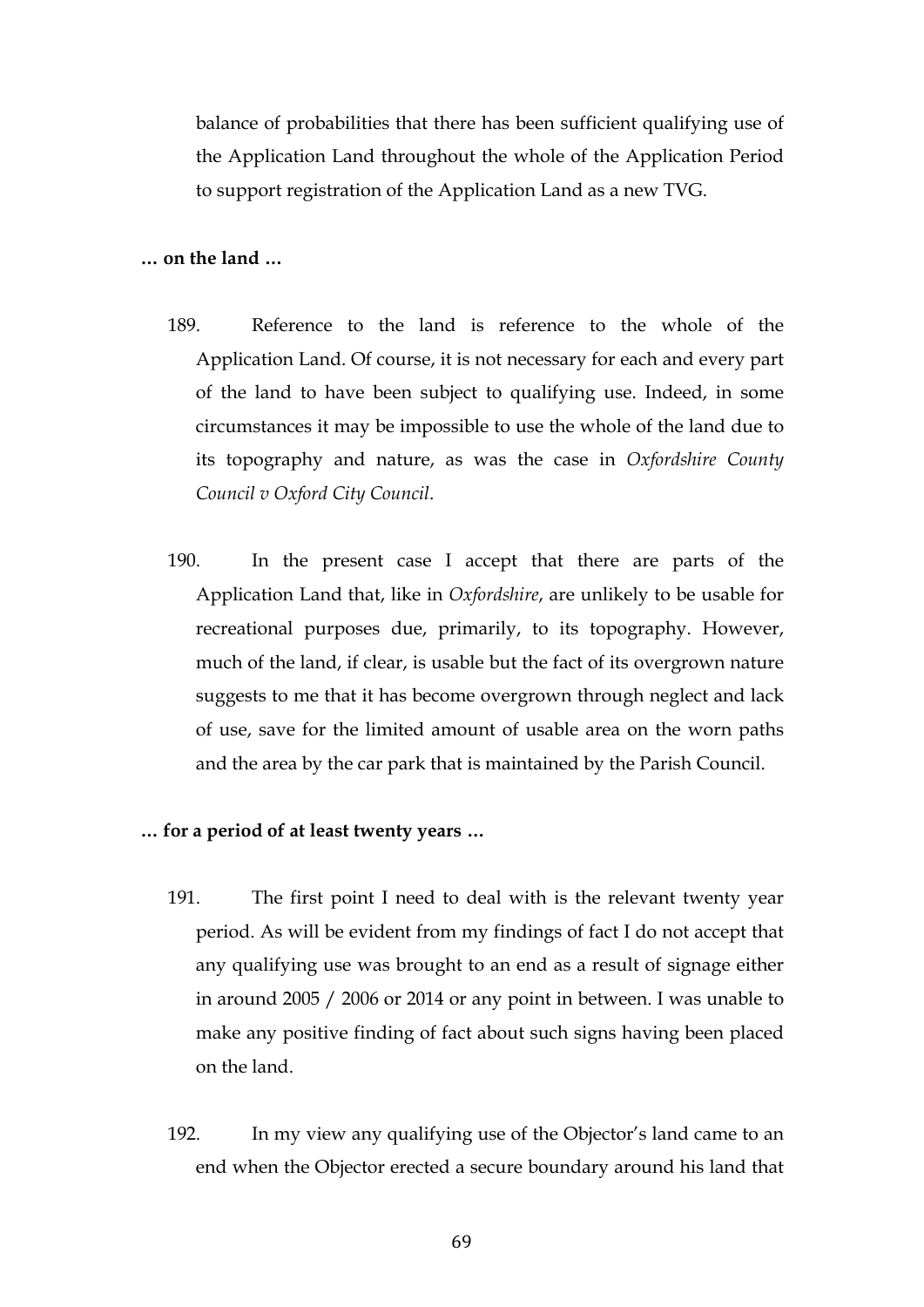had the effect of excluding the public. I have found that the final securing of the boundary occurred between 14 January 2015 and March 2015. I do not need to go any further than that because any date within that period would mean that the Application was brought within the statutory time frame of one year after cessation of use, the Application having been duly made on 26 November 2015.

- 193. I should add, at this stage, that there has been nothing to cause use of any other part of the Application Land to come to an end. In respect of the land owned by Network Rail and the land in unknown ownership there has been no activity or steps taken by those landowners to bring to an end any qualifying use that might contribute to a TVG Application.
- 194. As is also apparent, I hope, from my findings of fact, I do not consider that the period of twenty years up to the date of cessation of use was interrupted so as to bring any prior period of use to an end and causing time to start running again. The installation of the gas pipe in 2010 and any use of the land for raves during Mr Fawcett's ownership of the land were not sufficient interruptions, in my view, to stop the qualifying period from running.
- 195. Of course, I have already concluded that even during the Application Period I have not heard sufficient evidence of use to satisfy me that the statutory test is met in that I consider use was not by a significant number of the inhabitants of the Parish of Bathford and there was insufficient qualifying use of the whole of the Application Land (as that phrase has been interpreted by the court) continuously throughout the whole of the Application Period. For the avoidance of any doubt I make those findings in respect of the whole of the Application Land as depicted on the plan at Appendix B and not just the land that is owned by the Objector.